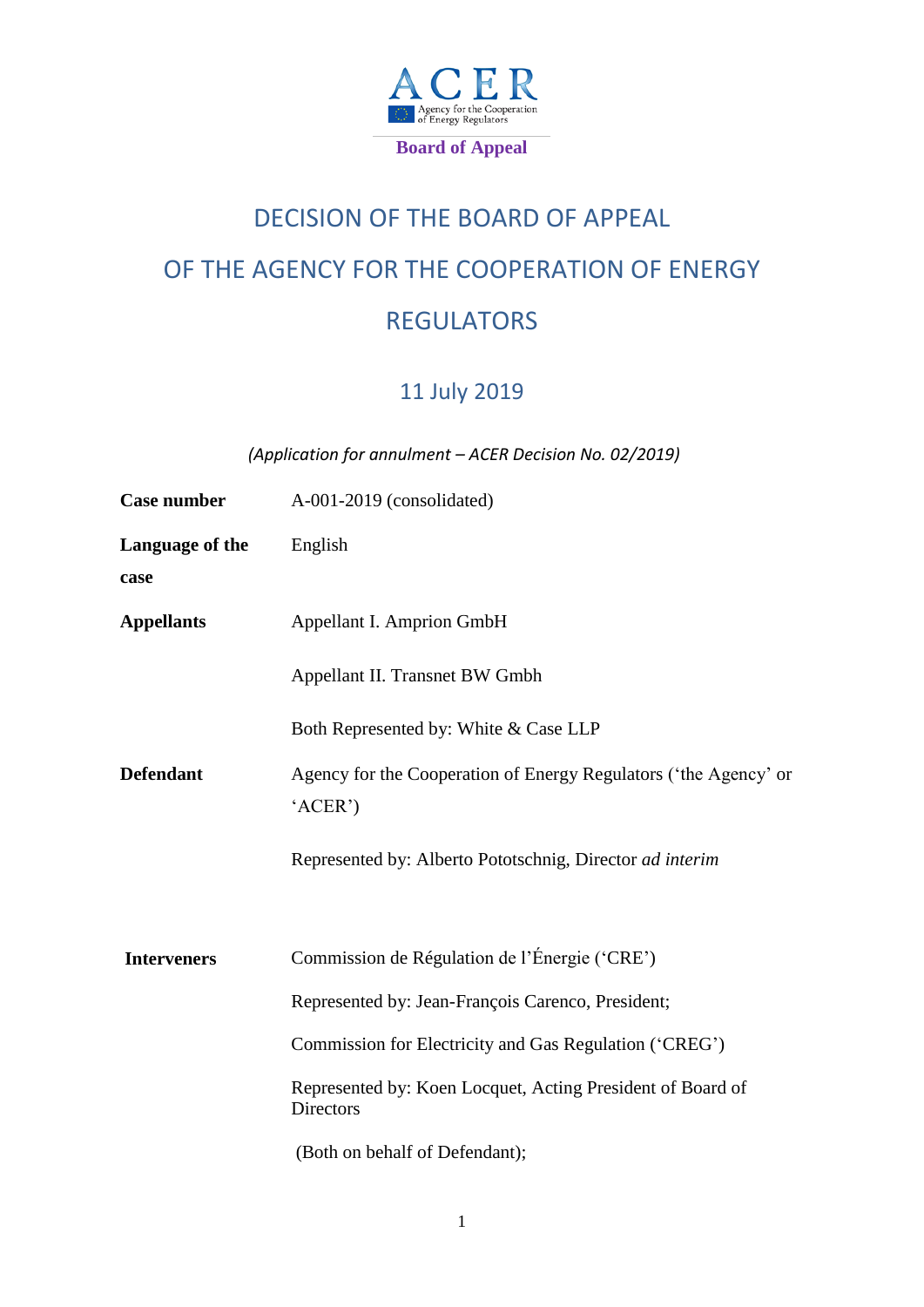

**Application for** Revision or annulment of Decision of the Agency for the Cooperation of Energy Regulators No. 02/2019 of 21 February 2019 on the Core CCR TSOs' proposals for the regional design of the day-ahead and intraday common capacity calculation methodologies ('Decision No. 02/2019' or 'Contested Decision')

## THE BOARD OF APPEAL

composed of Andris Piebalgs (Chairman), Walter Boltz (Rapporteur), Miltos Aslanoglou, Yvonne Fredriksson, Jean-Yves Ollier, Mariusz Swora (Members).

**Registrar**: Andras Szalay

gives the following

## D e c i s i o n

## *I. Background*

#### *Legal background*

1. Commission Regulation (EU) 2015/1222<sup>1</sup> ('CACM Regulation') laid down a range of requirements for cross-zonal capacity allocation and congestion management in the day-ahead and intraday electricity markets. These requirements include the development of capacity calculation methodology ('CCM') in each capacity calculation regions ('CCR')<sup>2</sup>.

<sup>&</sup>lt;sup>1</sup> Commission Regulation (EU) 2015/1222 of 24 July 2015 establishing a guideline on capacity allocation and congestion management*,* OJ L 197, 25.7.2015, p. 24–72

<sup>2</sup> Articles 20 to 26 CACM Regulation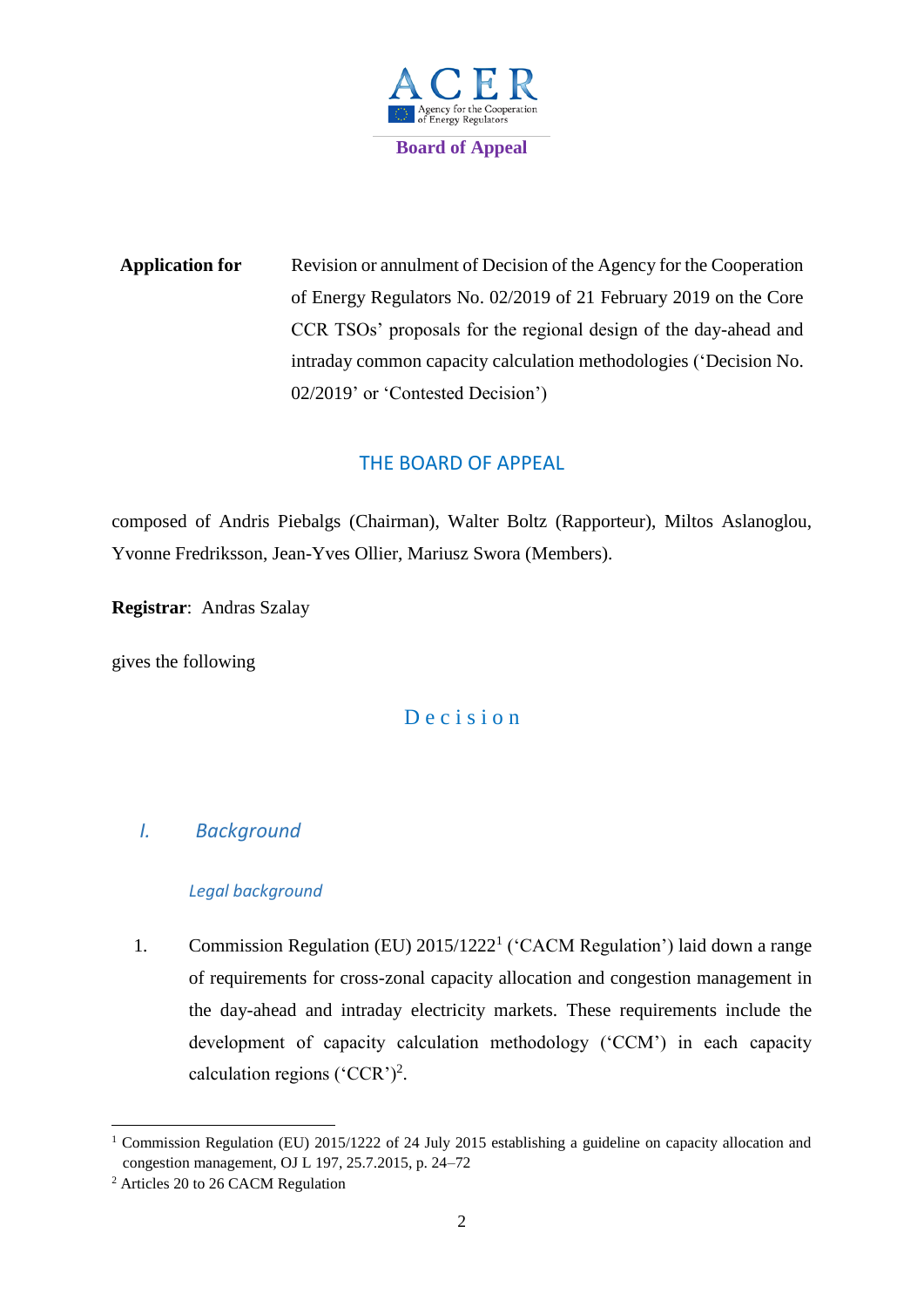

- 2. Transmission system operators ('TSOs') in each CCR are required to develop a common proposal on a common coordinated CCM within the respective capacity region.<sup>3</sup> This proposal is subject to approval of the concerned national regulatory authorities ('NRAs').
- 3. The concerned NRAs should take a decision within six months from receipt of the proposal by the last regulatory authority or they can require the TSOs to amend their proposal. When the NRAs fail to reach an agreement, within the six-month period (or within the two-month period in the event of re-submission), the Agency is called upon to adopt a decision on the TSOs' proposal.<sup>4</sup>

#### *Facts giving rise to the dispute*

- 4. By 17 September 2017, within ten months of the publication of ACER Decision No 06/2016<sup>5</sup>, TSOs in the Core capacity region were required to submit a proposal for a common coordinated CCM.<sup>6</sup>
- 5. On 15 September 2017, the Core region TSOs submitted to the Core region NRAs their proposals on intraday and day-ahead capacity calculation methodology. On 9 March 2018, the Core region NRAs issued two requests for amendment concerning the two proposals (one for each). On 4 June 2018, the Core region TSOs submitted the amended proposals.
- 6. On 21 August 2018, the Chair of the Core Energy Regulators' Regional Forum informed the Agency that the Core region NRAs did not reach a unanimous agreement on the amended proposals and requested that the Agency extend the

**<sup>.</sup>** <sup>3</sup> Articles 7a), 9(1) and 20(2) CACM Regulation

<sup>4</sup> Article 8(1) Regulation (EC) No 713/2009 of the European Parliament and of the Council of 13 July 2009 establishing an Agency for the Cooperation of Energy Regulators OJ L 211, 14.08.2009, p. 1.

<sup>&</sup>lt;sup>5</sup> ACER Decision No 06/2016 of 17 November 2016 on the Electricity Transmission System Operators' Proposal for the Determination of Capacity Calculation Regions

<sup>6</sup> Article 20 CACM Regulation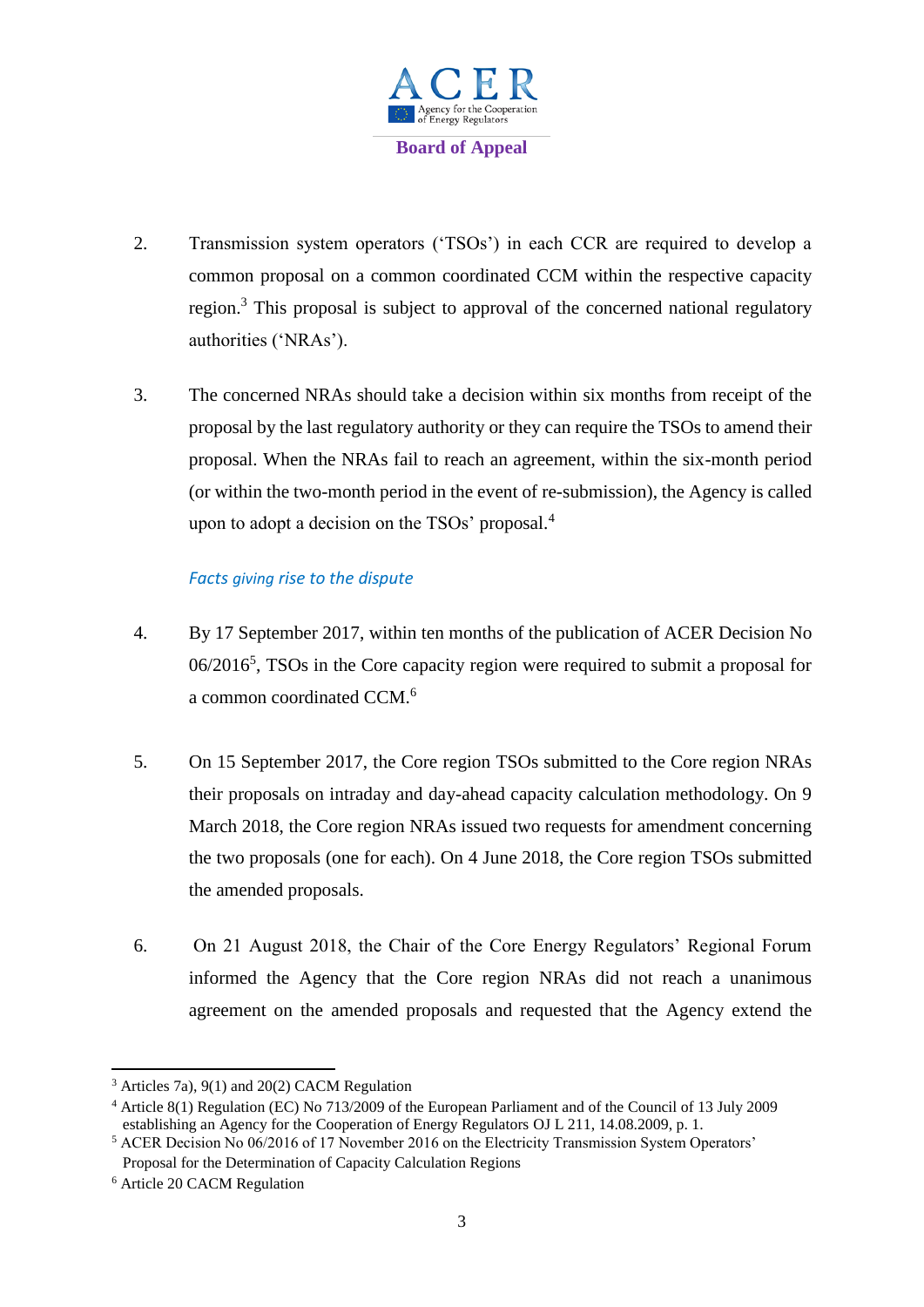

deadline to adopt a decision or that the Agency adopt a decision on the amended proposals.

- 7. Between 11 September 2018 and 6 February 2019, the Agency consulted several times, at least at twenty five different occasions<sup>7</sup>, the Core region NRAs and TSOs and held a public consultation.
- 8. On 21 February 2019, upon Article 8(1) of Regulation (EC) No 713/2009 and Article 9(12) of the CACM regulation, the Agency launched Decision No 02/2019 on the Core CCR TSOs' proposals for the regional design of the day-ahead and intraday common capacity calculation methodologies (the 'Contested Decision').

#### *Procedure*

- 9. On 23 April 2019, Amprion GmbH ('Appellant I.' or 'Amprion') and Transnet BW GmbH ('Appellant II.' or 'Transnet', together with Appellant I.: 'Appellants') filed an appeal with the Registry of the Board of Appeal in the German language. The appeals were registered, respectively, under the case number A-001-2019 and A-002-2019.
- 10. On 25 April 2019, the Chairman of the Board of Appeal requested information from the Appellants as well as from Defendant with regard to the language regime used in the proceeding which led to the launch of the Contested Decision.
- 11. On 26 April 2019, the Appellants, replying to the request, referred to their initial submission to the German NRA where they submitted their proposal in the German language. The Defendant, in its submission sent on the same day, stated that the language of the Agency's proceedings following the referral and leading to the Contested Decision was English.

**<sup>.</sup>** <sup>7</sup> See Article 14 of the Contested Decision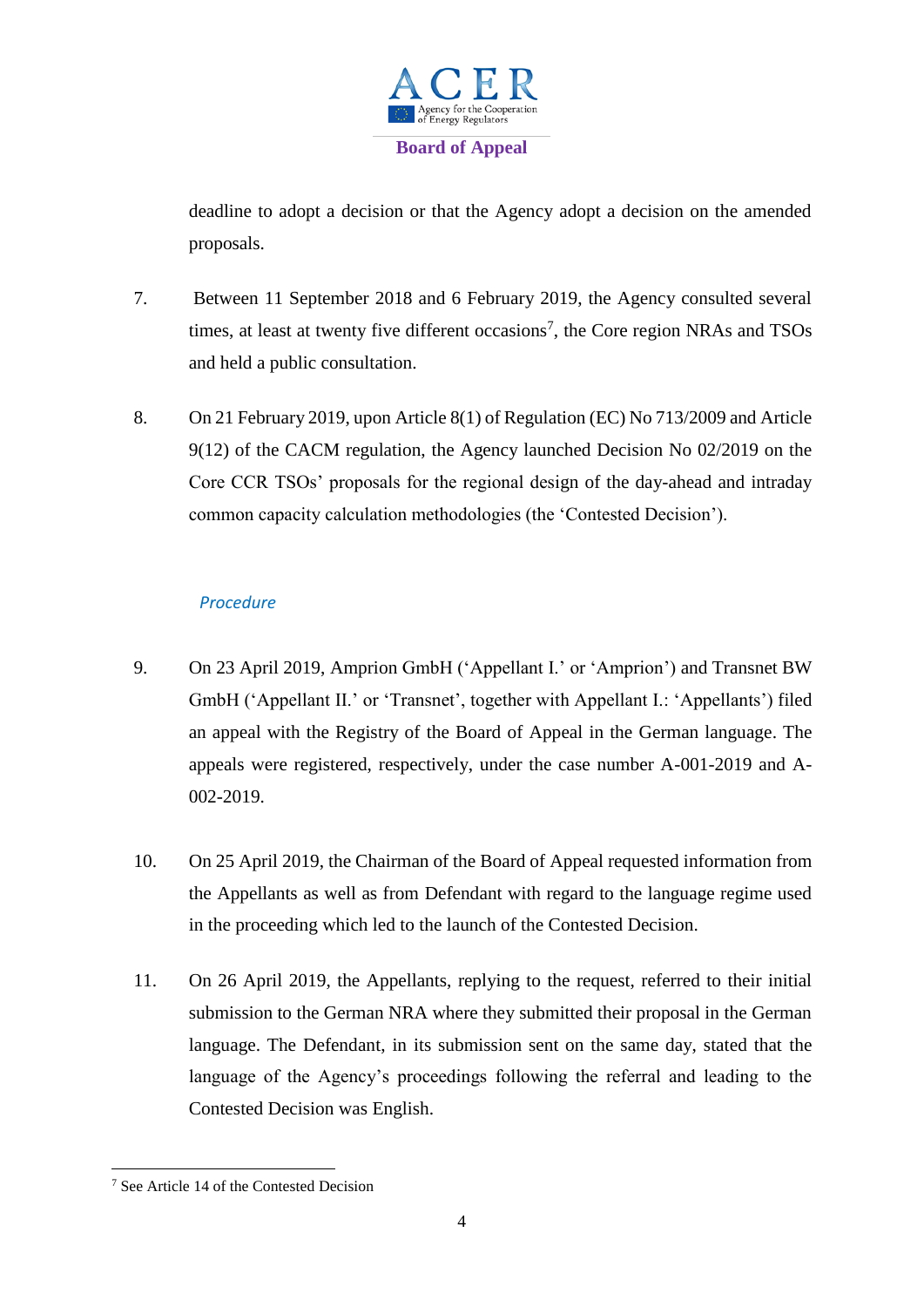

- 12. On 20 April 2019, the Chairman of the Board of Appeal launched its reasoned decision declaring that the language of the proceedings before the Board of Appeal is the English language and set a deadline to the Appellants to re-submit their applications in the language of the proceedings. The decision referred to Article 18(1) of the Rules of Procedure of the Board of Appeal which stipulates that the language in which the notice of appeal has been lodged shall be the language of the case on appeal. If the appellant is the addressee of the decision (like in the case at hand) against which the appeal is brought, the notice of appeal shall be lodged in the language of the decision or in one of the official languages of the Community appearing in the submission, which gave rise to the decision.
- 13. On 29 April, the announcements of appeal were published on the Agency's website.
- 14. On 2 May 2019, the Appellants re-submitted their notice of appeal in the English language.
- 15. On 6 May 2019, in accordance with Article 195) of the Rules of Procedure of the Board of Appeal ('Rules of Procedure'), the Registrar communicated the composition of the Board of Appeal to the Parties.
- 16. By the deadline of 9 May 2019, two entities, the Commission for Electricity and Gas Regulation ('CREG') and the Commission de Régulation de l'Énergie ('CRE') filed their requests to leave to intervene, both on behalf of the Defendant, with the Registry. The Board of Appeal invited the main Parties to make observations to these requests to which the Appellants submitted their observations on 17 May 2019.
- 17. On 21 May 2019, the Board of Appeal sent a proposal to the Parties to extend the deadline of both appeal proceedings<sup>8</sup> by one month in order to be able to reach its final decision by 23 July 2019, at latest. Since Article 19 of Regulation (EC) No 713/2009 does not directly foresee such extension, the Board of Appeal notified the Parties that it would decide upon the extension only if the Parties gave their prior

 $\overline{\phantom{a}}$ <sup>8</sup> A-001-2019 and A-002-2019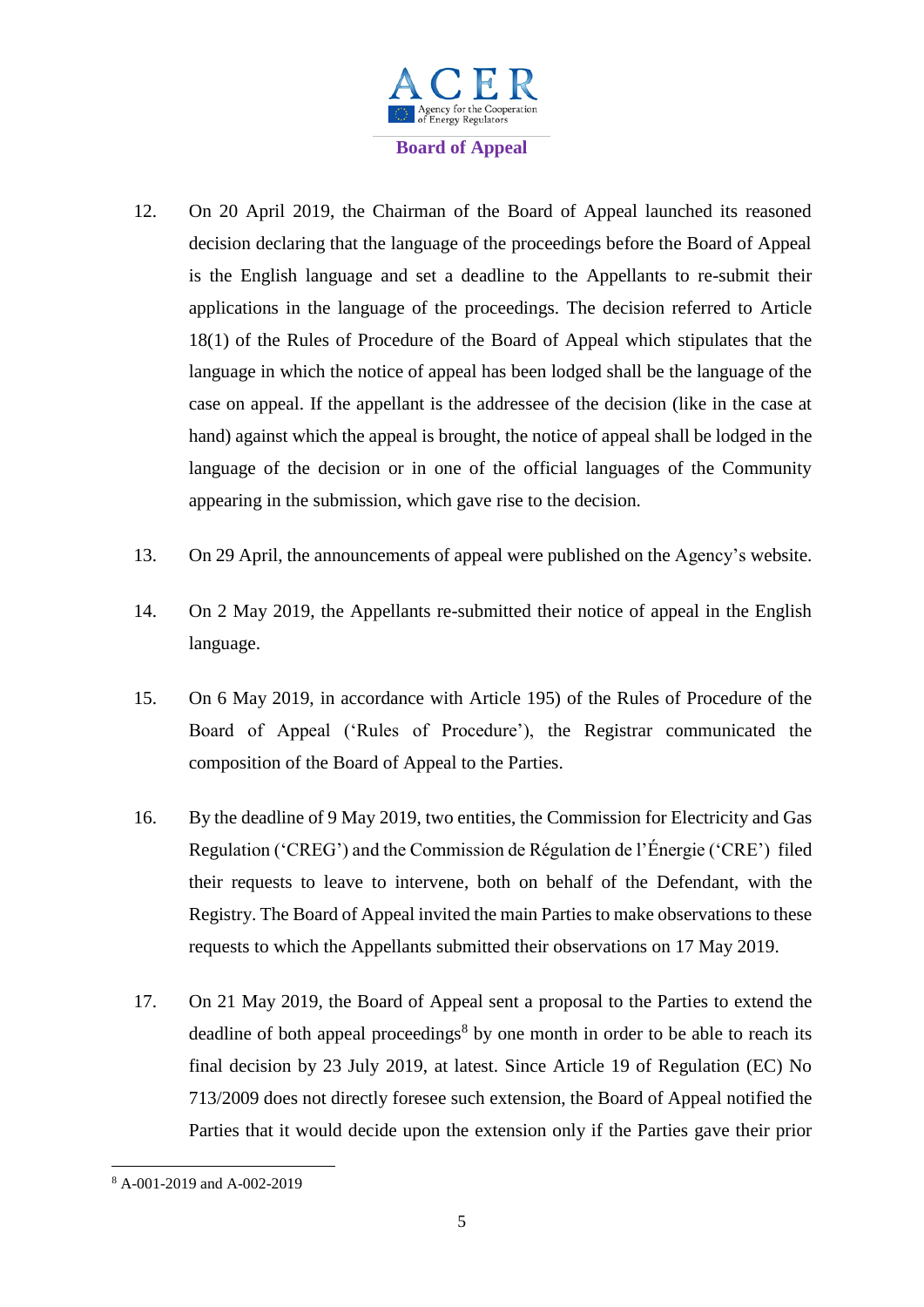

written agreement to this procedural step. On 22 May 2019, the Appellants gave their consent to the extension and waived their rights to challenge the Board of Appeal's final decision on the mere ground of the extension<sup>9</sup>. On 23 May 2019, the Defendant also gave its agreement to the extension.

- 18. On 21 May 2019, the Chairman of the Board of Appeal, in accordance with Article 14(2) of the Rules of Procedure, granted the requested confidentiality to Transnet in case A-002-2019 and instructed that the confidential and non-confidential versions be handled separately by the Registry.
- 19. On 22 May 2019, after extending the deadline by five calendar days due to the late service of the notice of appeal in English, the Defendant submitted its defence to the Registry both in cases A-001-2019 and A-002-2019. The Chairman of the Board of Appeal, in accordance with Article 16(2)-(3) of the Rules of Procedure, provided the Parties with the opportunity to carry out a second exchange of writs.
- 20. On 27 May 2019, by its respective decisions in appeal cases A-001-2019 and A-002- 2019, the Board of Appeal granted the right to intervene to CREG and to CRE, both on behalf of the Defendant. The Interveners received access to the non-confidential version of the case documents. On 5 June 2019, CRE lodged a supplementary submission with the Registry.
- 21. On 27 May 2019, the Board of Appeal adopted its decision on consolidation of cases A-001-2019 and A-002-2019 into A-001-2019 (consolidated).
- 22. On 28 May 2019, the Board of Appeal notified the main Parties and the Interveners of the consolidated case and, upon the previously given unanimous agreement of the main Parties, of the extension of the deadline of the appeal proceeding and, consequently, that the final decision of the Board of Appeal will be communicated to the Parties by 23 July 2019, at latest.

 $\overline{\phantom{a}}$ 

<sup>9</sup> The Appellants, however, reserved their right to challenge the final decision based on other grounds.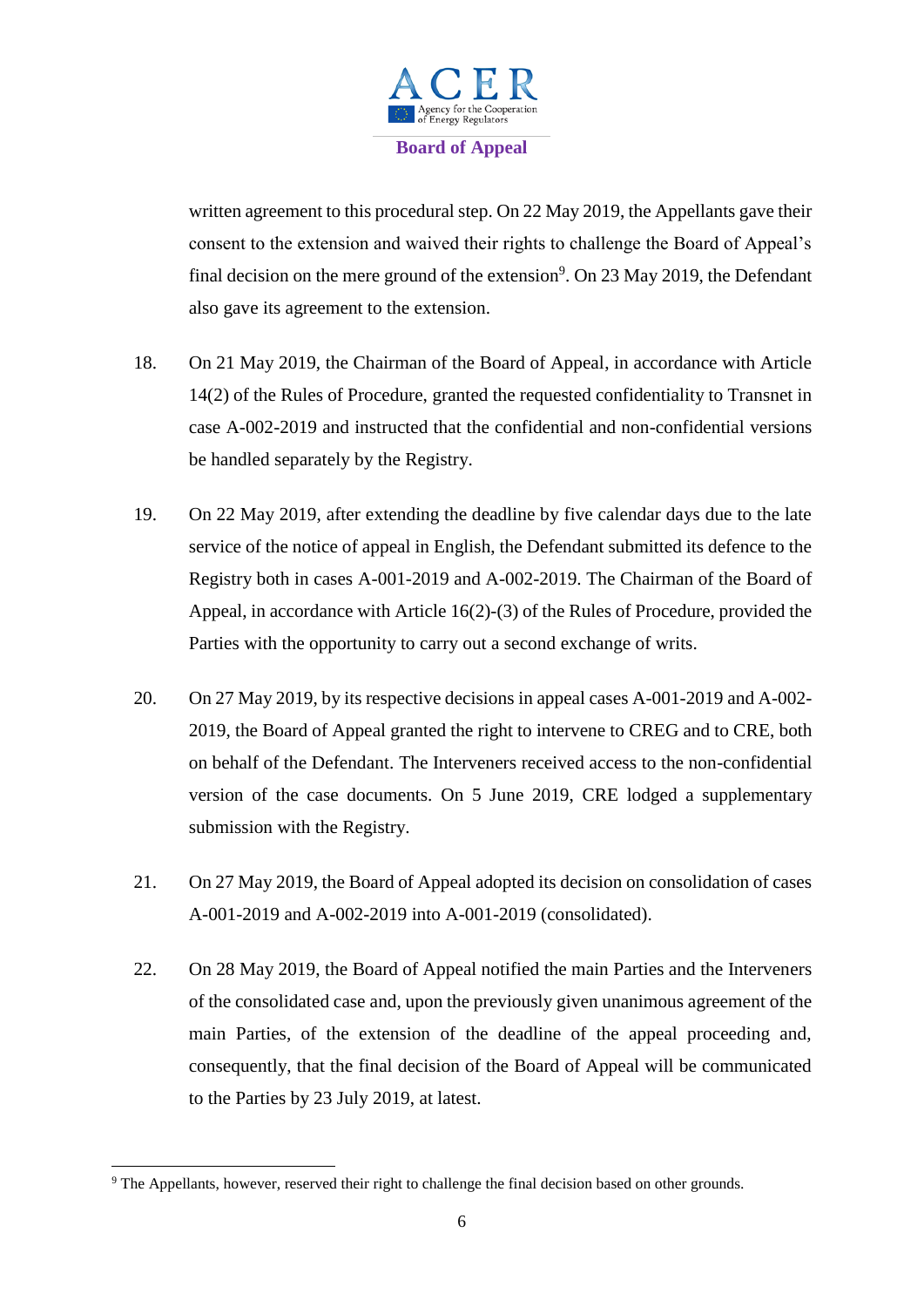

- 23. On 31 May 2019, the Appellants submitted their reply (second submission) to the Defendant's defence.
- 24. On 9 June 2019, the Defendant filed its rejoinder (second submission) with the Registry.
- 25. On 10 June 2019, upon the decision of the Chairman of the Board of Appeal, the Registrar notified the Parties of the date of closure of the written procedure.
- 26. On 11 June 2019, the Board of Appeal, by the request of the Appellants, held an oral hearing. On 20 June 2019, the draft summary minutes of the hearing were sent to the main Parties for their comments. After receiving comments on 25 June 2019 from both the Appellants and the Defendant, the summary minutes were finalized and sent to the Parties on 1 July 2019.

#### *Main arguments of the Parties*

- 27. The Appellants argue that the Agency: (i) decided in the Contested Decision upon issues that have not been subject to a disagreement between the NRAs and so did not fall into the Agency's competency, and committed substantive errors of law regarding the DA CCM, notably: (ii) further amended the lawful amended DA CCM and ID CCM proposals, (iii) erroneously determined the minimum level of remaining available margin ('minRAM') for cross-zonal exchanges and incorrectly considered the impact of capacity on the non-core bidding zone borders in the calculation of the MinRAM, (iv) breached requirements of the CACM regulation in the determination of Critical Network Elements and Contingencies, (v) unlawfully limited the loop flows; and (vi) decided in a materially unlawful way regarding ID CCM. With regard to above, the Appellants requested that the Contested Decision be annulled and the case be remitted to the competent body of the Agency.
- 28. The Defendant contests all claims and arguments, claiming that the Appellants' arguments and pleas are based on fundamental misconceptions of the relevant legal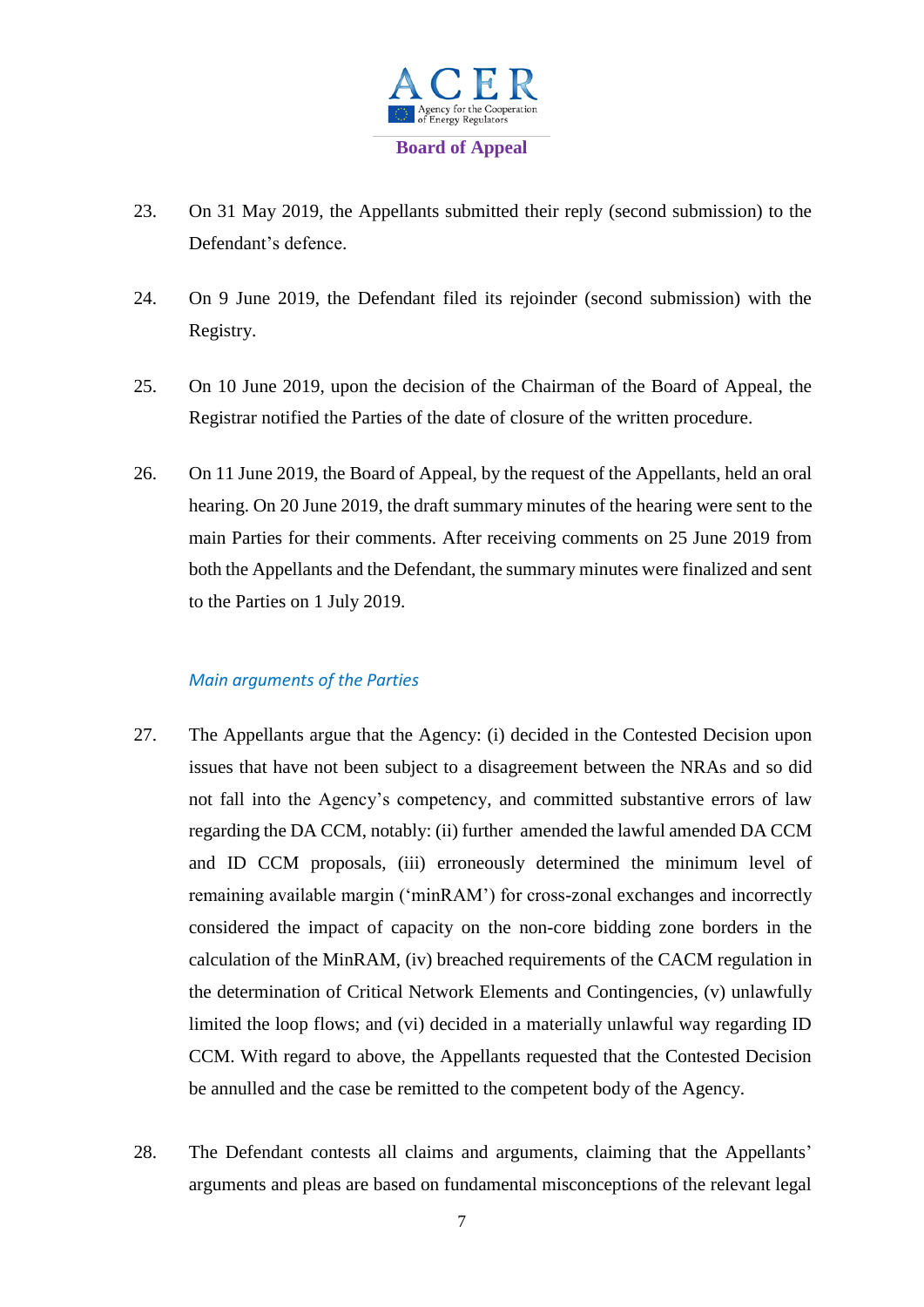

rules and the relevant regulatory framework and on an erroneous interpretation of the law. As such, they are unfounded and the appeal should be dismissed in its entirety.

*II. Admissibility*

#### *Admissibility of the appeal*

#### *Ratione temporis*

- 29. Article 19(2) of Regulation (EC) 713/2009 provides that "[t]*he appeal, together with the statement of grounds, shall be filed in writing at the Agency within two months of the day of notification of the decision to the person concerned, or, in the absence thereof, within two months of the day on which the Agency published its decision."*
- 30. The notice of appeals, submitted originally in cases A-001-2109 and A-002-2019, was submitted on 23 April 2019, challenging ACER Decision No. 02/2019, which was serviced to the Appellants on 21 February 2019.
- 31. In accordance with Article 25(7) of the Rules of procedure, if a period would end on a Saturday, Sunday or official holiday of the Agency, the period shall end with the expiry of the last hour of the first following working day. Given the fact that both 21 and 22 April 2019 were holidays, and 23 April 2019 was the first working day, the date of submission of the notices of appeal fulfil this requirement.
- 32. The appeals were received by the Registry in writing, by e-mail, and they contained the statement of grounds, respectively.
- 33. Therefore, the appeals are admissible *ratione temporis*.

#### *Ratione materiae*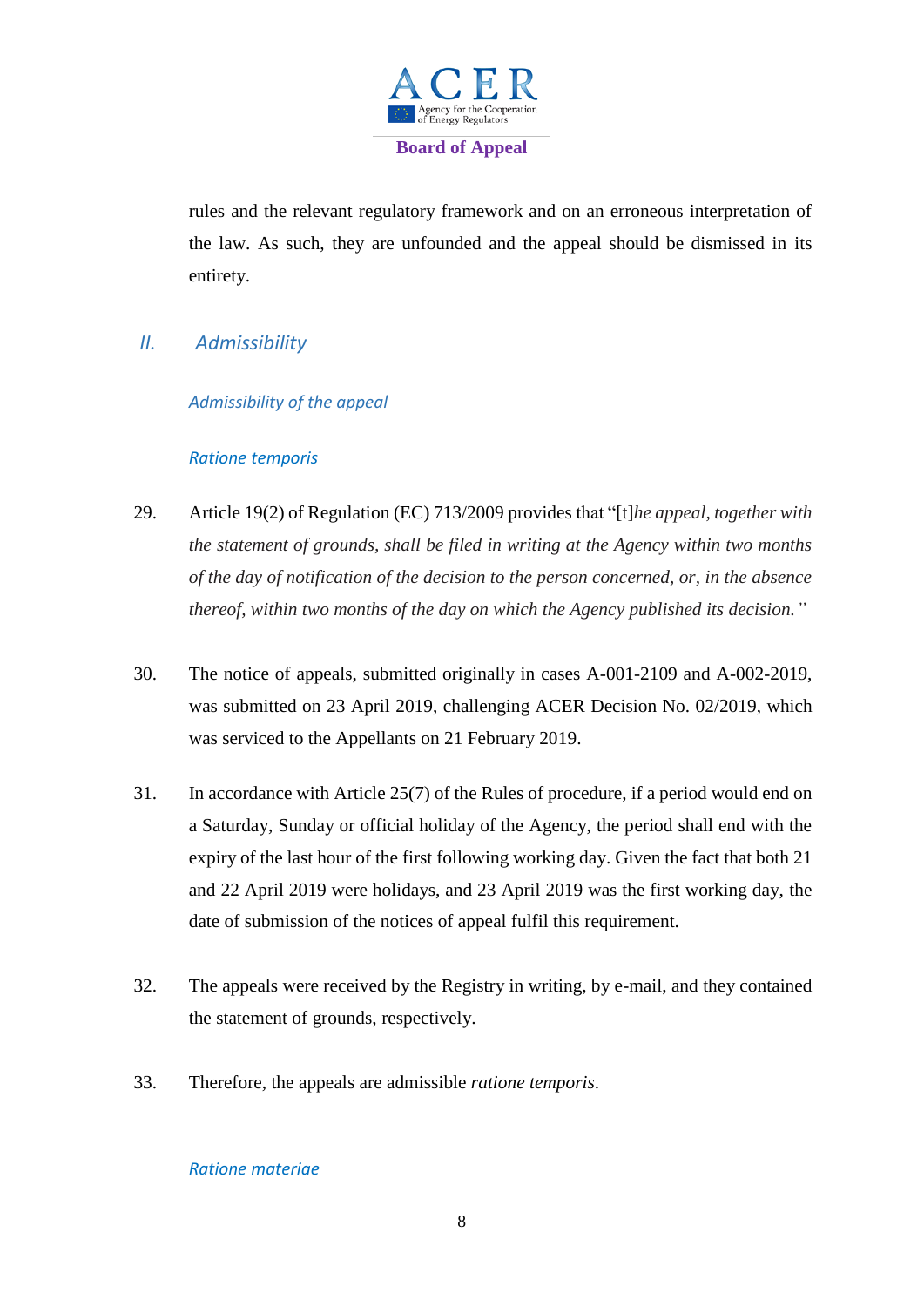

- 34. Article 19(1) of Regulation (EC) 713/2009 states that decisions referred to in Article 7, 8 and 9 of this Regulation may be appealed before the Board of Appeal.
- 35. The Contested Decision was issued, among others, on the basis of Article 8(1) of Regulation (EC) 713/2009, which is explicitly mentioned in its introductory part.
- 36. Therefore, since the appeals fulfil the criterion of Article 19(1) of Regulation (EC) 713/2009, the appeals are admissible *ratione materiae.*

#### *Ratione personae*

- 37. Article 19(1) of Regulation (EC) 713/2009 provides that "*any natural or legal person, including national regulatory authorities, may appeal against a decision referred to in Articles 7, 8 or 9 which is addressed to that person, or against a decision which, although in the form of a decision addressed to another person, is of direct and individual concern to that person*."
- 38. The Appellants are addressees of the Decision and, thus, further assessment on the direct and individual concern is not needed. The admissibility of the appeals was not contested by the Defendant.
- 39. The appeals are therefore admissible *ratione personae*.
	- *III. Merits*

*Remedies sought by the Appellant*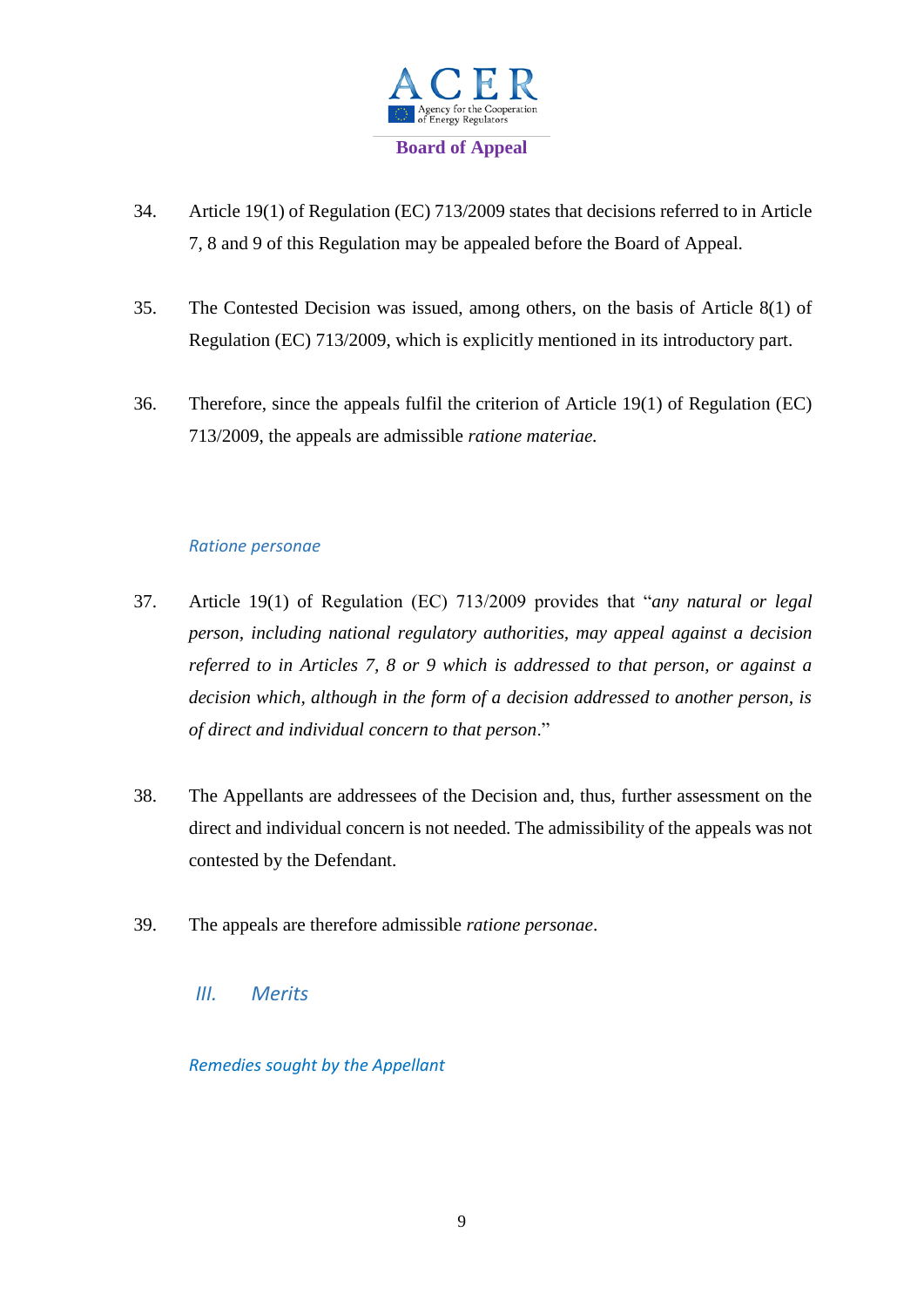

40. The Appellants request the Board of Appeal to annul the Contested Decision and to remit the matter to the competent Agency body for a new decision to be adopted in compliance with the legal opinion of the Board of Appeal.

#### *First Plea: Competency of ACER*

- *1. Conferral of decision-making power on the Agency.*
	- 41. This Part of the Plea is dealt with jointly with Part 2 of the present Plea.

#### *2. The Agency´s competence and standard of review when adopting the Contested Decision*

- 42. The Appellants argue that, in adopting the Contested Decision, the Agency has exceeded the limits of its decision-making competence and violated the principle of conferral (Appeal, sections I  $(1)$  and  $(2)$ ).
- 43. It is beyond doubt, as noted by the Appellants (para 29), that any and all actions by the Agency, including the adoption of the Contested Decision, are governed by the principle of conferral, which is both explicitly recognized in Article 5(2) of the Treaty of the European Union ('TEU') and a general principle of EU Law. The applicability to the activity of the Agency of the limits deriving from general principles of EU Law, which include the principle of proportionality, has already been recognized by the Board of Appeal $10$ .
- 44. The Appellants accurately describe the relevant legal framework<sup>11</sup> when they point out that Commission Regulation (EU) 2015/1222 of 24 July 2015 establishing a guideline on capacity allocation and congestion management ("CACM" or "CACM Regulation") imposes on TSOs (and nominated electricity market operators) the obligation to develop a proposal for common capacity calculation methodologies. Article 9(5) and (6) CACM

<sup>10</sup> See Case A-002-2018, paras 52 and 54

 $11$  Paras 31-32 of the Appeal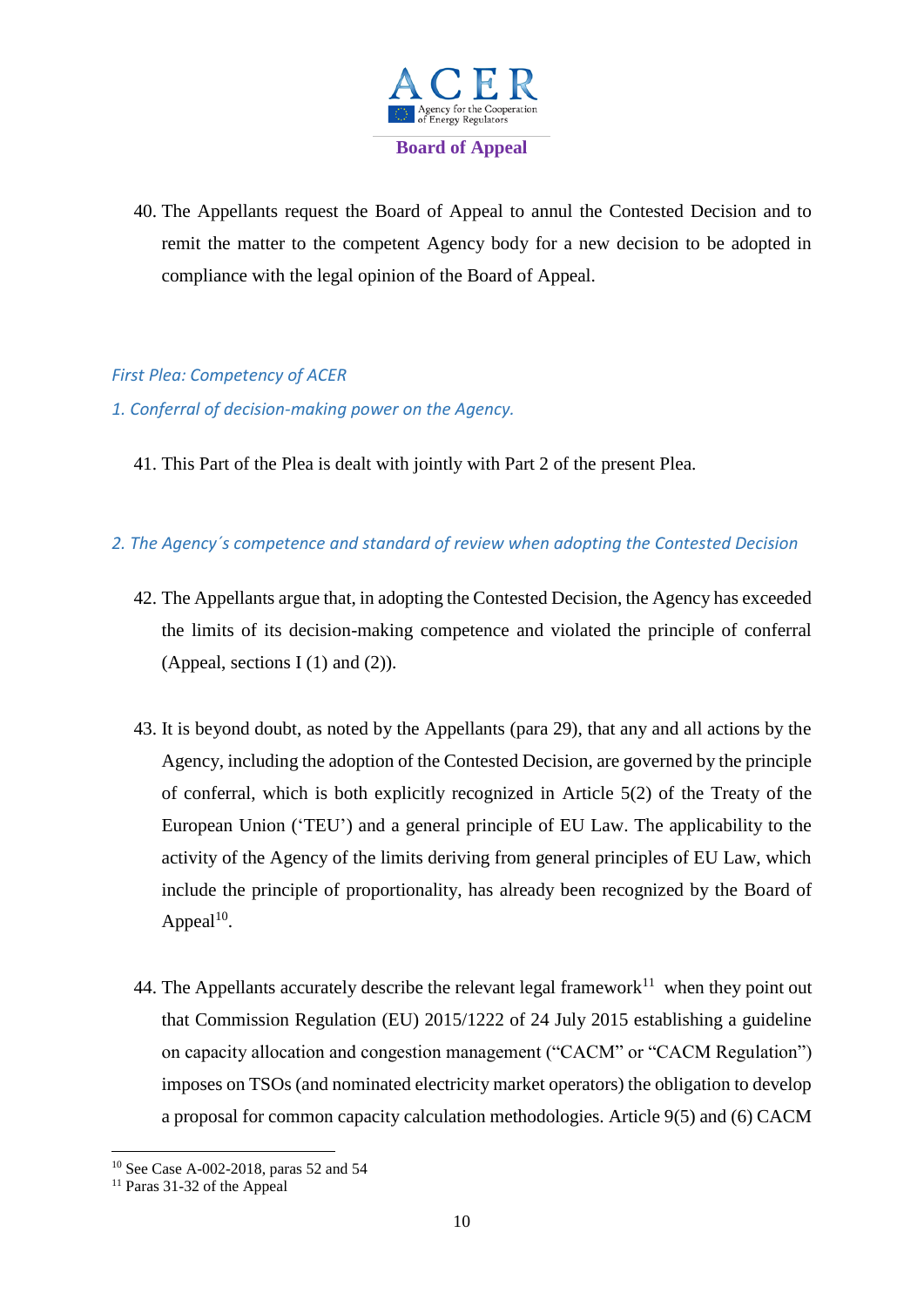

then confer on NRAs the competence to approve these methodologies. If more than one NRA is involved, they must follow the cooperation procedure set out in Article 9(10) to (12) CACM, which includes a referral of the decision to the Agency, if the NRAs in question are unable to reach an agreement.

- 45. However, the Appellants consider that, under Article 9(12) CACM, together with Article 8(1) of Regulation (EC) 713/2009, the Agency is only empowered to decide on issues on which NRAs have been unable to reach an agreement<sup>12</sup>. They argue that this is confirmed, *a contrario*, by the fact that if the NRAs had been able to reach an agreement on the amended terms proposed by the TSOs within the applicable time limits, the Agency would not have been empowered to act in any way<sup>13</sup>. At the oral hearing, the Appellants stated that the Agency´s competence is *"derivative, triggered by the disagreement of the NRAs"*<sup>14</sup> .
- 46. They also consider that the Agency's power and discretion to act in this case: (i) cannot exceed the powers attributed, and are subject to the same limits applicable, to the competent NRAs<sup>15</sup>; (ii) according to Article 8(1) of Regulation (EC) 713/2009, may only be exercised if the requirements set out in subparagraphs (a) and (b) are fulfilled<sup>16</sup>; (iii) must comply with the principle of proportionality<sup>17</sup>.
- 47. The Appellants further argue that the conferral of powers upon the Agency by the provisions in question must be interpreted in light of the objectives pursued by those provisions, which they see as acting exceptionally, and in a supporting role, to ensure the adoption of uniform DA CCM and ID CCM by the NRAs<sup>18</sup>.

<sup>12</sup> Paras 25, 26, 30, and 36-39 of the Appeal

<sup>13</sup> Para 38 ibid.

<sup>&</sup>lt;sup>14</sup> Minutes of the oral hearing, p.3

<sup>15</sup> Paras 26, 34, 37, 40 and 42 of the Appeal

<sup>16</sup> Paras 33 and 36 ibid.

<sup>17</sup> Para 35 ibid.

<sup>18</sup> Para 36 ibid.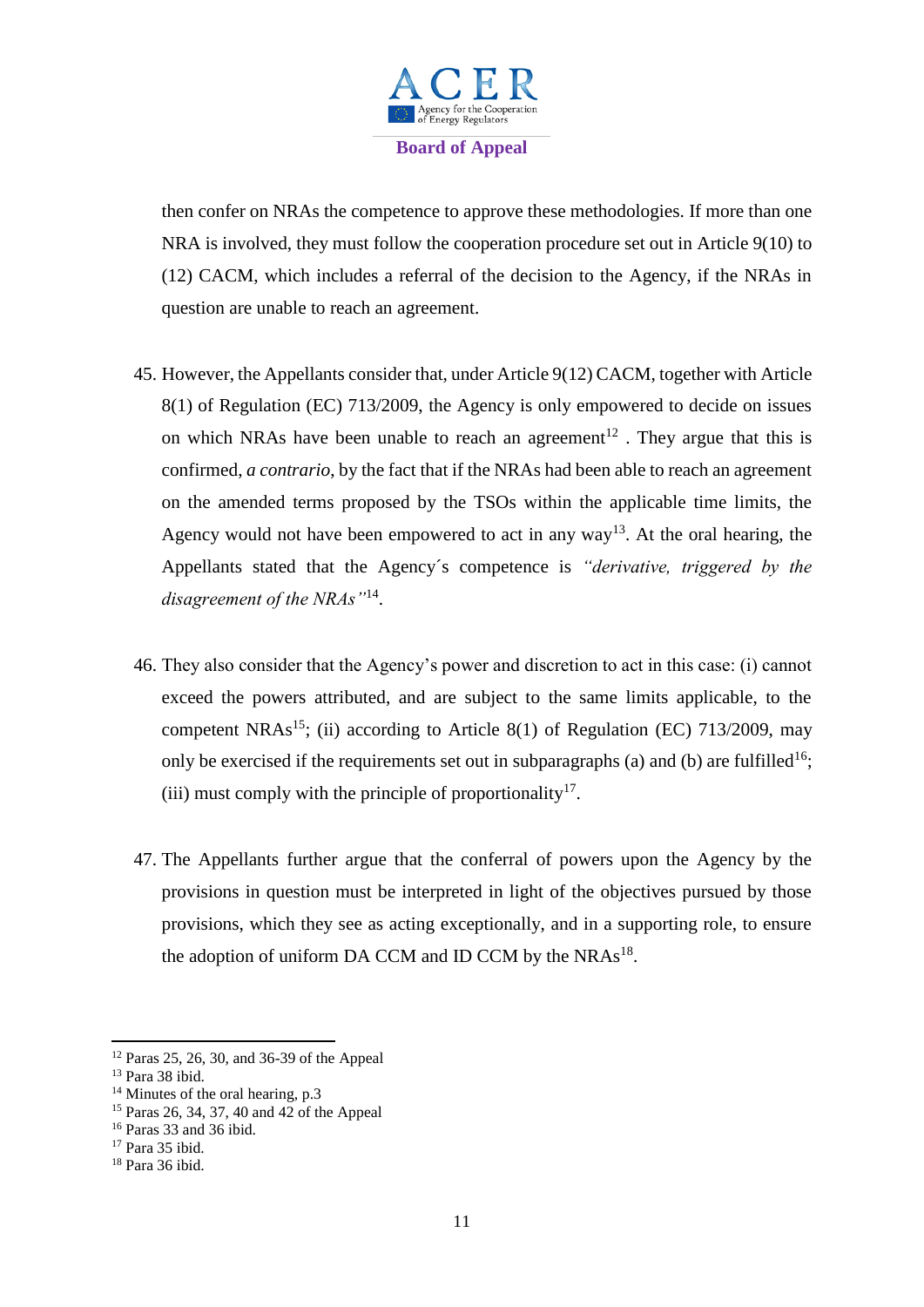

- <span id="page-11-0"></span>48. Finally, the Appellants also invoked, in passing, an infringement of the principle of subsidiarity<sup>19</sup>.
- 49. It should be noted, from the outset, that the Appellants do not clearly set out how precisely, in their view, the Agency has overstepped its competence. In order for this claim to be discussed and applied herein, to achieve the outcome sought by the Appellants, they would have needed to indicate the specific aspects or issues which were regulated in the Contested Decision which exceeded the powers granted to the Agency, namely by - according to the Appellants' interpretation of the law – dealing with "determinations which have already been accepted by the NRAs in the preceding consultation procedure", which could then "no longer be questioned or amended by the Agency"<sup>20</sup>. Considering the content of the appeals, even if, *ad arguendum*, the Board of Appeal were to agree with the Appellants on their interpretation of the limitation of the Agency's powers, it would not be able to conclude that those powers were exceeded, because the Appellants do not indicate the specific issues which they believe were agreed upon by the NRAs, and in relation to which the Agency arrived at a different decision from the one which had been agreed to by the NRAs.
- 50. The preceding conclusion would suffice to exclude the relevance of this plea. But it is prudent and useful to address the underlying interpretation of the legal framework put forward by the Appellants.
- 51. In this regard, two preliminary points should be made. First, the principle of subsidiarity has no relevance for the present discussion. As is clearly set out in Article 5(2) TEU, the principle of subsidiarity governs the attribution of competence to the EU or to the MS in areas of shared competence. As set out in the Treaty, and in Protocol No 2 attached thereto, this principle is applicable to the determination of the EU Institutions' legislative powers. Even if one were to accept that there could, in theory, presently or in the future, be circumstances where the principle of subsidiarity could be relevant in the

<sup>19</sup> Para 38 *in fine*

<sup>20</sup> Appeals, para 43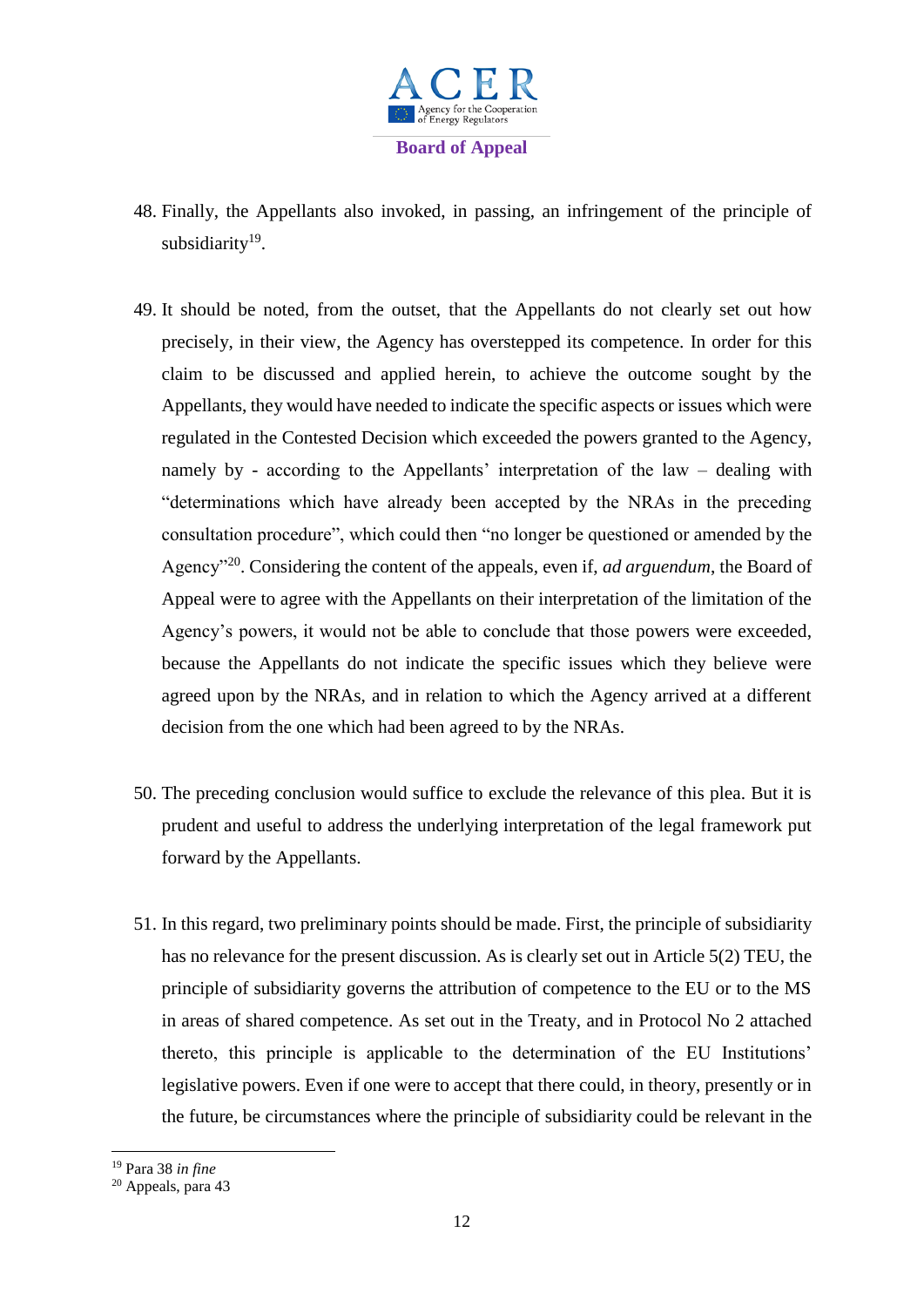

context of the determination of the Agency's powers, the case in question is clearly not one such situation. When acting under Article 9(12) CACM and under Article 8(1) of Regulation (EC) 713/2009, the Agency is exercising a competence which, at that stage of the procedure, given the specific circumstances, is exclusive to it. In order for the principle of subsidiarity to be relevant, the adoption of the Contested Decision would have to be a shared competence between the Agency and the NRAs, where either one or the others could act. However, in the specific context of the adoption of the Contested Decision, under EU Law, only the Agency was empowered to act.

- 52. Second, the principle of proportionality is also not relevant for the present discussion. The principle of proportionality applies to the Contested Decision, but its application does not determine whether the Agency had the competence to adopt the Contested Decision, but rather whether it exercised that competence in accordance with the principle of proportionality. If this principle were infringed, the Contested Decision would be null and void, but not because the Agency was not empowered to adopt it. This point is made further clear by the fact that, under this plea, the Appellants provided no specific arguments demonstrating how the principle of proportionality was infringed. This discussion properly belongs within the Appellants' remaining pleas challenging the substance of the Contested Decision, to the extent that it is raised therein.
- 53. As for the remaining substance of the legal issue raised by the Appellants, it is similar to the issue already addressed by the Board of Appeal in Case A-001-2017 (consolidated), para 57 *et seq*.
- 54. As noted above<sup>21</sup>, it is, in principle, the competence of the NRAs to jointly adopt the DA CCM and ID CCM drafted by the TSOs. They may require amendments to the TSOs' proposed draft. When the NRAs fail to reach an agreement within the set deadline, the Agency is empowered to act and to adopt the DA CCM and ID CCM.

<sup>&</sup>lt;sup>21</sup> See also Contested Decision, para 2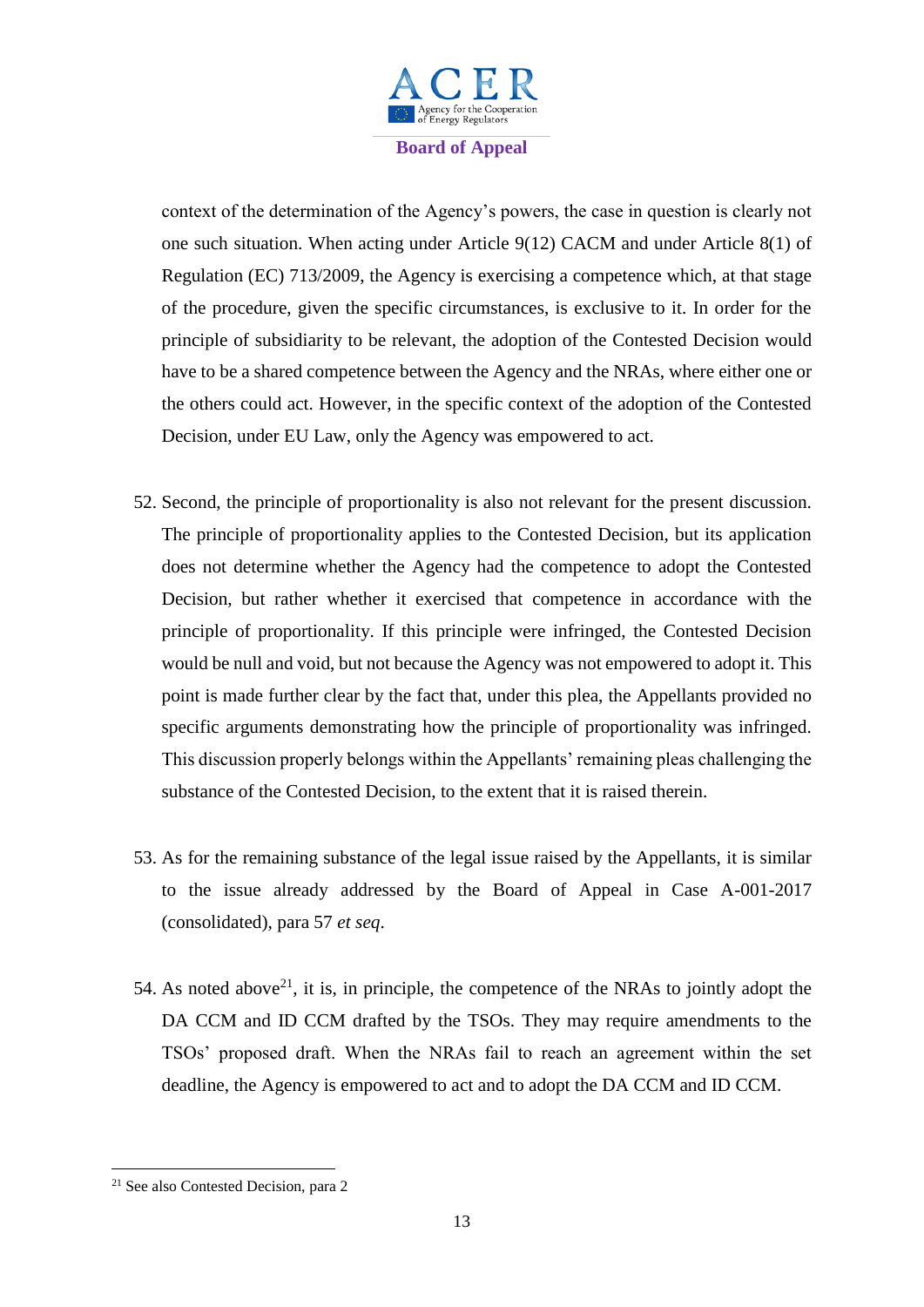

- 55. Once the requisites for the adoption of a decision by the Agency, according to Article 9(11) and (12) CACM, together with Article 8(1) of Regulation (EC) 713/2009, are met, the Agency is both entitled and required to adopt the decision which should have been adopted by the NRAs, but which these were unable to agree upon. Accordingly, the Agency takes the position which was held by those NRAs and is under a legal obligation to adopt the decision in question, in accordance with the letter and spirit of the applicable Regulations.
- 56. As the Appellants recognize<sup>22</sup>, and has been previously stated by the Board of Appeal, the Contested Decision requires the assessment of complex technical issues, and the Agency enjoys a certain margin of discretion in this assessment. However, the discretionary power granted to the Agency in respect of a decision such as the Contested Decision is not unlimited. It is circumscribed by various conditions and criteria which limit the Agency's discretion, which include the requirements specifically set out in the relevant legal framework<sup>23</sup>. The Appellants also correctly note<sup>24</sup> that the Agency's discretionary power is limited by the general principles of EU Law, including the principle of proportionality.
- 57. As the Board of Appeal has already clarified, there are no explicit provisions providing that the Agency may or shall request an amendment to the TSOs proposal, unlike the procedure of Article 9(12) CACM, which is available to NRAs. Neither Article 8(1) of Regulation (EC) 713/2009, nor Articles 9(11) and 9(12) CACM, explicitly limit the ability of the Agency to amend or change the proposal of the TSOs. On the other hand, these regulations do not explicitly provide that the Agency is competent to modify the TSOs' proposal. Thus, the analysis should consider other elements beyond the letter of the CACM Regulation, such as its purposes $25$ .

 $22$  Appeals paras 26 and 41

<sup>&</sup>lt;sup>23</sup> See Case A-001-2017 (consolidated), para 69

<sup>24</sup> Paras 26 and 41

<sup>&</sup>lt;sup>25</sup> See Case A-001-2017 (consolidated), para  $63$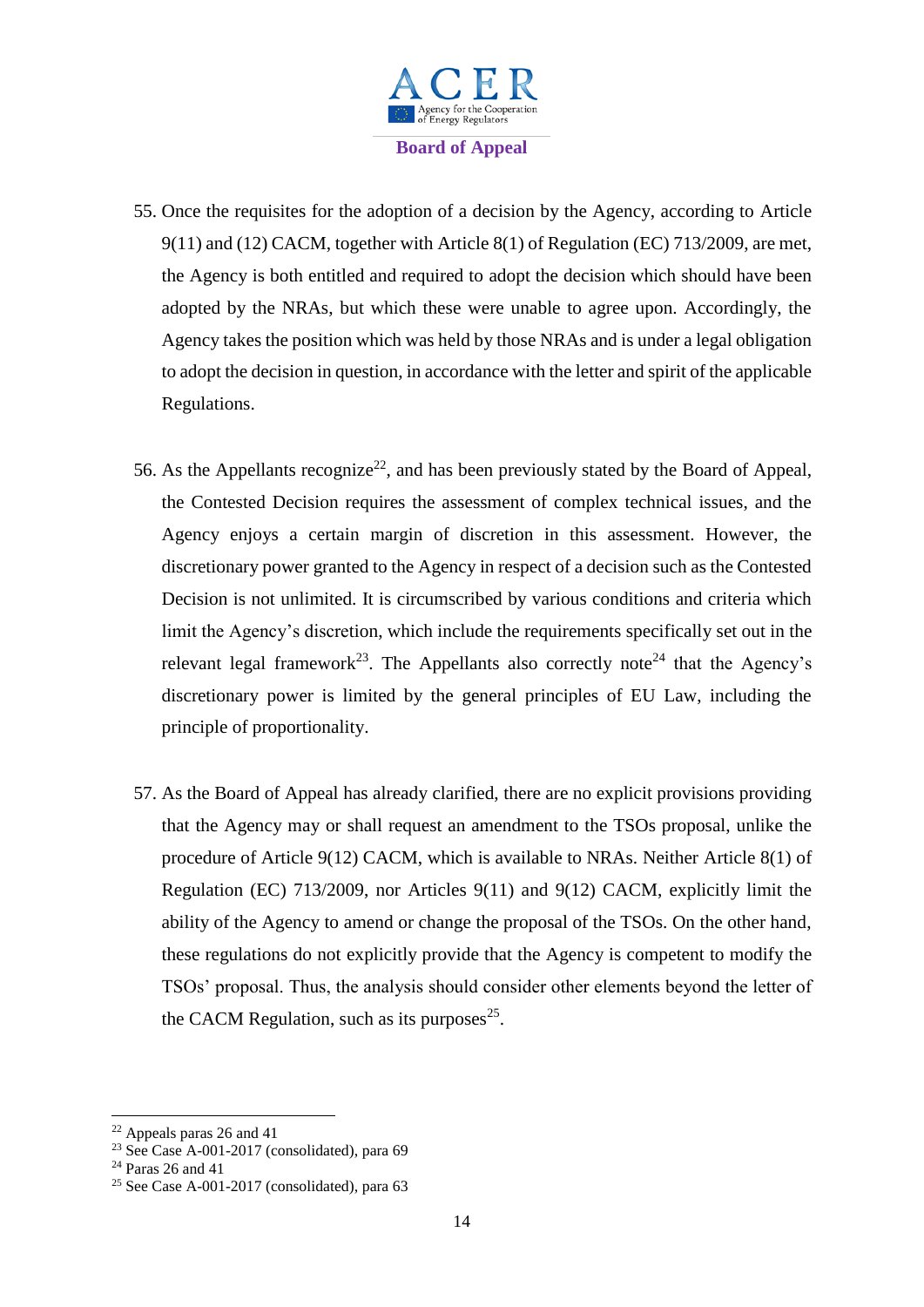

- 58. Recital (5) of Regulation (EC) 713/2009 provides that the Agency was established *"to contribute towards the effective functioning of the internal markets in electricity and natural gas. The Agency should also enable national regulatory authorities to enhance their cooperation at Community level and participate, on a mutual basis, in the exercise of Community-related functions"<sup>26</sup>* .
- 59. The Contested Decision is based on the failure of the ordinary procedure to determine the DA CCM and ID CCM, in which, after receiving the TSOs proposal, the NRAs shall seek an agreement, and only if and when the NRAs have not been able to reach an agreement in the time-period given, the Agency is compelled to decide on the matter in question. Therefore, the Agency's powers are granted by Article 8(1) of Regulation (EC) 713/2009 and Article 9(11) and (12) CACM in order to solve a non-conventional situation. The limitations of the decision-making powers and procedures available to the Agency should be considered in the view of this objective $2^7$ .
- 60. The Board of Appeal has already held that, if the Agency had no discretion to modify the TSOs' proposal and was compelled to request an amendment, the decision-making process could become inefficient if the NRAs and/or TSOs were not willing to reach an agreement, since the proposals could go back and forth many times, causing significant delays or a stalemate<sup>28</sup>.
- 61. It must also be held that the Agency's competence to adopt a decision under Article 9(11) or (12) CACM, and to determine the content of that decision, cannot be limited by the issues on which there was, or there was not, agreement between the NRAs. Firstly, no such limitation is imposed by the letter of those provisions or of Article 8(1) of Regulation (EC) 713/2009. Secondly, it may not be possible to effectively decide on a given issue without dealing with another issue, given the potential interaction and crosseffects between the two. Thirdly, and more importantly, such a limitation would run

 $\overline{\phantom{a}}$ 

<sup>26</sup> See Case A-001-2017 (consolidated), para 64

 $27$  See Case A-001-2017 (consolidated), para 65

<sup>&</sup>lt;sup>28</sup> See Case A-001-2017 (consolidated), para 67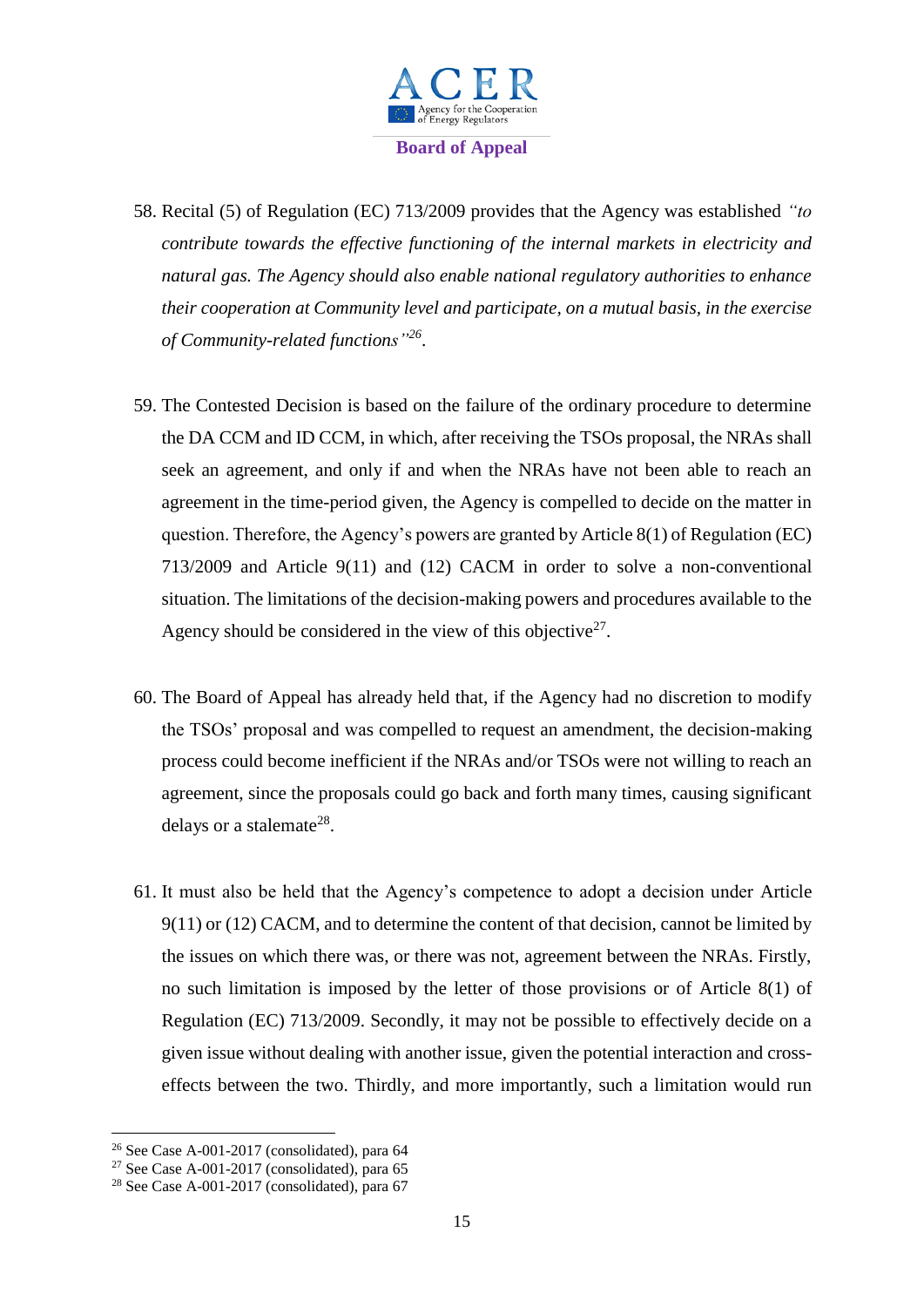

counter to the principle of legality and to the objectives of the EU legal framework which the Agency must apply. Regardless of whether the decision is taken by the NRAs or by the Agency, the decision-maker(s) is required to ensure that the content of the decision is in accordance with the law, namely in what concerns the pursuit of the objectives set out in the CACM Regulation, in compliance with the principle of proportionality. The addressees of the decision, and all those directly and individually concerned by it, are entitled to seek judicial review of that decision, to ensure compliance with EU Law. The Agency could not be forced to disregard its obligations under EU Law because the NRAs had agreed on an approach or an interpretation which, in the Agency's view, is contrary to EU Law. The Appellants' approach could lead to such a result. In this respect, the Board of Appeal agrees with the Agency´s statement on its duty to apply EU law at the Oral Hearing: *"The CACM Regulation and the Electricity Regulation have to be interpreted autonomously and, being EU law, the Agency has to apply them independently from the NRA´s views."*<sup>29</sup>

- 62. Furthermore, the Appellants' position seems to rest on the erroneous assumption that the powers of the NRAs, when acting under Article 9(12), are limited by the amendments submitted by the TSOs. The procedure of Article 9 is meant to lead, preferably, to the adoption of methodologies drafted by TSOs. But this is not a necessary outcome. If the TSOs do not submit the amendments requested by the NRAs, and their amended draft does not comply with EU Law or does not sufficiently ensure the attainment of the Regulation's objectives, the NRAs may, and must, alter the methodologies, introducing the necessary amendments. If the NRAs are unable to agree, the Agency takes on this role and is equally empowered to amend the methodologies as it deems necessary.
- 63. Even if, *ad arguendum*, the Board of Appeal were to agree with the Appellants' position that, in theory, a request for the Agency to act under Article 9(12) CACM could limit

 $29$  Minutes of the oral hearing, p.4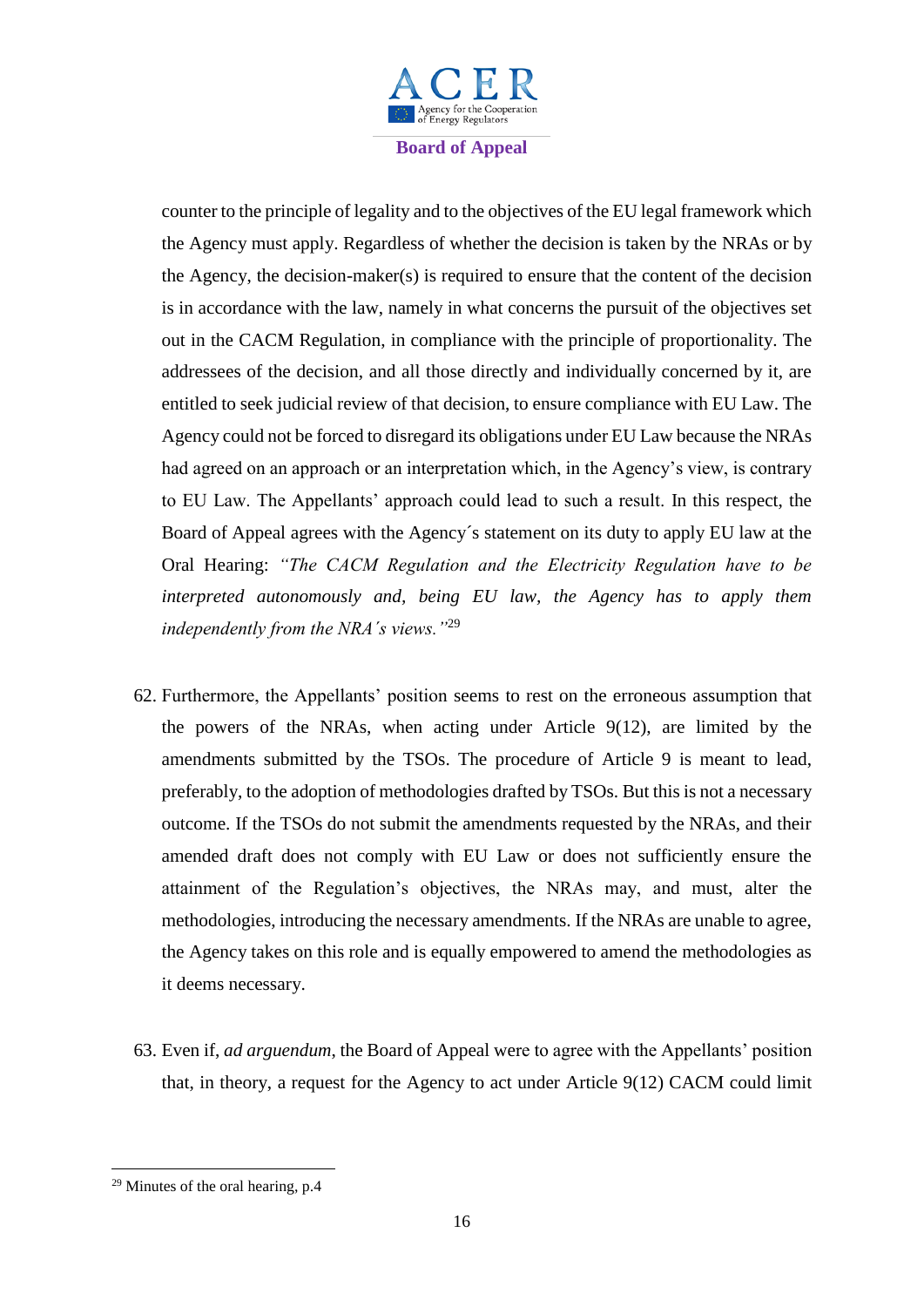

the Agency's powers to the scope of the issues on which the NRAs had disagreed, this would still not lead to the outcome sought by the Appellants in the present case.

- 64. In the present case, the NRAs requested amendments to the TSOs' proposed draft. Keeping in mind what was stated above, in para [48,](#page-11-0) it must be stressed that the Appellants have not argued that the Agency adopted a decision dealing with an issue which did not fall within the scope of the amendments requested by the NRAs, in a different way than what was already agreed to by the NRAs. Furthermore, the NRAs were unable to reach an agreement on the amended draft submitted by the TSOs.
- 65. In an email dated 21 August 2018, sent to the Agency by the Chairman of the Core Energy Regulators' Regional Forum, meant to submit the matter to the Agency under Article 9(12) CACM, the Chairman stated: *"This letter was the outcome of the process within the* [CERRF] *on these proposals. The letter sets out the areas of non-agreement which constitute the reasons for referring the proposal for decision to ACER"*<sup>30</sup> .
- 66. The letter attached to this email<sup>31</sup> states that the *"Core NRAs could not agree on their view on several substantial points"*, and describes as follows the points of disagreement: *"different understandings between some Core NRAs on how to avoid undue discrimination between internal and cross-zonal exchanges in accordance with Article 21(1)(b)(ii) of the CACM Regulation"*;

*"Firstly, Core NRAs could not agree on whether grid security concerns addressed in Article 16(3) of Regulation (EC) No 714/2009 and Article 1.6. lit. a of Annex I of that Regulation, or economic efficiency concerns – in the context of a zonal system – addressed in Article 1.5. lit. a of Annex I of that Regulation, allow for a proportional and legally justified unequal treatment between internal and crossborder flows and/or trade. Consequently, Core NRAs could not agree on indicators to measure undue discrimination to identify whether a CCM is compliant with European legislation or not."*

 30 Agency's Defence, Annex 1 31 Agency's Defence, Annex 2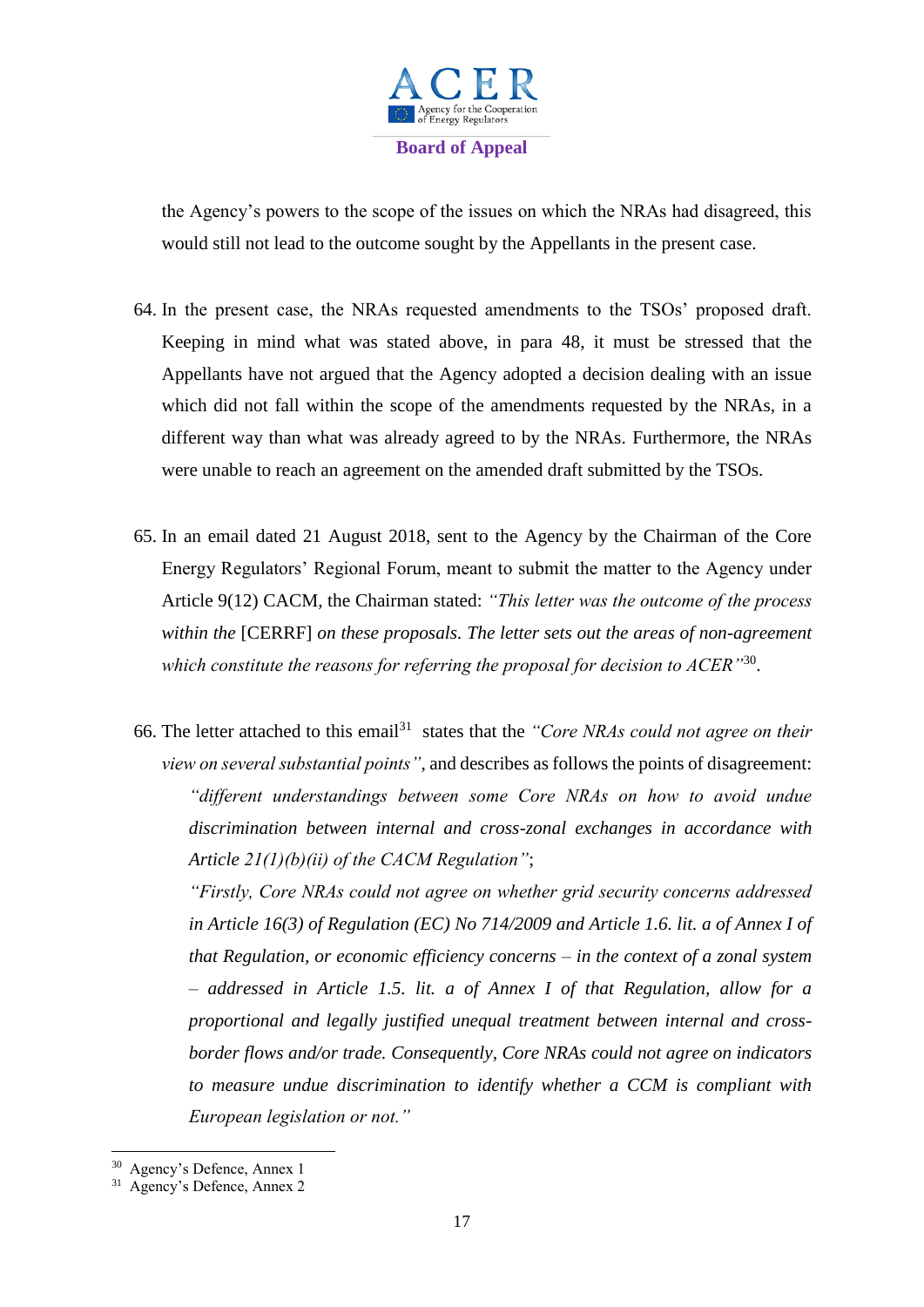

*"Secondly, no agreement was found on how a CCM could be designed in order to be compliant with relevant Articles of the CACM Regulation. For different Core NRAs the proposed selection of CNECs described in Article 5 of the DA CCM and the use of a minimum Remaining Available Margin (hereafter minRAM) described in Article 13a of the DA CCM are sufficient to avoid undue discrimination, or can at least be taken as a reasonable starting point in order to mitigate the effects of the discrimination. For some other Core NRAs the 5% threshold for the Power Transfer Distribution Factor for all lines (cross-border and internal) and the uniform 20% minRAM requirement are not sufficient in this respect. Their reason for this is that those measures do not prevent loop flows from severely limiting cross-border flows and internal lines from pushing congestion to the border. In addition, having loop flows and internal flows in the base case leads to discrimination between internal and cross-border flows, since flows in the base case get unjustified priority. Those same NRAs have also stated that TSOs have not motivated why above values are sufficient to avoid undue discrimination."*

*"Thirdly, there was a discussion on the definition of the FRM, whether it is the uncertainty on the observed flows, or the uncertainty of the observed flows in the case the respective critical branch would suffer from the worst case contingency along all hours of the year – calculated by Core TSOs through simulations in N-1 state"*.

*"Some of the other controversial points were the approach to external constraints and which level of transparency – with regard to European and national legislation – can and shall be provided to NRAs and market participants in the methodology"*

67. The letter concludes by noting that the NRAs *"did not reach a unanimous agreement to either approve the proposals, to request to the Agency to extend the deadline for decision or to request the Agency to adopt a decision on the Core DA and ID CCMs. In that case, the Rules of Procedure of CERRF require the CERRF Chair to refer the decision to the Agency - in accordance with Article 9(12) of the CACM Regulation – on behalf of the Core NRAs"*.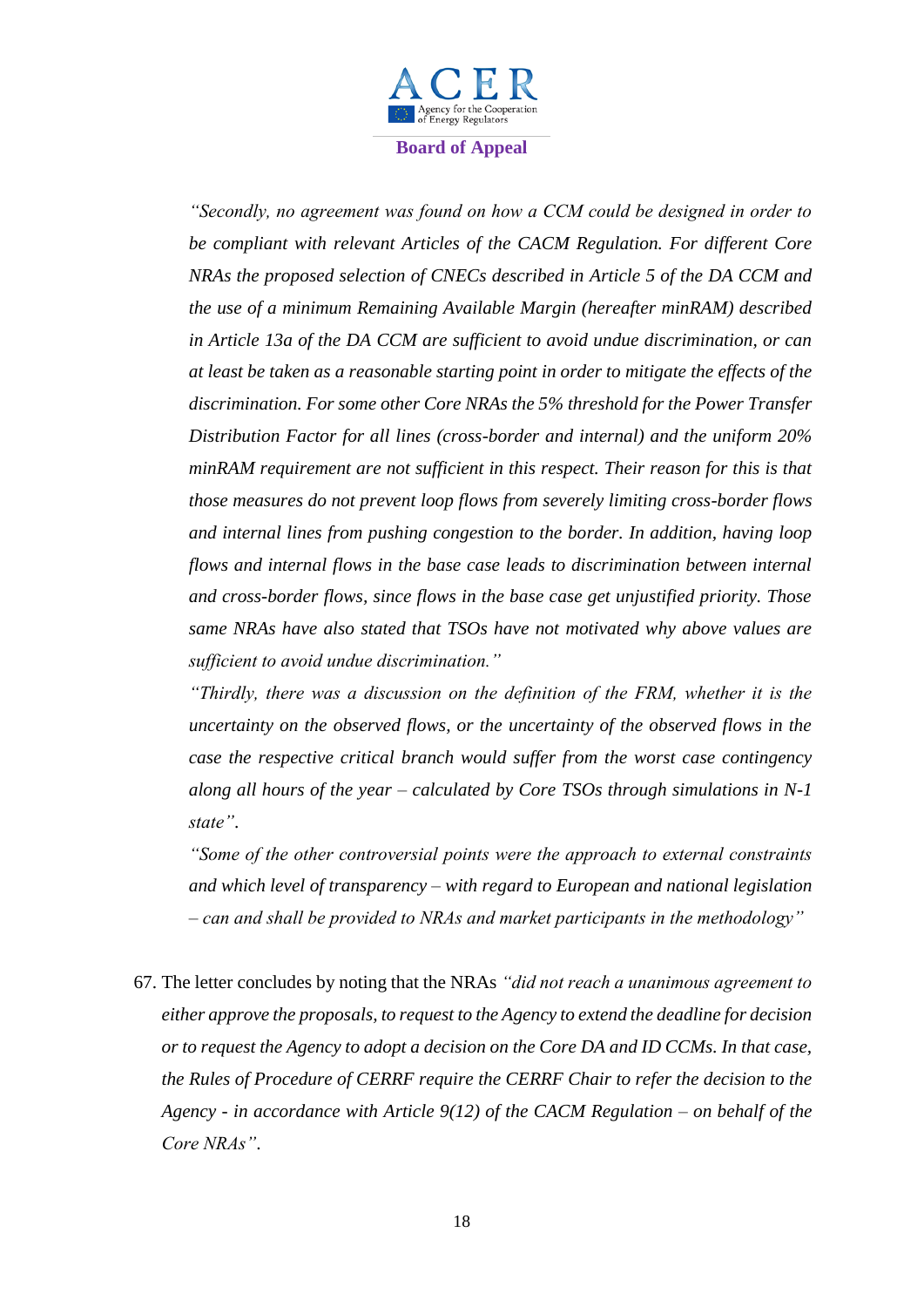

- 68. It follows from the above that the adoption of the Contested Decision fell upon the Agency, not because the relevant NRAs requested it, but because, within the two months deadline, they were unable to reach an agreement on the amended proposal submitted by the TSOs, or even to agree on whether to request the Agency to adopt this decision. It also follows that the letter informing the Agency about the developments which empowered it to act did not provide an exhaustive overview of all the points on which there was disagreement between the NRAs, as evidenced by the use of the expression *"some of the other controversial points are…"*.
- 69. The Core NRAs' Non-paper of 18 September 2018 (i.e. after the two months deadline for the NRAs to reach a decision) does not change this assessment. It was adopted at a time when the Agency had already been informed that the NRAs were unable to reach an agreement within the legal deadline, and had already become empowered to adopt the Contested Decision. As such, it is impossible for anything laid out in the Non-paper to have the effect of limiting the Agency's powers relating to the adoption of the Contested Decision. The Non-paper expressly recognises that it is intended as a mere *"support for the decisions of the Agency" "on a working RCC (Regional Coordination Committee) level"* (p. 2)
- 70. Accordingly, the Appellants' arguments, in this regard, rest on an erroneous assumption. It is true that Article 9(11) and (12) CACM, together with Article 8(1) of Regulation (EC) 713/2009, only empower the Agency to decide when the NRAs have not been able to reach an agreement. However, in the present case, the NRAs were not able to reach an agreement on the DA CCM and ID CCM, as a whole. It cannot be argued that the Agency's decision-making powers, in this case, are narrower than the adoption of the DA CCM and ID CCM, as a whole, and, namely, that they are limited by some specific points on which there was disagreement between the NRAs.
- 71. In the case at hand, there wasn't a unanimous decision by the NRAs to refer the matter to the Agency, following disagreement on certain specified points. Rather, there was disagreement on several points, including even on whether to refer the decision to the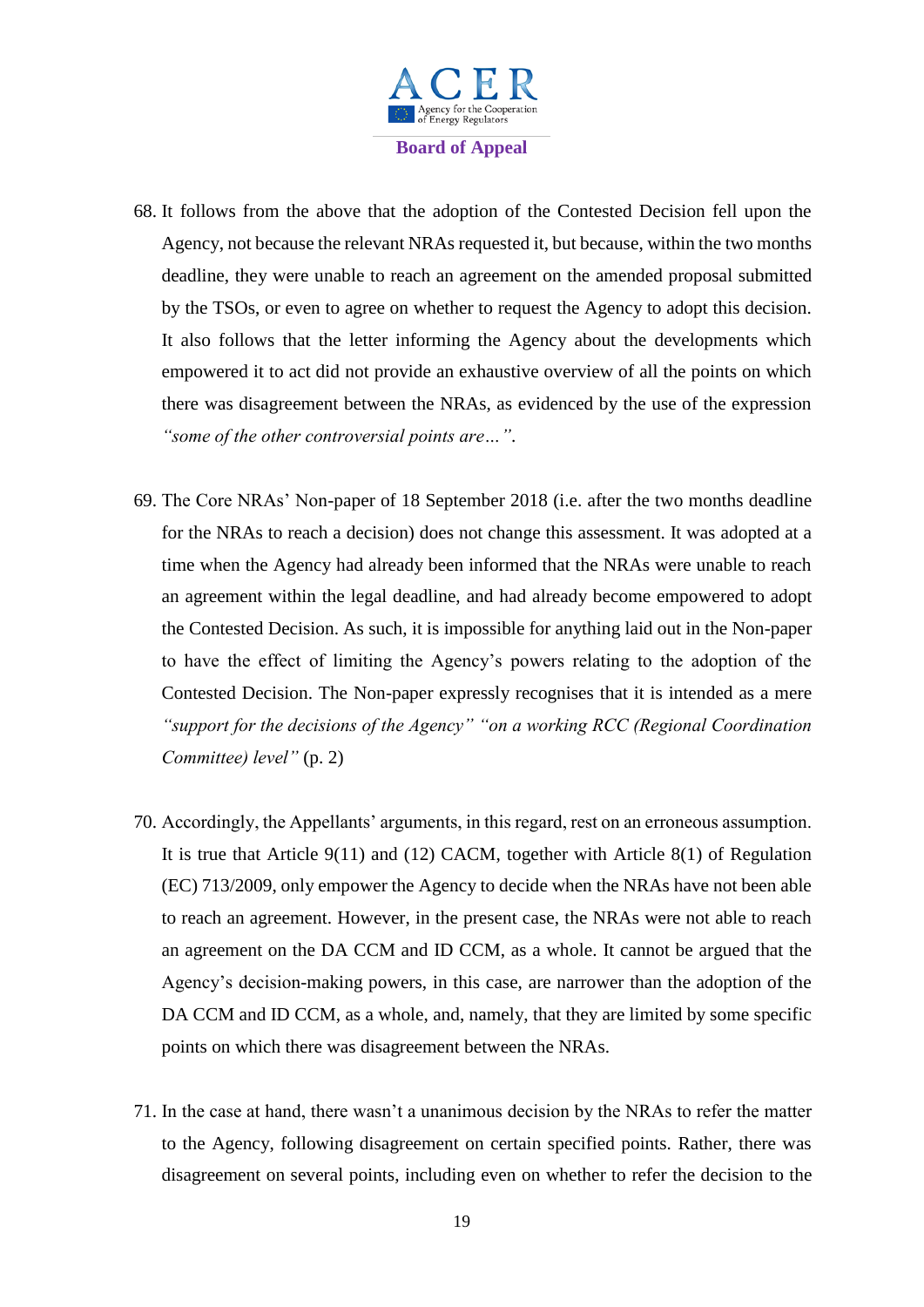

Agency, and there was a failure to adopt a common position. Thus, the Agency could never be limited by specific points of disagreement identified in a referral decision, because there was no referral decision. The initiation of the procedure before the Agency resulted from the infringement of the two months deadline, and not from a decision adopted by the NRAs. As noted above, the Agency wasn't even informed, precisely, of all the points on which there was disagreement.

- 72. Finally, the success of the Appellants' argument also depends on there being some issue(s), in what concerns the substance of the Contested Decision, that fall(s) outside the scope of the disagreements between the NRAs, as described above. However, the Appellants failed to indicate which specific points of the Contested Decision, in their view, do not fall within the scope of disagreement between the NRAs. The burden of allegation in this regard rests on the Appellants. It is not for the Board of Appeal to identify, of its own initiative, specific points of the Contested Decision on which the NRAs may have agreed or disagreed. Furthermore, if any such specific point were raised before the Board of Appeal, it would still have to be assessed whether the Agency's tackling of that issue was not required by its decision on other issues on which the NRAs did disagree, considering cross-effects between the issues. In the present case, given the absence of allegation of specific issues in which this may have occurred, it is impossible to carry out this assessment.
- 73. It follows that Parts 1 and 2 of the First Plea must be dismissed as unfounded.

#### *3. The Board of Appeal's competence and standard of review*

74. Considering the transversal importance of this issue, for nearly all the arguments put forward by the Appellants, it is convenient to begin by clarifying the Board of Appeal's scope of review of the Contested Decision. While this issue has been clarified in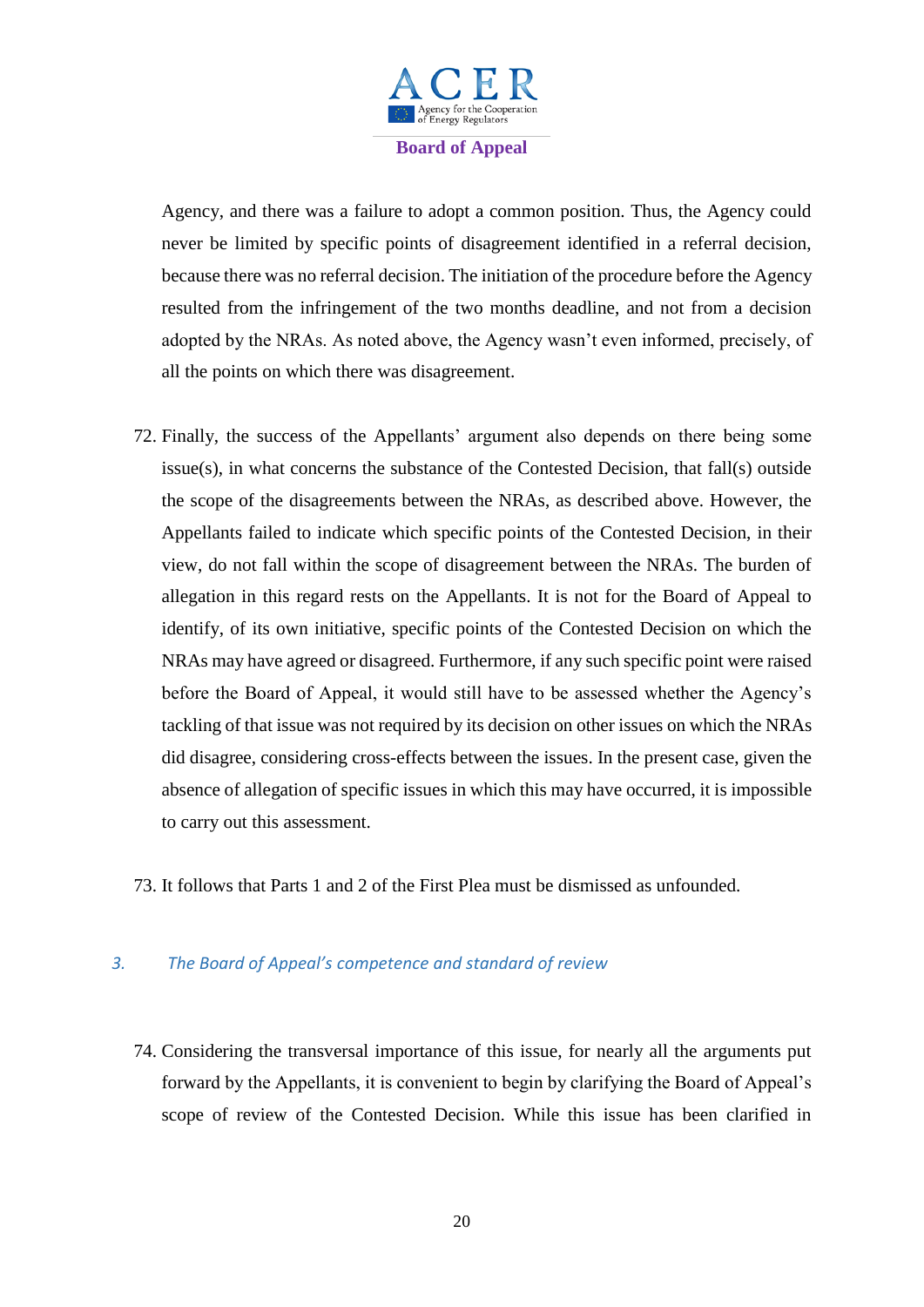

previous decisions of the Board of Appeal, the Appellants disagree with the position previously adopted<sup>32</sup>.

- 75. According to settled case-law of the Court of Justice of the European Union<sup>33</sup> ("CJEU"), when complex economic and technical issues are involved, the appraisal of the facts is subject to more limited review upon appeal.
- 76. The Board of Appeal hereby reaffirms its settled decision-making practice<sup>34</sup>, according to which, in the limited timeframe it is given to decide on the appeal of the Contested Decision, considering the principle of procedural economy, and with regard to the complex economic and technical issues involved, it is not able to, and should not, carry out its own complete assessment of each of the complex issues raised. Instead, it must limit itself to decide whether the Defendant made a manifest error of assessment.
- 77. In the present case, it is accepted by the Appellants<sup>35</sup>, and not in dispute, that the Agency enjoys a certain margin of discretion when adopting the Decision provided for in Article  $9(12)$  CACM<sup>36</sup>. Accordingly, in light of the above, in the present case, considering the arguments raised by the Appellants, review of the Contested Decision by the Board of Appeal should be limited to the identification of a manifest error of assessment.
- 78. The Appellants' argument<sup>37</sup> according to which Art. 19(5) of Regulation (EC) 713/2009 grants the Board of Appeal the right to exercise any power which lies within the competence of the Agency does not change this assessment. The extent of the Board of Appeal's powers once it has decided that the decision should be annulled has no bearing

 $32$  Appeal, section I(3)

<sup>33</sup> Case C-12/03 P *Commission v Tetra Laval* EU:C:2005:87, para. 39; Case T-201/04 Microsoft v Commission EU:T:2007:289, para. 89; Case T-301/04 *Clearstream v Commission* EU:T:2009:317, para. 95; Case T-398/07 *Spain v Commission* EU:T:2012:173, para. 62; Case C-452/10 *BNP Paribas v Commission* EU:C:2012:366, para. 103; Case T-29/10 *Netherlands et al v Commission* EU:T:2012:98, para. 103; Case T-68/89 *Società Italiana Vetro v Commission* EU:T:1992:38, para. 160.

<sup>34</sup> Case A-001-2017 (consolidated), para 108, Case A-001-2018, para 52, and Case A-002-2018, para 63)

<sup>35</sup> Appeals paras 26 and 41

<sup>36</sup> See Case A-001-2017 (consolidated), para 67; Case A-001-2018, para 47; Case A-002-2018, para 63

 $37$  Appeals paras 27 and 44-46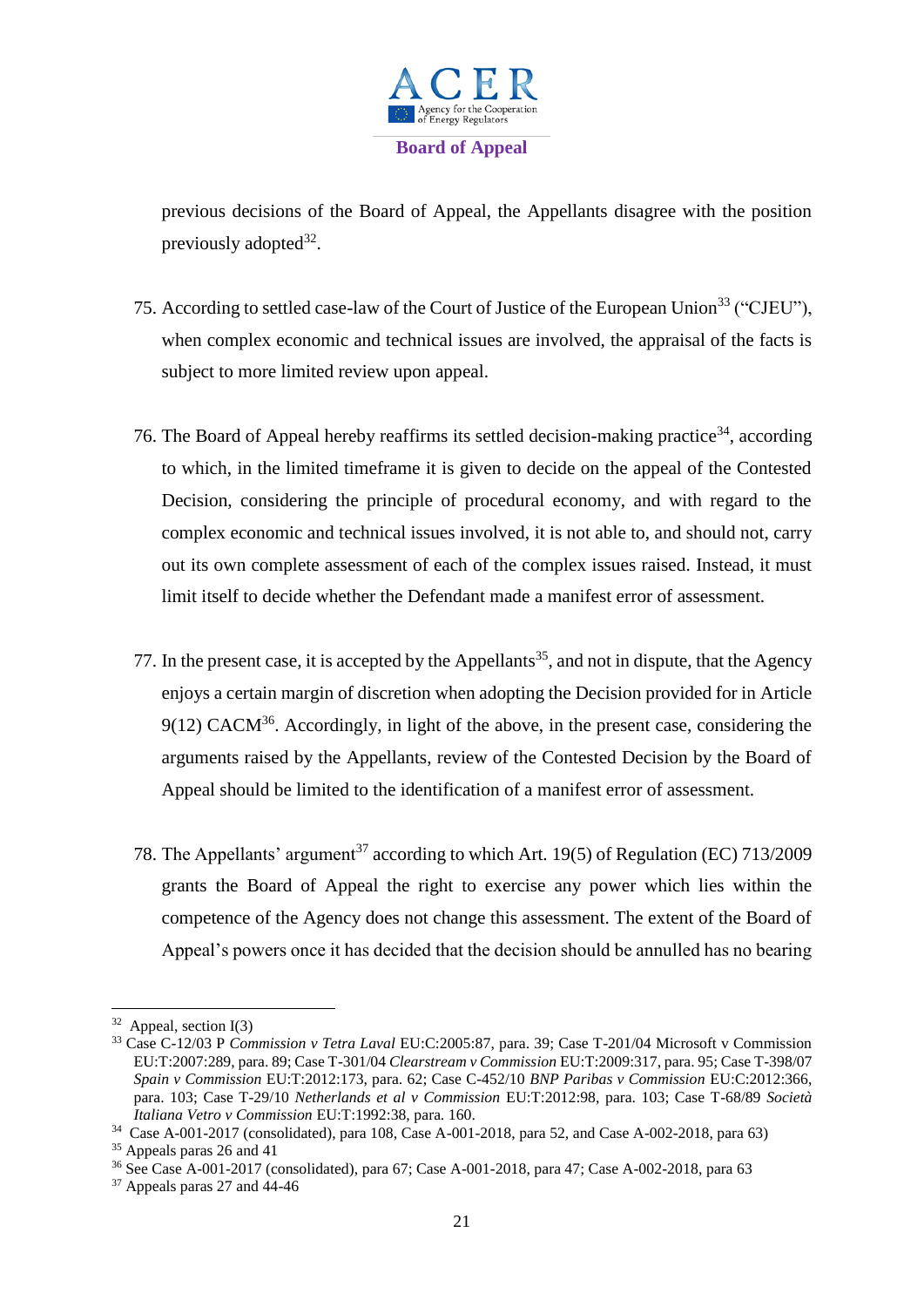

on the determination of scope of its review when deciding whether the decision should be annulled. By analogy, in the legal order of the EU (and of several MS), it is, in certain circumstances, possible for judicial authorities to alter administrative decisions which they deem null and void, but they are required to respect the discretionary margin of the administration when dealing with complex technical matters, and to find the decision invalid only if a manifest error of assessment is detected.

79. The Appellants also argue that the CJEU's case-law on the assessment of complex economic and technical issues, quoted by the Board of Appeal in Case A-002-2018, does not apply to review of Agency decisions by the Board of Appeal, because this review precedes the judicial review exercised by the CJEU<sup>38</sup>. In this regard, the Board of Appeal's reference to the case-law in question did not imply that such case-law applied directly to proceedings before the Board of Appeal. Rather, it was meant to demonstrate the existence of a general rule, in EU Law, of respect for the discretionary margin of the administration when deciding on complex technical matters, and the corresponding limitation of the review of such decisions on appeal. As restated above, the Board of Appeal's finding that the same limitation applies to the present proceedings is based on Art. 19 of Regulation (EC) 713/2009 and on the specific characteristics of the Board of Appeal and of the appeal proceedings before it, including the limited timeframe and the principle of procedural economy. Given the high degree of complexity of the technical issues to be assessed and the need to review large numbers of documents and facts, the procedure before the Board of Appeal, as established by the EU legislator, is not compatible with an effective exercise of detailed, unlimited review, nor is such a review required by the *ratio legis* of Art. 19 of Regulation (EC) 713/2009. The fact that the Board of Appeal is composed of specialists with relevant experience in the energy sector allows the Board of Appeal to be capable of making a determination of whether a manifest error of assessment has occurred, but it does not change these conclusions. It is in this sense that para 117 *in fine* of Case A-001-2018 should be understood.

<sup>38</sup> Para 45 ibid.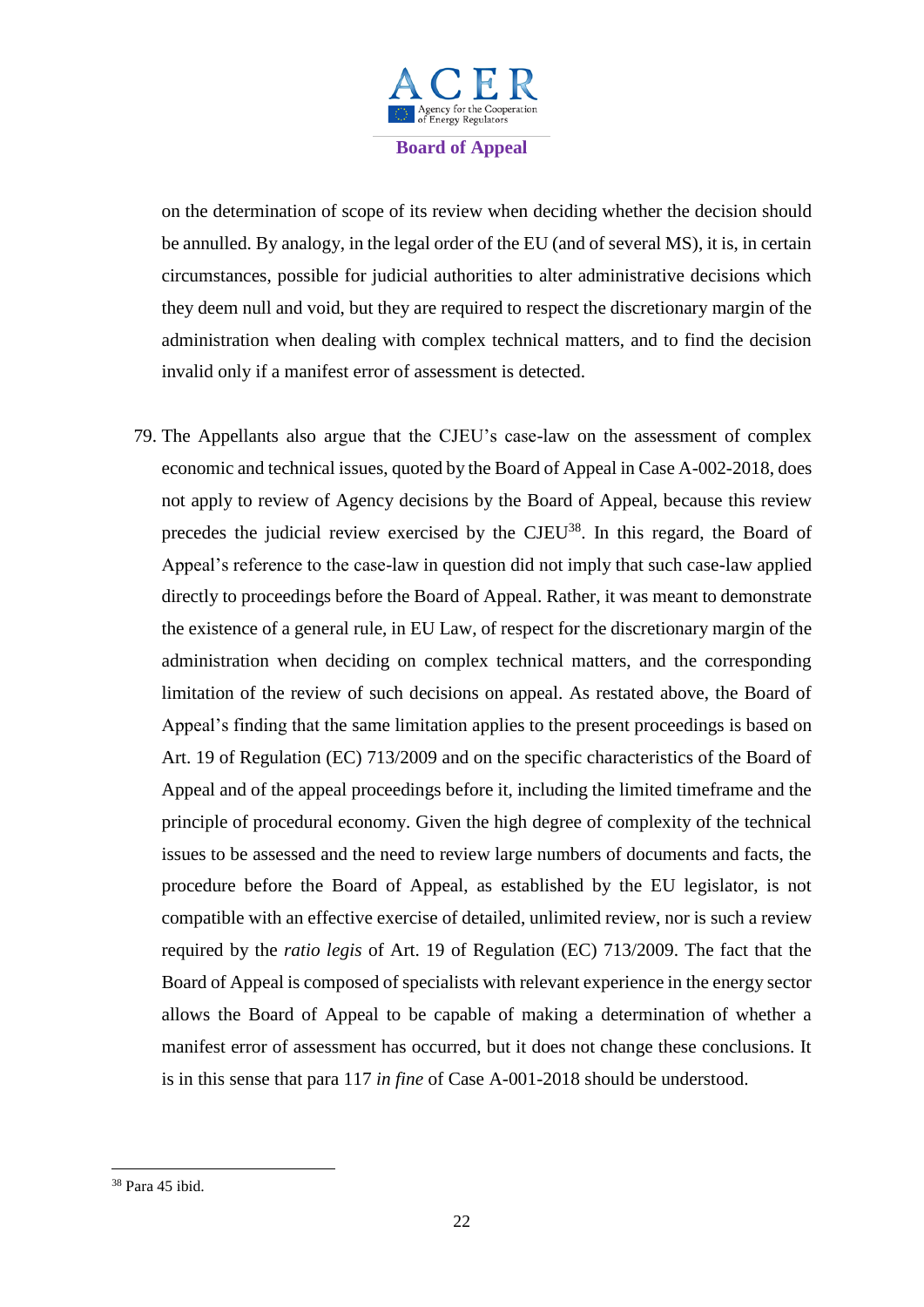

- 80. It should further be noted that the Appellants' right to effective judicial remedies is entirely protected and guaranteed by the EU legal order, including by Art. 20 of Regulation (EC) 713/2009.
- 81. It follows that Part 3 of the First Plea must be dismissed as unfounded.

# *Second Plea: Substantive errors of law in the Contested Decision regarding the DA CCM 1. Lawfulness of the TSOs Amended DA CCM and ID CCM Proposals*

- 82. The Appellants argue that, given that the Amended DA CCM and ID CCM Proposals of the Core TSOs were lawful, there was no need for ACER to amend them and that all amendments contained in the Contested Decision are, hence, unlawful.
- 83. In this respect, we refer to what has been set out above in Parts 1 and 2 of the First Plea. Moreover, this consideration of unlawfulness per se of ACER´s amendments to the Core TSO´s Proposals is legally unbefitting, given that Article 8(1) of Regulation (EC) No 713/2009 and Article 9(12) of Commission Regulation (EU) 2015/1222 of 24 July 2015 establishing a guideline on capacity allocation and congestion management ("CACM") require ACER to intervene precisely because the Core NRAs failed to agree on the said Proposals. If these Proposals had not required any amendments and had been agreed upon by the Core NRAs, there would be no need for ACER´s intervention whatsoever. In so doing, ACER substitutes the NRAs, as expressly provided for by Article 7(7) of Regulation (EC) No 713/2009.
- 84. For the sake of completeness, the Board of Appeal notes that the Core NRAs' Non-paper of 18 September 2018 expressly states that the Core TSOs´ Amended Proposals were "*lacking clear, transparent and harmonized definitions, as well as defined and justified thresholds and values"* (III, p. 3). The Non-paper states on the general quality of the said Proposals that *"requirements of the CACM Regulation were not sufficiently met in the Amended DA and ID CCM Proposals"* (III, p. 3).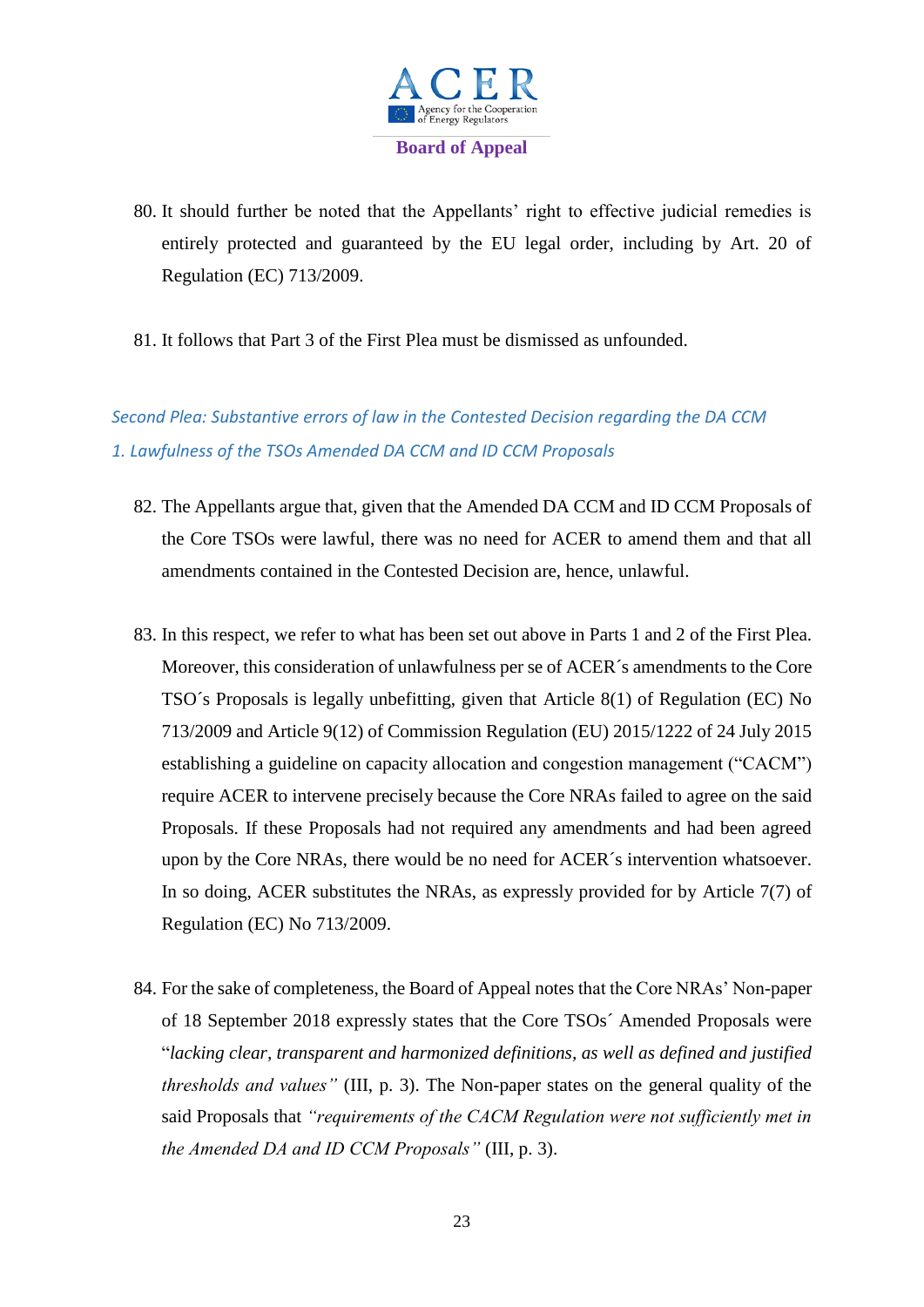

85. It follows that Part 1 of the Second Plea must be dismissed as unfounded.

#### *2. MinRAM*

86. As a preliminary observation, the Board of Appeal notes that the claims expressed by the Appellants in Parts 2, 3 and 4 of the Second Plea clearly derive from Germany's enhanced sensitivity to cross/border trade due to its geographic location, as the Appellants expressly recognise in their appeal $^{39}$ .

#### *2.1. Erroneous determination of the MinRAM for cross-zonal exchanges*

- 87. The Appellants allege that the Core TSOs' Amended Proposals correctly contained a minRAM for cross-zonal exchanges of 20% of the maximum allowable flow on CNECs, which, in their opinion, is sufficient to avoid undue discrimination between internal and cross-zonal exchanges. Accordingly, they challenge the Contested Decision, which increases the minRAM for cross-zonal exchanges on CNECs up to a level of 70% of the maximum allowable flow.
- 88. Even though the Appellants acknowledge that the CACM requires rules to avoid undue discrimination between internal and cross-zonal exchanges in CCM Proposals and that defining a minRAM is an adequate solution to avoid such discrimination (both in the Appeal and in the minutes of the oral hearing, p.13), they allege that a minRAM threshold of 70% is contrary to a joint reading of Article 21(b)(ii) CACM and Point 1.7 of Annex I to Regulation (EC) 714/2009. The Appellants stated at the Oral Hearing that they had *"no means to determine whether the Decision´s assertion that a 70% threshold is necessary to avoid undue discrimination because nowhere in the decision does the Defendant explain the metric by which that determination has been made."*<sup>40</sup>

<sup>&</sup>lt;sup>39</sup> para 74 of the Appeals

 $40$  Minutes of the oral hearing, p.7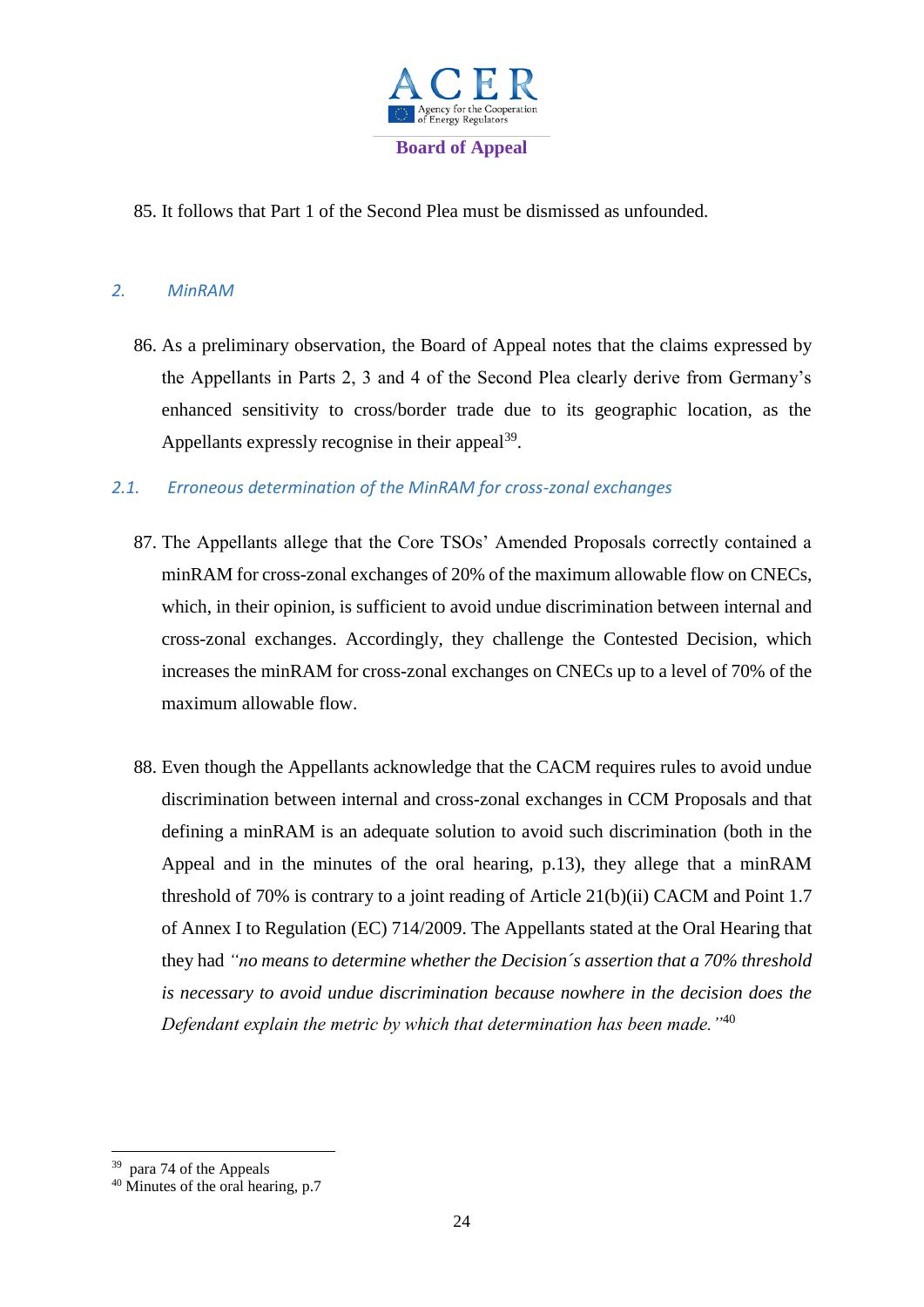

- 89. The Appellants assume, as a starting point for their reasoning, that a minRAM threshold of 70% limits interconnection capacity, as opposed to a 20% threshold. However, a minRAM threshold of 70% on a CNEC merely implies that at least 70% of the maximum allowable flow is reserved for cross-zonal exchanges. This unavoidably sets a limitation on the maximum availability for the rest of the capacity (internal flows, loop flows and reliability margin). The Board of Appeal notes, in addition, that these two percentages are not comparable because they are calculated in a different manner and on the basis of different elements..
- 90. The Appellants oppose the fact that a minimum RAM threshold entails a maximum threshold for internal flows, loop flows and reliability margin. However, capacity on CNECs is not unlimited. Hence, reserving a minimum capacity for cross-zonal trade necessarily implies setting a maximum capacity for other exchanges (internal trade, loop flows and reliability margin). Notwithstanding the fact that this is commonplace, the Appellants do not seem to agree with it. They allege that no "implicit" requirement can be deduced from the CACM and that ACER should not have set an "implicit" maximum threshold for other than cross-zonal exchanges in para 123 of the Contested Decision. Yet, the underlying reasoning is straightforward: if, on a scale of 100, at least 70 are reserved for cross-zonal exchanges, non-crosszonal exchanges are unavoidably limited to a maximum of 30% in situations in which cross-zonal exchanges will use all reserved capacity. In other terms, in the scenario at hand of finite capacity, setting a minimum goes hand-in-hand with setting a maximum.
- 91. The Appellants further rely upon the first threshold of 20% that was approved by the CWE NRAs to avoid restrictions on cross-zonal exchanges at specific hours of the day. First of all, the Board of Appeal highlights that the CWE region is only a subset of the Core Region. Secondly, this CWE NRA agreement was reached in December 2017 and has been applied since 26 April 2018 as a temporary solution, awaiting the result of a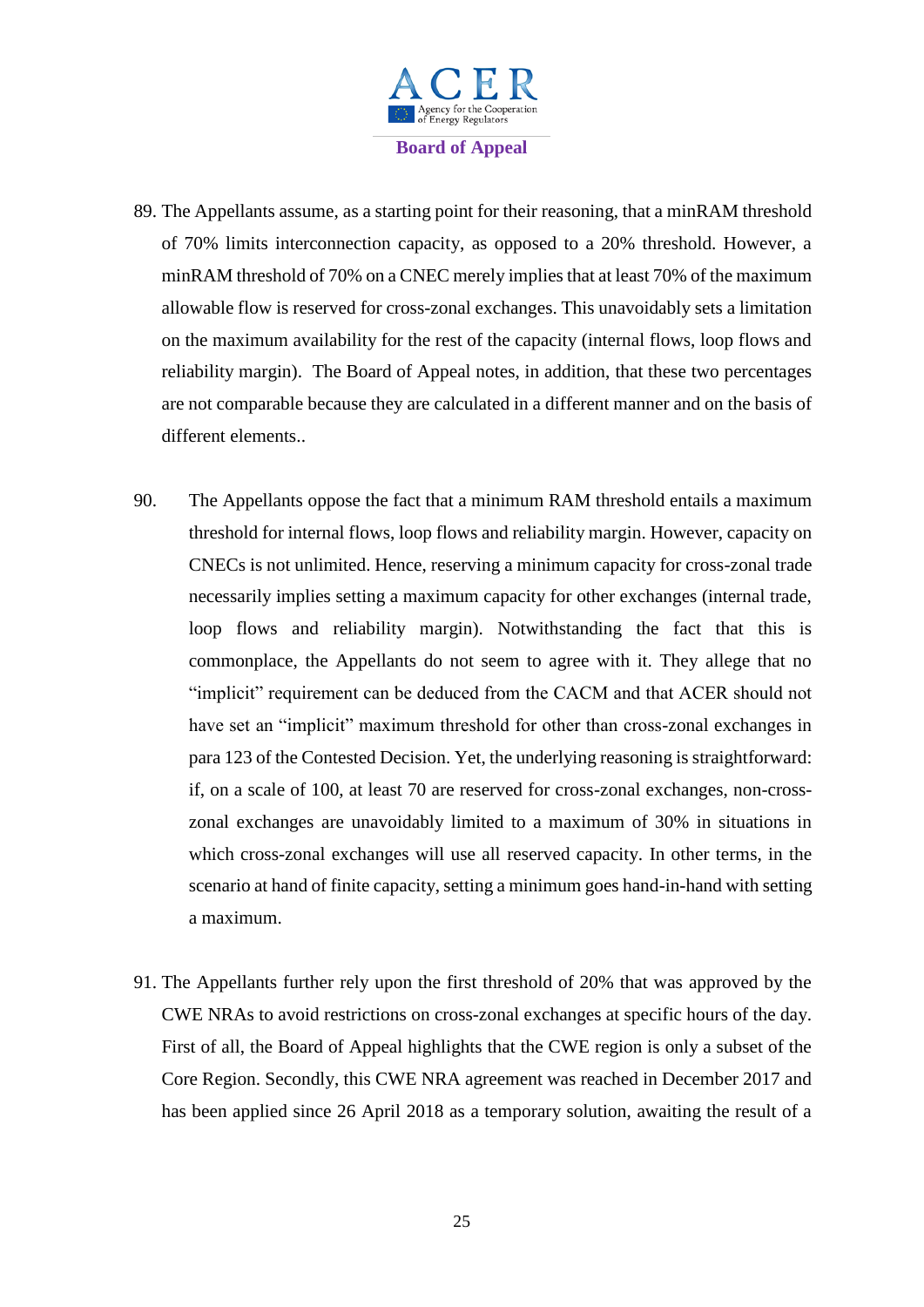

 $CBCO$ -selection study, which is pending<sup>41</sup>. A temporary solution cannot be interpreted as a sufficient solution for the future. On the contrary, the principle of maximisation in Article 16(3) of Regulation (EC) 714/2009 implies that whenever a solution is found which would allow to provide higher capacity for cross-border trade, this solution needs to be applied.

- 92. The Appellants also claim that ACER introduces modifications to the Core TSOs' Amended Proposals on the mere basis that these modifications are adequate, but that ACER doesn´t adduce any other justification beyond its adequacy. The Appellants allege, in particular, that the Contested Decision does not provide any justification for the 70% threshold.
- 93. The Agency's justification is duly set out in the Contested Decision<sup>42</sup>. Setting a minRAM avoids undue discrimination because it minimises the negative impact of internal congestions and loop flows on cross-zonal capacities. Indeed, as set out by Articles 3 and 21 CACM and Article 1.7 of Annex I to Regulation (EC) 714/2009, such discrimination is not suitable for electricity exchanges in the EU and hinders competition.
- 94. The Appellants fail to acknowledge that discrimination between internal and cross-zonal trade is inherent to zonal congestion management. Zonal models prioritize internal trade per definition. That is why the applicable regulation states that it aims to avoid "undue" discrimination. Taking account of the *de facto* discrimination in favour of internal trade in zonal models, it aims at reaching an acceptable or optimal level of discrimination in order to promote the internal market, even though discrimination cannot be totally eradicated. They also fail to place capacity calculation in a wider congestion management context. Capacity calculation is one of the various available measures to remedy congestions. If there were no congestions, there would be unlimited trade of

 $\overline{\phantom{a}}$ 

 $41$  Common position paper of CWE NRAs on the update of the Flow-based market coupling methodology, August 2018[, https://assets.ilr.lu/energie/Documents/ILRLU-1685561960-541.pdf](https://assets.ilr.lu/energie/Documents/ILRLU-1685561960-541.pdf)

 $42$  Para 119 thereof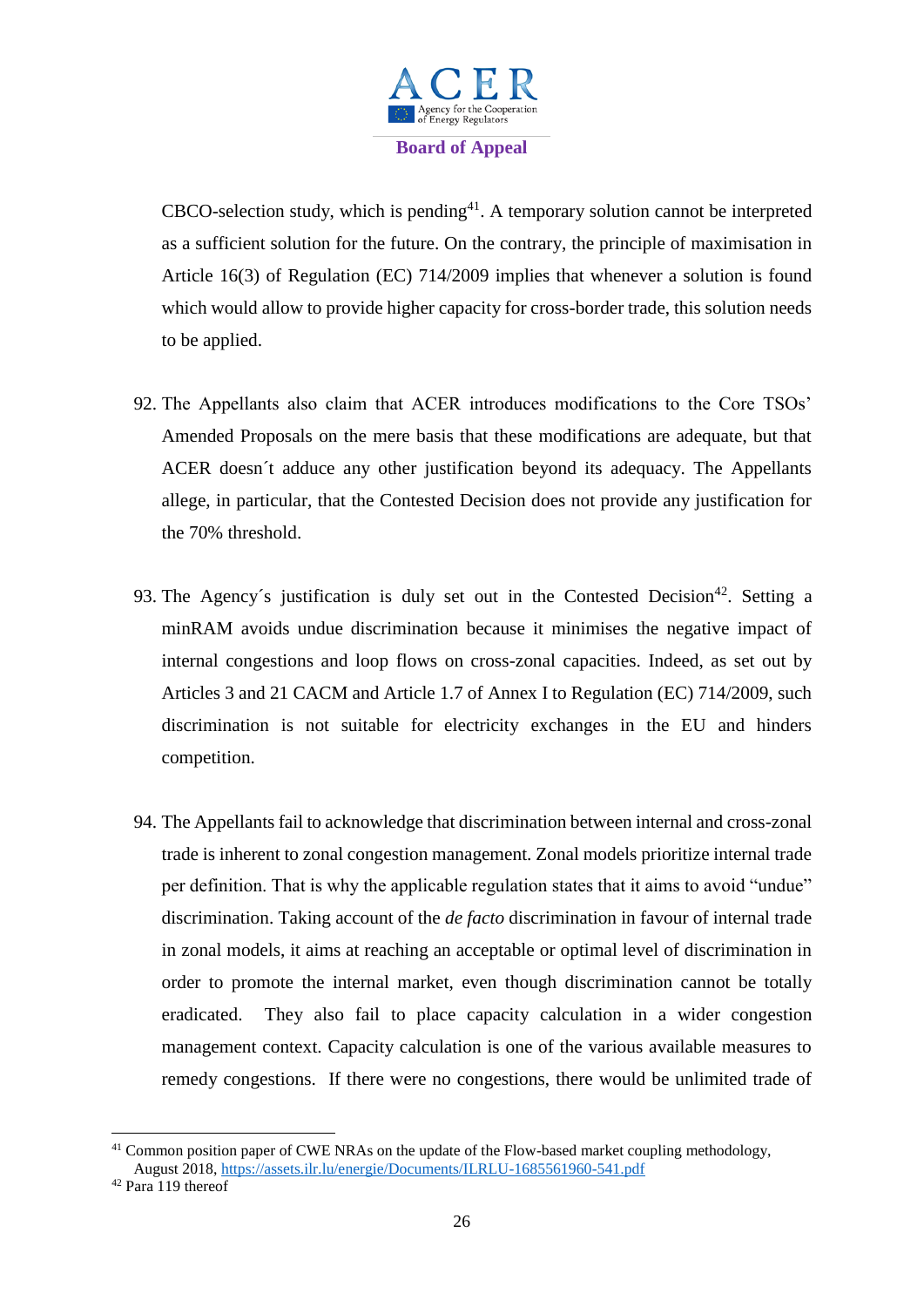

electricity and it would not be necessary to calculate and allocate capacities. Other means are remedial actions (short-term), reconfiguration of bidding zones (medium to long-term) and network infrastructure (long-term). Capacity calculation as a tool for congestion management is aimed at maximising cross-border trade in line with operational security and guaranteeing that the internal electricity market functions efficiently. Therefore, CCMs constitute tools aimed at finding an optimal balance between short and long-term measures.

- 95. Congestion management rules are set to create a fully functioning internal market for electricity. A low level of cross-border exchanges limits the transport of electricity between Member States, discriminates between network users in different parts of the network, distorts competition between market participants, does not provide the correct incentives and efficient economic signals to TSOs and can result in free-riding on neighbouring networks via loop flows. Furthermore, low levels of capacity available for cross-border exchanges where higher levels would be technically feasible are not in line with the principle of maximisation of cross-border trade in Article 16(3) of Regulation (EC) 714/2009.
- 96. That is the reason why CCM Proposals need to comply both with the CACM, in particular Article  $21(1)(b)(ii)$ , which seeks to avoid undue discrimination between internal and cross-zonal exchanges and with Regulation (EC) 714/2009, in particular its Article 16(1) and Point 1.7 of its Annex I, which state that congestion management should be non-discriminatory, market-based and competitive and should provide efficient economic signals to market participants and TSOs. ACER correctly stresses in its Defence that *"competition is the only guiding principle for the management of congestions that fully complies with the principles set out in Article 16(1) of the Electricity Regulation. Competition implies that all requests for trade are ordered according to their economic value (i.e. price) and only those requests are granted, which offer the highest price for the scarce capacity of the congested network elements"*<sup>43</sup> .

<sup>43</sup> Defence, para 12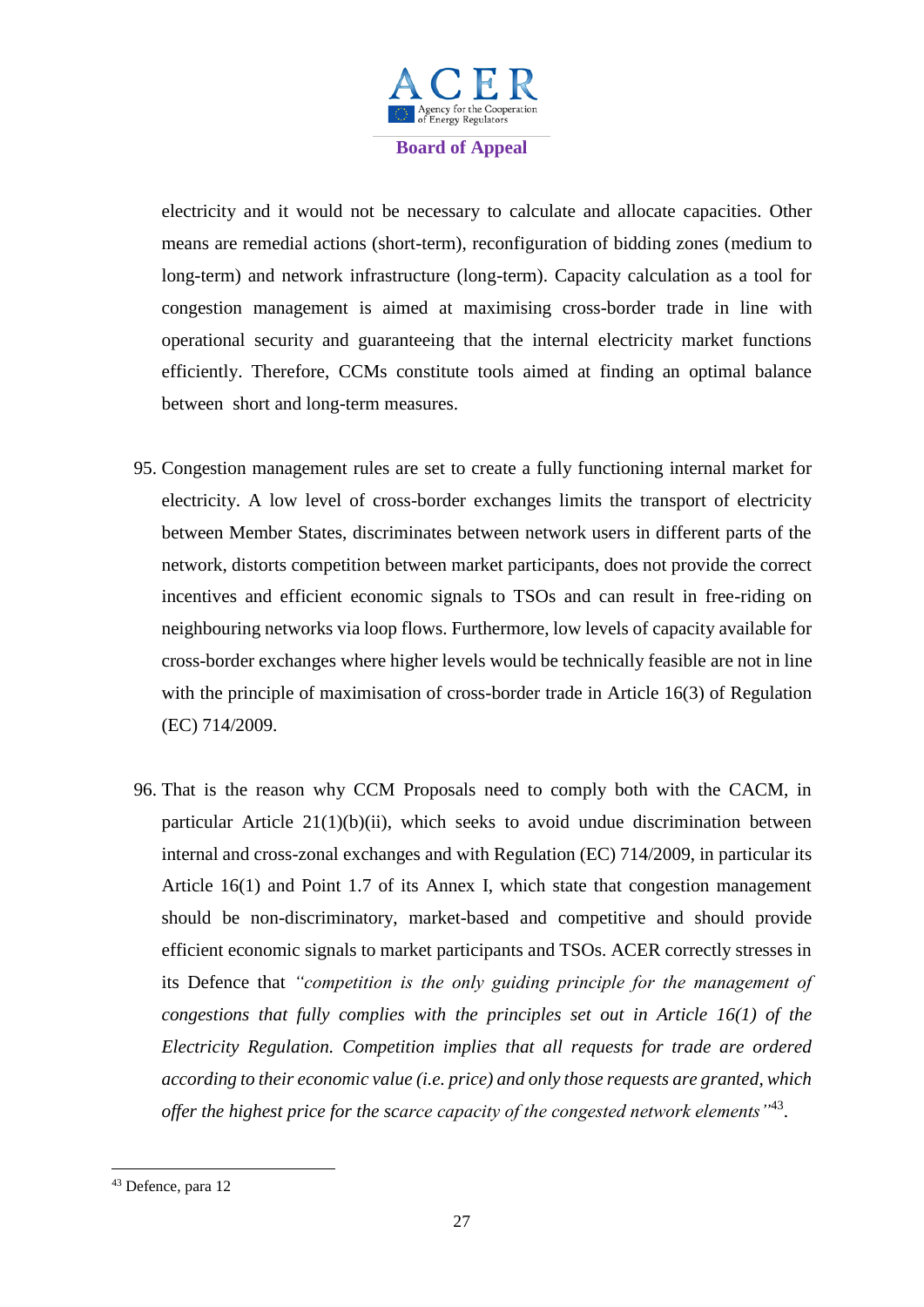

- 97. In this context, setting a minRAM for CNECs aims at avoiding undue discrimination. They avoid TSOs limiting cross-zonal capacities to solve internal congestions (except where this is justified for reasons of economic efficiency and operational security). If the TSOs wished to limit cross-zonal capacity to solve their internal congestions, their Appeal should have demonstrated that reasons of economic efficiency or operational security justified these restrictions. Furthermore, if these justifications had been provided, they would need to be demonstrated at the level of the Core CCR, and not just at the individual TSO or Member State level.
- 98. With respect to the 70% threshold of minRAM in the Core CCM Proposals, the Contested Decision justifies this threshold, which is indispensable to avoid undue discrimination between internal and cross-zonal exchanges.
- 99. If a minRAM of 20% were maintained for cross-zonal trade even though 20% is only a minimum and a higher level could be reached - situations could still occur where the vast majority of capacity would be used for internal trade (because the reliability margin is expected to be low). A minRAM threshold of 20% would not be able to avoid these situations. A threshold of 70%, on the contrary, ensures that cross-zonal exchanges are not discriminated against compared to internal exchanges.
- 100.ACER reached the figure of 70% through a benchmarking exercise on data made available by the CWE and Nordic TSOs. This was reiterated by the Agency at the Oral Hearing<sup>44</sup>. These data were not challenged by the Appellants. ACER observed that the average reliability margin in the existing CWE flow based capacity calculation was of approximately 12% of the maximum admissible flow. ACER observed furthermore that a relatively well-defined bidding zone configuration such as the Nordic CCR (which is fully compliant with Point 1.7 of Annex I to Regulation (EC) 714/2009) was almost always<sup>45</sup> characterised by a level of loop flows and internal flows below 20% of the

<sup>44</sup> Minutes of the oral hearing, p.8

<sup>45</sup> 90% of the cases, see para 123 of the Contested Decision.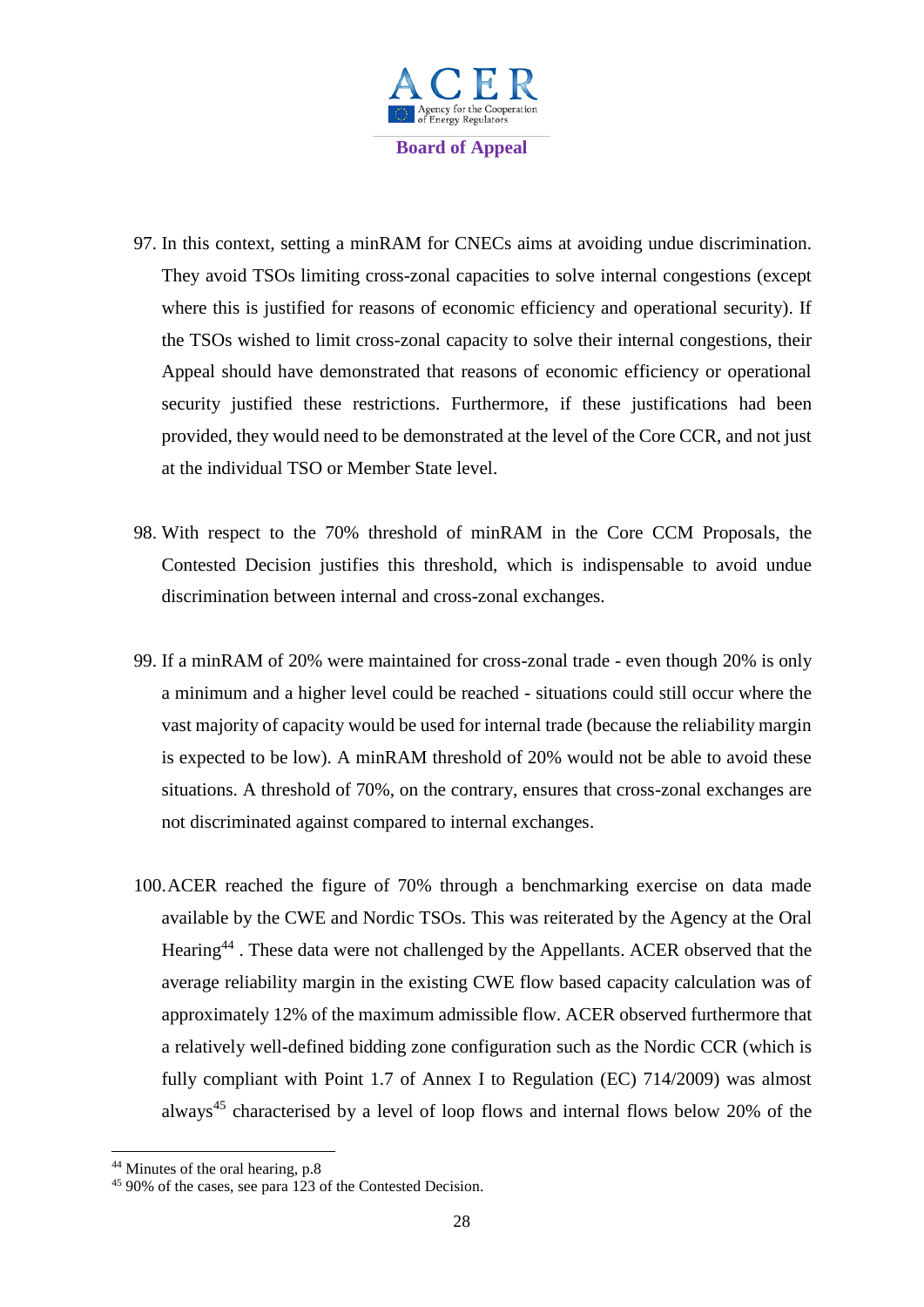

maximal allowable flows in the positive direction and 16% in the negative direction. Hence, capping loop flows and internal flows in a CCM to 15% would reduce discrimination. That is why, having closely reviewed the remaining input data of NRAs, TSOs and other stakeholders, ACER decided to cap the internal flows, loop flows and reliability margin to a maximum of 30% of maximal allowable flows on CNECs (Contested Decision, para 124). This consequently required that at least 70% of maximal allowable flows on CNECs be reserved for cross-zonal exchanges.

- 101.The Agency states in its Decision that the 70% threshold is conservative. The Contested Decision expressly states in footnote 12 that its estimated 70% threshold is conservative as it is based on limited existing information and explains that ACER´s annual Market Monitoring Reports contain more optimistic estimates.
- 102.The Agency argues that its conservative approach is due to the lack of sufficient capacity calculation in Continental Europe. This is expressly set out in Recommendation 02/2016<sup>46</sup>, which stresses that *"the CWE region (…) has in general not yet reached the level of efficiency, transparency and non-discrimination required by the European legal and regulatory framework"<sup>47</sup>*. This is due to the fact that capacity calculation methodologies assume that *"the network must be able to accommodate all flows resulting from internal exchanges, whereas cross-zonal capacities and cross-zonal exchanges comply with operational security limits. As a consequence of this approach, requests for internal exchanges get unlimited and prioritised access to the scarce network capacity which is not already used by internal exchanges"<sup>48</sup>*. It adds that in some extreme cases, for example on certain German borders, the cross-zonal capacity has been reduced to almost zero.

<sup>46</sup> Recommendation of the Agency for the Cooperation of Energy Regulators No. 02/2016 of 11 November 2016 on Common Capacity Calculation and Redispatching and Countertrading Cost Sharing Methodologies

<sup>47</sup> P. 2 of Recommendation 02/2016

<sup>48</sup> P. 5 of Recommendation 02/2016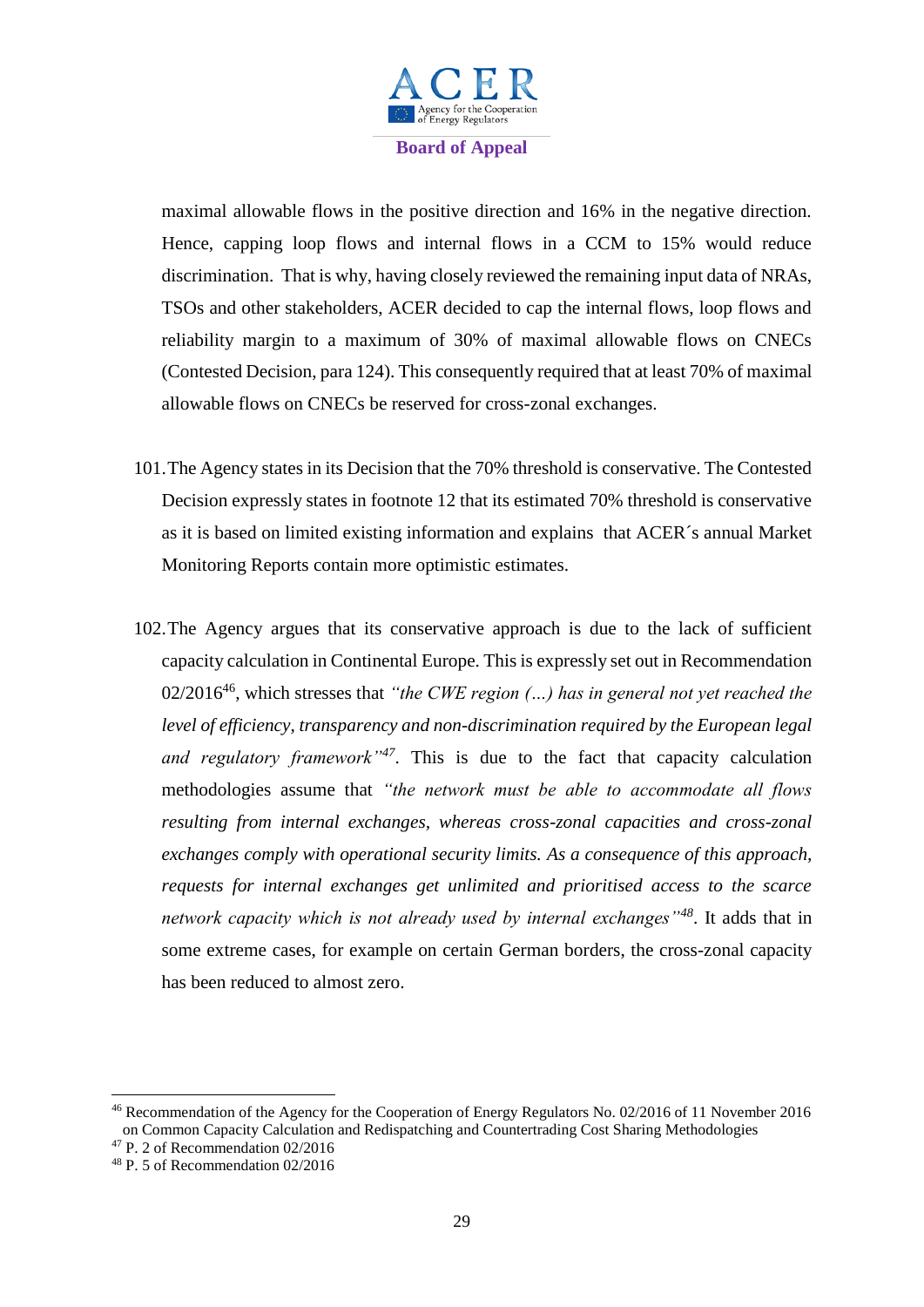

- 103. In light of this approach, the Agency expressly recognises in its Decision that the minRAM threshold will have to be reassessed and improved once better information on the functioning of flow-based capacity calculation in the Core CCR is available<sup>49</sup>.
- 104.Furthermore, it should be noted that, in setting a 70% minRAM threshold, ACER duly takes account of the fact that all Core TSOs committed to guarantee 20% minRaM of maximum allowable flows in their Amended Proposal independently of the volume of unscheduled allocated flows. Indeed, ACER expressly establishes that the 70% minRAM can further be reduced by unscheduled allocated flows, to the extent that such a reduction does not result in a RAM below 20% of the maximum admissible flow<sup>50</sup>.
- 105.The Contested Decision also foresees exceptions where needed: a transitional possibility to gradually and incrementally implement the 70% threshold by 2025 is granted to CNECs benefiting from a derogation or CNECs with an action plan to address structural congestion<sup>51</sup>.
- 106.In its justification, ACER relies upon the high-level principles set out in its Recommendation 02/2016, which TSOs and NRAs are invited to follow when developing, approving, implementing and monitoring congestion management measures. These high-level principles aim to ensure that CCM is developed pursuant to Articles 20(2) and 74(1) CACM and reflect transparent, non-discriminatory, marketbased solutions. The first principle is, thus, that a cross-zonal CCM should not consider limitations on internal network elements, whereas the second principle is that, in the common CCM, capacity of cross-zonal network elements should not be reduced in order to accommodate loop flows. The implementation of these principles ensures that discrimination between internal and cross-zonal exchanges is prevented or at least minimised and duly justified and that the maximum capacity of the interconnections

 $\overline{\phantom{a}}$ <sup>49</sup> Contested Decision, footnote 12

<sup>50</sup> Contested Decision, paras 126-127

<sup>51</sup> Ibid., paras 127 and 128 and Article 17 of Annex I thereto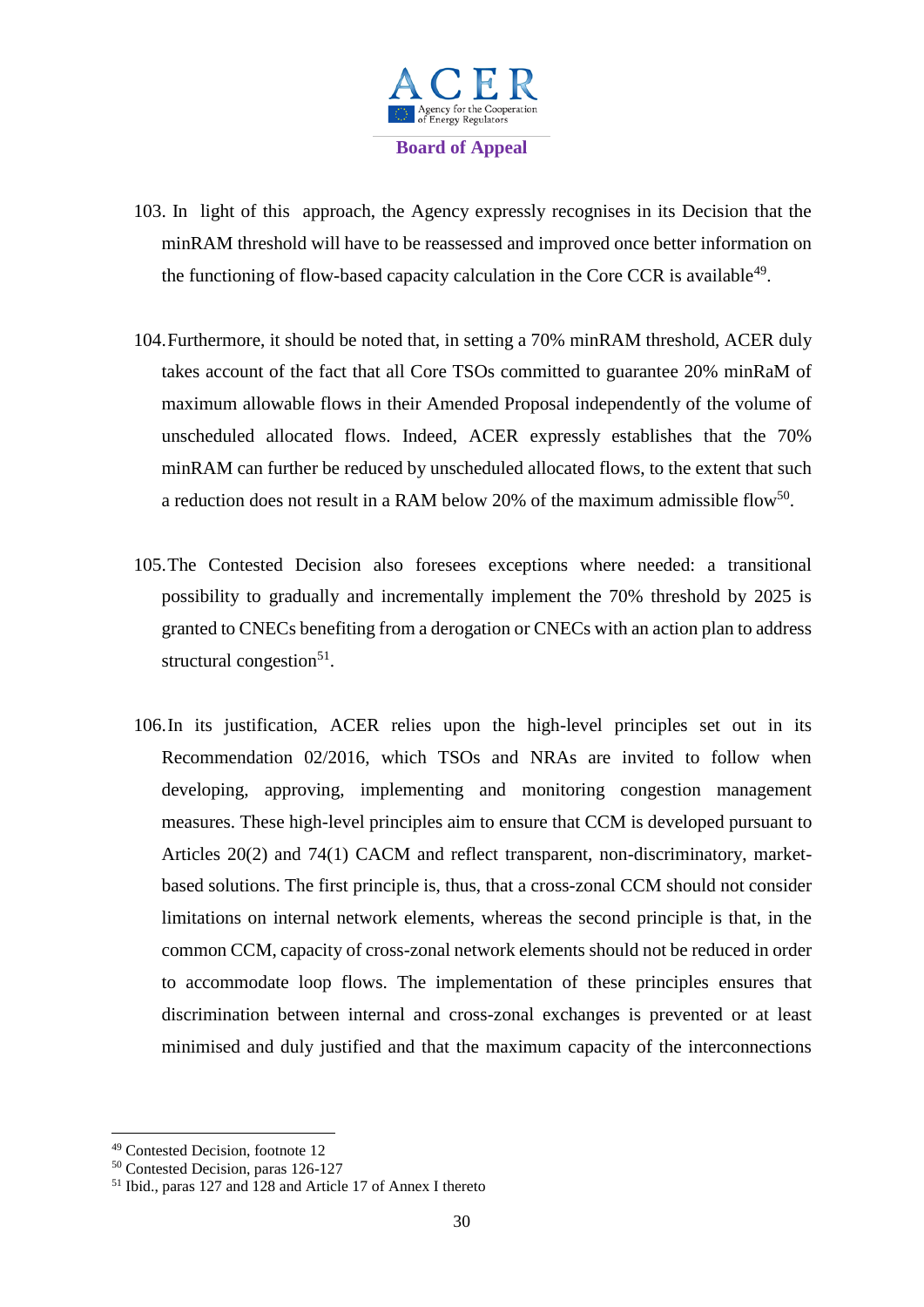

and/or the transmission networks affecting cross-border flows are made available to market participants.

- 107.The Agency does not refer to Recommendation 02/2016 as a legal basis for its Decision, but invokes it as a soft law instrument. The non-binding nature of this Recommendation does not affect its key role in assisting the regulatory authorities and market players in sharing good practices as a soft law instrument. The Agency was urged to draft this Recommendation by the European Commission in its letter of 31 August 2016 in order to enhance integration of the EU electricity market and to boost the internal market. Recommendation 02/2016 is legally valid as it was issued at the European Commission´s request in accordance with Article 7(2) of Regulation (EC) 713/2009 and following a favourable opinion of ACER´s Board of Regulators, delivered in accordance with Article 15(1) of Regulation (EC) 713/2009.
- 108.The Appellants also invoke a lack of close collaboration with ENTSO and the TSOs, contrary to the CACM Recitals.
- 109.Firstly, the very procedure foreseen by the CACM whereby TSOs draft and amend Proposals for approval by NRAs implies a close collaboration between ACER, the NRAs and the TSOs.
- 110.Secondly, the Contested Decision was preceded by an extensive public consultation in December 2018, during which TSOs, NRAs and stakeholders had 20 days to comment on various aspects of the CCM, including *"(i) the avoidance of undue discrimination between internal and cross-zonal trade, ad in particular the suggested approaches on the selection of CNECs as well as the minRAM"*<sup>52</sup> .
- 111.Thirdly, the Agency closely cooperated with all Core NRAs and TSOs and further consulted on the amendments to the proposed CCMs during numerous teleconferences

<sup>52</sup> Contested Decision, paras 13 and 24; and Annex III thereto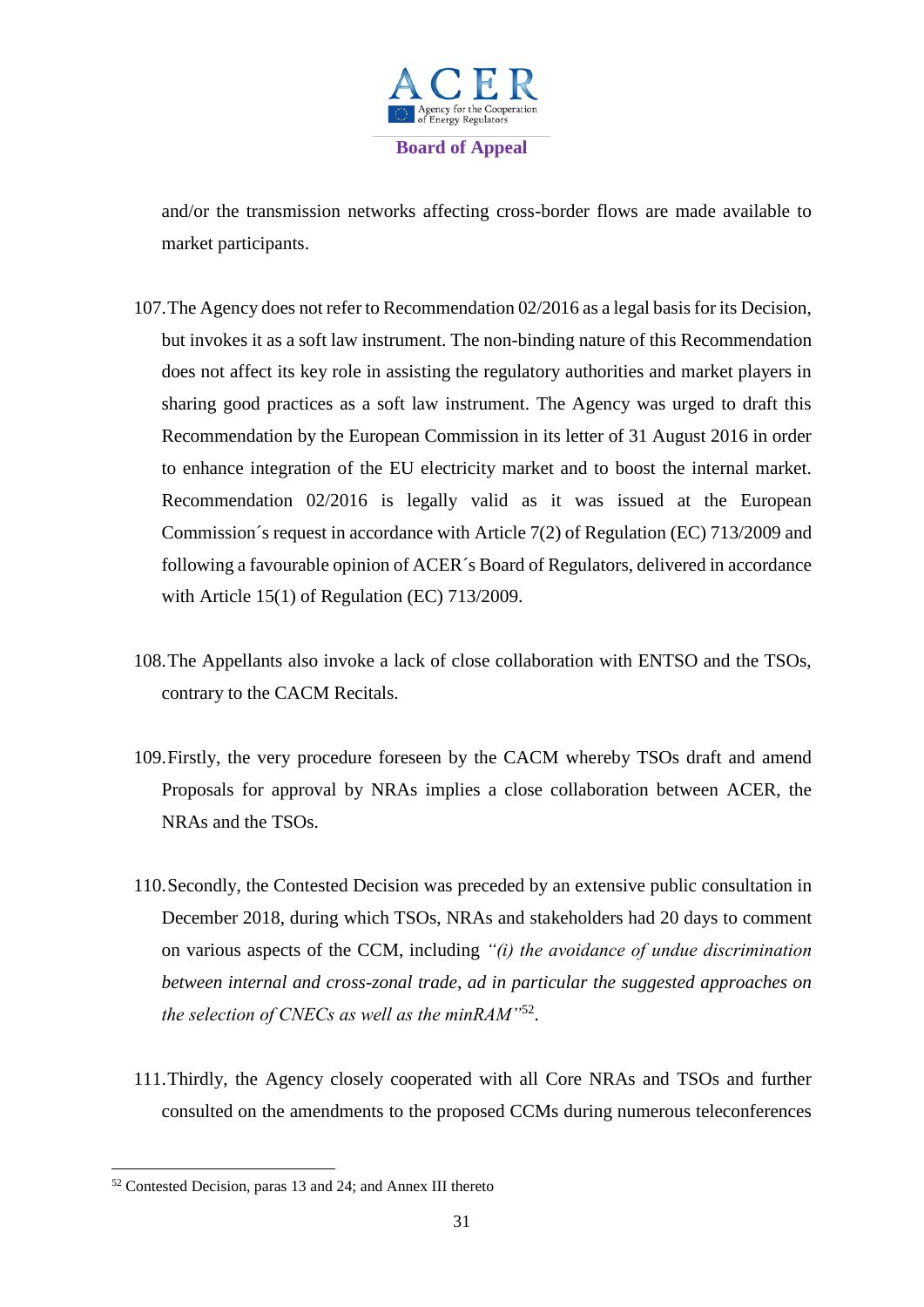

and meetings and through exchanges of amendments, as set out in paras 14 and 20-23 of the Contested Decision. In so doing, the Agency *"(a) tried to clarify the default approaches to capacity calculation and the framework for deviations, in particular the necessary level of transparency over the reasons for deviations and measures taken for their resolution (e.g. (..) threshold for minimum RAM (..); (b) with respect to the treatment of non-discrimination, and in particular CNEC selection and a threshold regarding minimum RAM further discussed the proportionate rules and thresholds to be applied in the short term, then in the longer run, and the appropriate transition phase from this initial phase to the final one"*<sup>53</sup> .

- 112.Fourthly, ACER approached TSOs, NRAs and stakeholders for opinions and data related to the setting of a minRAM with a view to avoiding undue discrimination, as noted in para 123 of the Contested Decision.
- 113.Furthermore, although ACER envisages a reassessment of the minRAM threshold, it determined the 70% minRAM threshold on the basis of the input of TSOs. Indeed, as set out in detail in the Contested Decision<sup>54</sup>, when determining the 70% minRAM threshold, ACER used the CWE and Nordic TSOs´ input as a benchmark. Fifthly, among the 9 stakeholders who participated in the public consultation and tackled the issue, 5 explicitly suggested a starting point above 20%.
- 114.In addition, the Appellants challenge the fact that the Contested Decision makes a reference to instruments of the Clean Energy Package for All Europeans ("Clean Energy Package"), in particular, Article 16(8) of the draft Recast Regulation (EC) 714/2009, which establishes a mandatory minRAM of 70% on CNECs. The Appellants claim that the Agency could not make any reference to draft Recast Regulation (EC) 714/2009 in its Decision because the Recast Regulation was only a draft and had not yet entered into force. At the Oral Hearing, the Appellants added that *"the 70% threshold in the Decision and the 70% threshold in the Clean Energy Package are two entirely*

<sup>53</sup> Ibid. para 23

 $54$  Ibid. para 123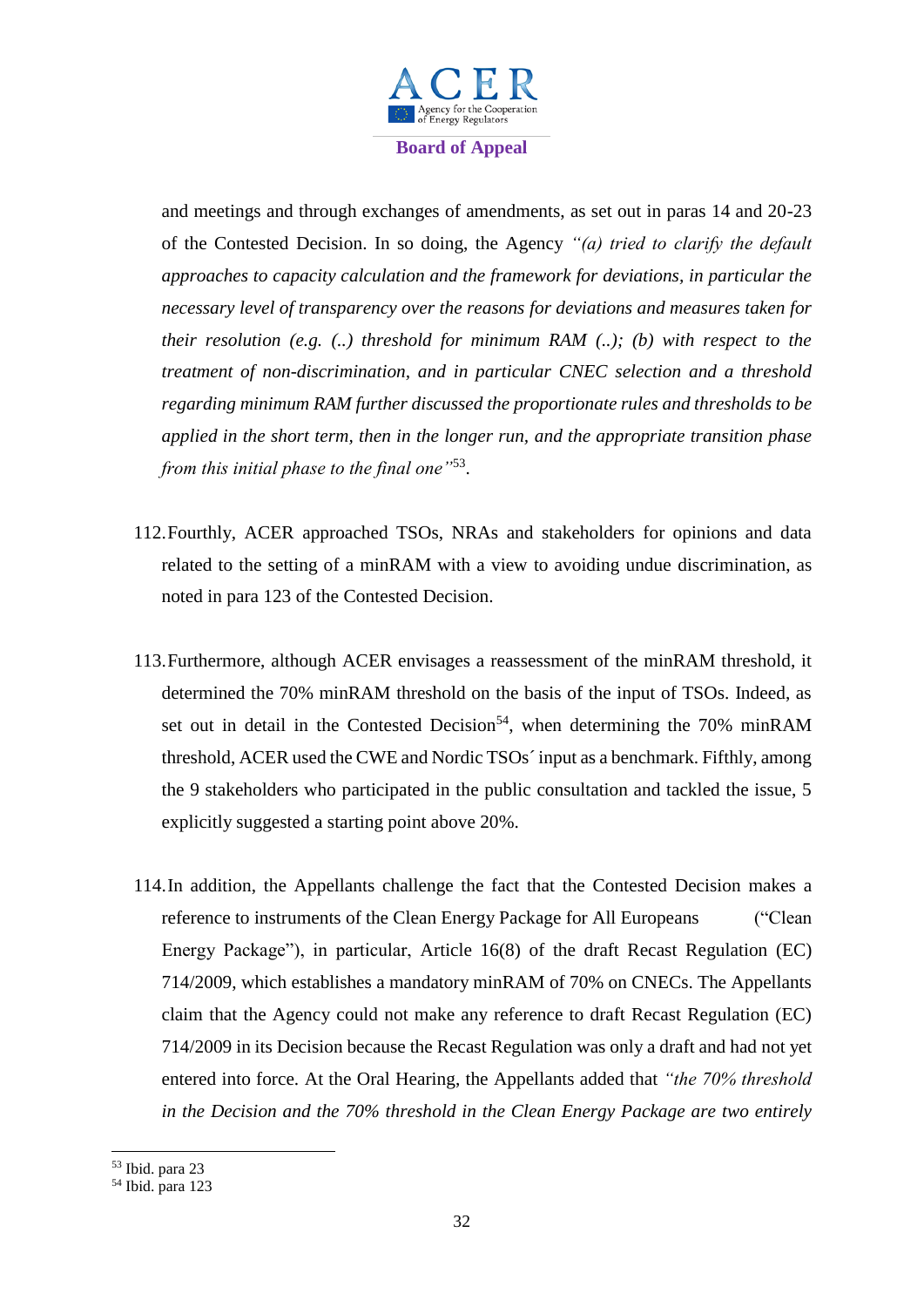

*different thresholds. The Agency´s one comes with the apparent implicit recognition that there is also a 30% limit on loop flows and on other connection capacities while the Clean Energy Package is explicit: as soon as you reached 70% minRAM, you avoided undue discrimination. In terms of competence, the Decision effectively interprets the undue discrimination requirement as going beyond the Clean Energy Package as the 70% ´there´ has come with a mandatory 30% loop flow limitation in the Decision. The superior position of the legislation obviously cannot be interpreted by an individual decision. The requirements set out in the Decision are higher than those in the Clean Energy Package."*<sup>55</sup>

- 115. Even though these statements are unclear, if the Appellants allege that respecting the 70% is one way of meeting the maximisation requirement whereas it could legally be possible to not discriminate but still have less than 70 % available, the Board of Appeal observes that the maximisation principle of Article 16(3) of Regulation (EC) 714/2009 clearly provides an argument against this. The 70% is a *de minimis* requirement and TSOs have the obligation to maximize trade beyond 70% if they can, without applying costly remedial actions.
- 116.The Board of Appeal clarifies that the Clean Energy Package includes 8 different legislative acts, two of which are of particular relevance for the CCM and are referred to by the Agency in its Decision, namely a Recast Regulation (EC) 714/2009 (entitled Regulation (EU) 2019/943 of the European Parliament and of the Council of 5 June 2019 on the internal market for electricity, hereinafter "Regulation (EU) 2019/943") and a Recast Electricity Directive (EC) 2009/72/EC (entitled Directive (EU) 2019/944 of the European Parliament and of the Council of 5 June 2019 on common rules for the internal market for electricity and amending Directive 2012/27/EU, hereinafter "Directive 2012/27/EU").

**<sup>.</sup>** <sup>55</sup> *Minutes of* oral hearing, p.7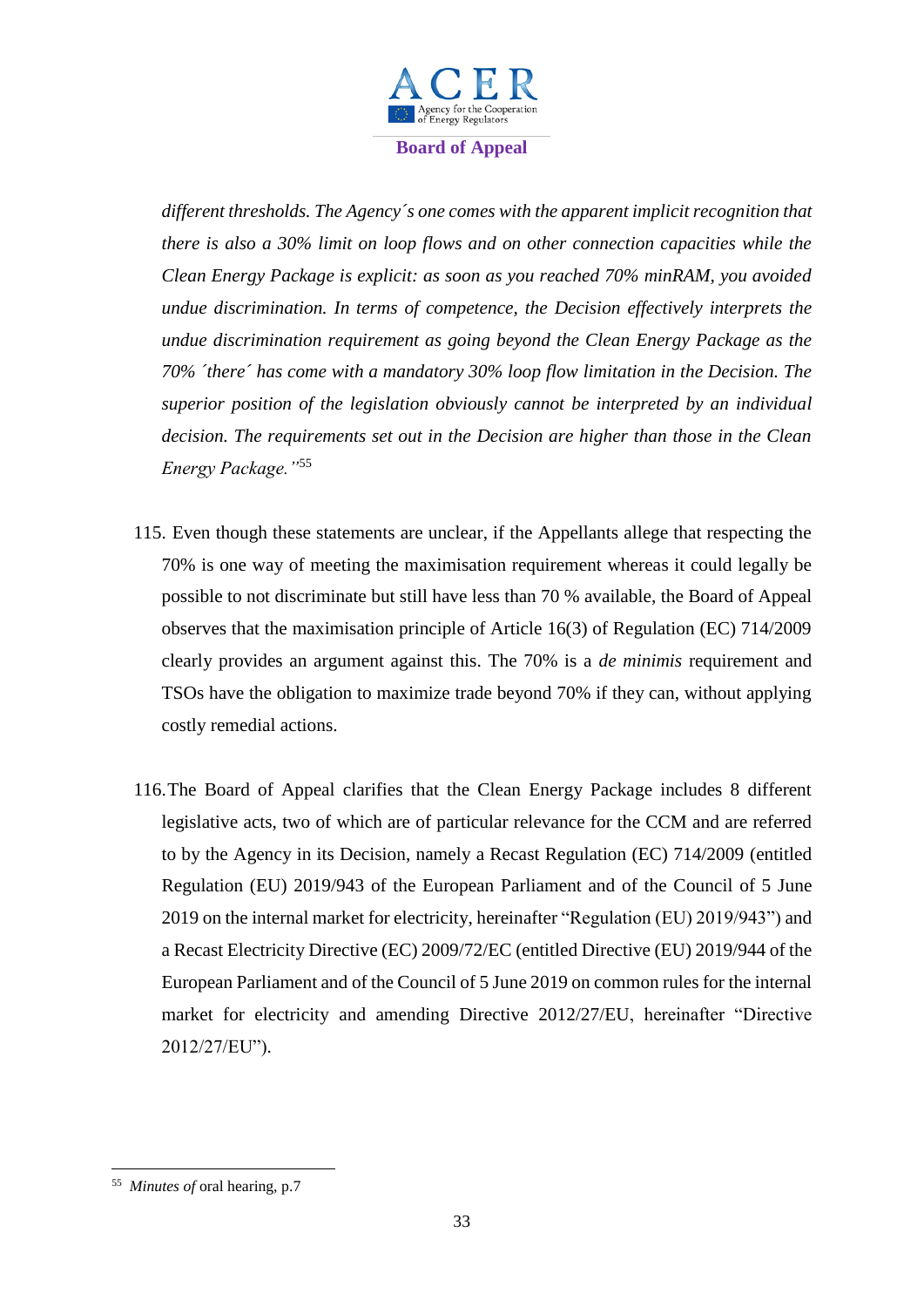

- 117.. These Proposals introduce stricter and harmonised rules for capacity mechanisms (reconciling the EU objectives of security of supply and emission reduction), enhance regional coordination in order to improve market functioning and competitiveness and foster an internal electricity market. In particular, they allow electricity to move freely to where it is most needed and when it is most needed via undistorted price signals and, in so doing, allow consumers to benefit from cross-border competition. They are expected to drive the investments necessary to provide security of supply, whilst decarbonising the European energy system.
- 118.Recast Regulation (EC) 714/2009 and Recast Electricity Directive (EC) 2009/72/EC have formally been adopted by the Council on 22 May 2019 as Regulation (EU) 2019/943 and Directive (EU) 2019/944, entered into force on the 20th day following the day of their publication in the Official Journal, i.e. on 4 July 2019, and will apply as of 1 January 2020.
- 119.The Appellants correctly state that Recast Regulation (EC) 714/2009 (Regulation (EU) 2019/943) had not been adopted and was not part of the legal order at the time the Agency adopted the Contested Decision. That is precisely the reason why the Agency did not rely upon Recast Regulation (EC) 714/2009 (Regulation (EU) 2019/943) as a legal basis when taking its Decision. The Agency took the Contested Decision in accordance with the existing legal order according to the principle that the legality of an act is reviewed with respect to the facts and the state of the law at the time it is adopted.
- 120.However, the Contested Decision contains some references to the Clean Energy Package which merely seek to highlight that the Agency´s Decision is not only in line with the applicable legal framework, but also with the Clean Energy Package's objectives. Given that Regulation (EC) 714/2009 and the CACM Regulation are the legal basis for the Contested Decision, ACER logically also tested its Decision against draft Recast Regulation (EC) 714/2009 of the Clean Energy Package.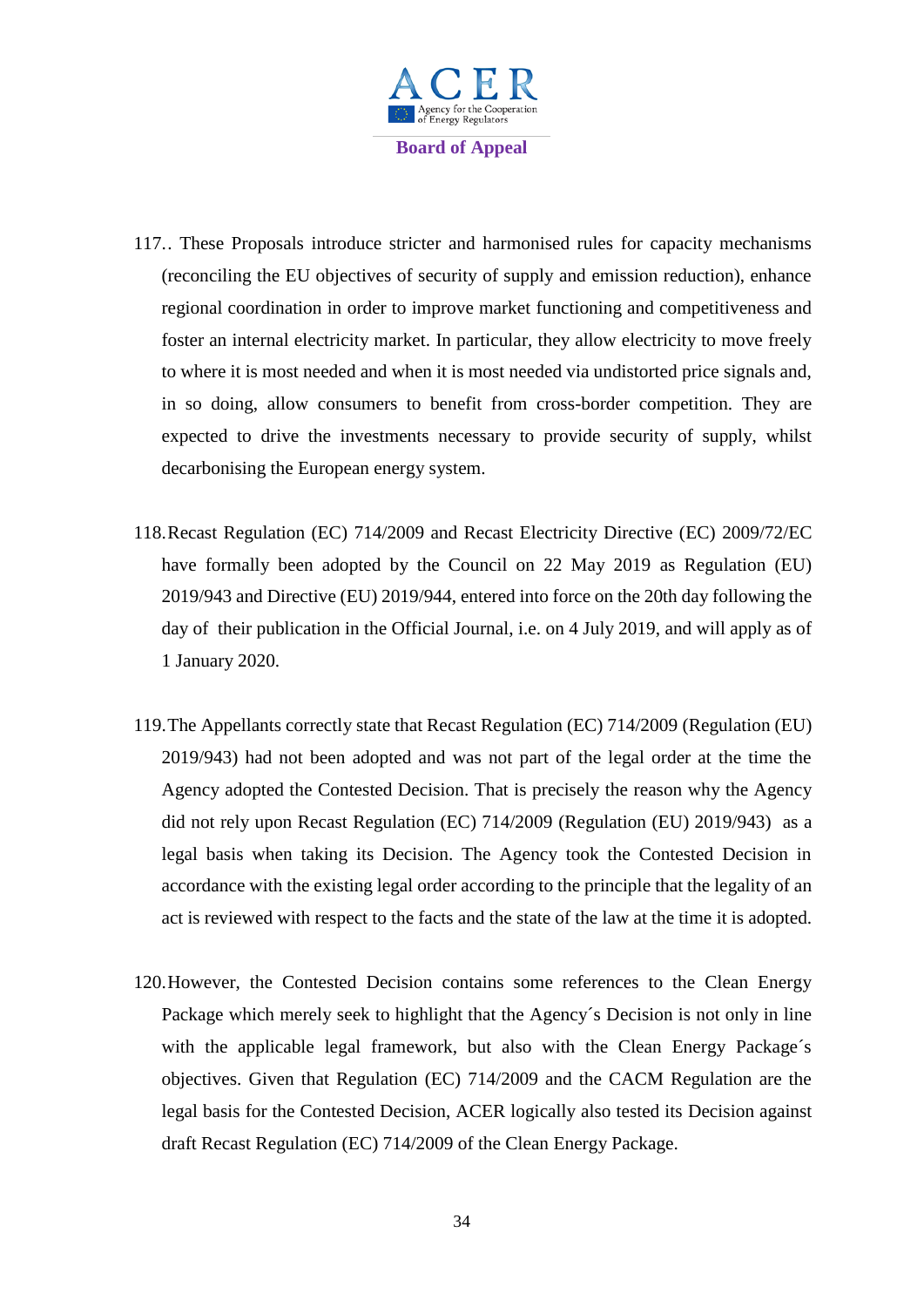

- 121.As Recast Regulation (EC) 714/2009 (Regulation (EU) 2019/943) did not apply at the time of the adoption of the Contested Decision and as the Agency did not infringe the principle of legal certainty given Recast Regulation´s stage in the legislative process, it is irrelevant for the purpose of this Appeal to rule upon the compatibility of the Contested Decision with Article 16(8) of Recast Regulation (EC) 714/2009 (Regulation (EU) 2019/943). The Board of Appeal observes that Recast Regulation (EC) 714/2009 (Regulation (EU) 2019/943) has formally been adopted on 22 May 2019, entered into force on the 20th day following the day of its publication in the Official Journal (i.e. on 4 July 2019) and will be applicable as of 1 January 2020. This will be earlier than the entry into force of the Contested Decision (not expected before December  $2022^{56}$ ). Hence, even if there were an inconsistency between the Contested Decision and Recast Regulation (EC) 714/2009 (Regulation (EU) 2019/943) - issue upon which there is no need for the Board of Appeal to rule - (Regulation (EU) 2019/943) would in any case prevail over the Contested Decision as of its entry into force according to the principles of "*lex posterior*" and "*lex superior*".
- 122.Finally, the Appellants adduce that the Agency went beyond its powers of review when amending the recitals of the Core TSOs´ Amended Proposals because these recitals were in line with the objectives of Article 3 CACM, as the Agency expressly recognises in para 56 of its Decision.
- 123.Para 56 of the Contested Decision sets out that the Core TSOs´ Amended Proposals *"address"* all objectives listed in Article 3 CACM except Article 3(g). Yet the fact that the Amended Proposals addressed the CACM objectives does not by any means imply that the Proposals comply with the said objectives and that their compliance is sufficiently clearly and adequately worded.

<sup>&</sup>lt;sup>56</sup> This takes account of 1 December 2020 as the first date of implementation of the Core CCM, plus 18 months for the submission of the proposal and at least 6 months for regulatory approval.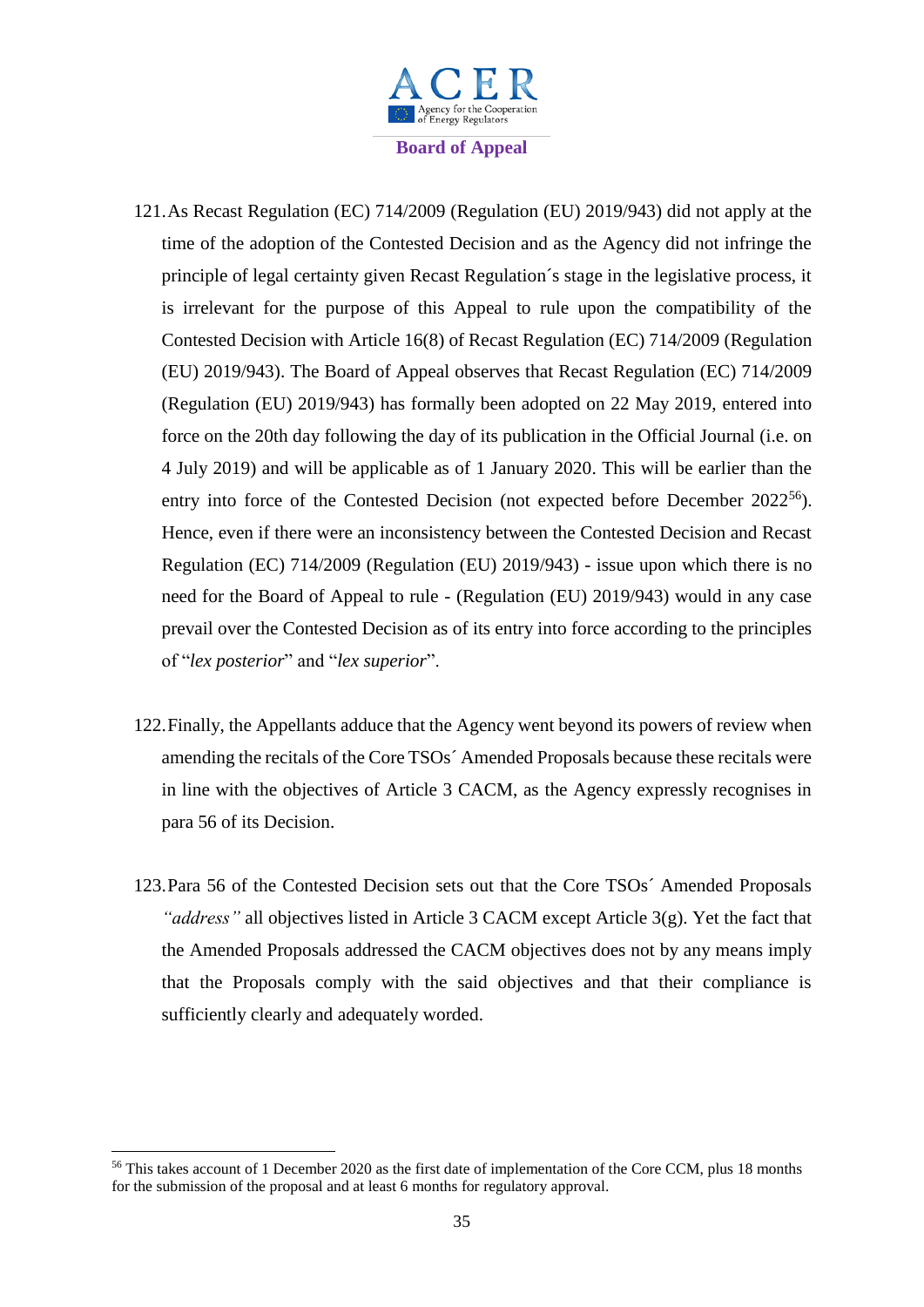

# *2.2. Incorrect consideration of the impact of capacity on the non-core bidding zone borders in the calculation of the minRAM*

- 124.The Appellants claim that Article 17(4) of Annex I (DA CCM) to the Contested Decision is unlawful.
- 125.The Appellants claim that the Contested Decision underestimates the impact of capacity on the non-Core bidding zone borders when calculating the minRAM and consequently endangers the operational security of the network, contrary to Article 3(c) CACM. This is, in the Appellants´ opinion, due to the fact that ACER´s DA CCM measures the said impact on the basis of the forecasted exchange instead of the available exchange. The argument is split in two parts: 2.2.1. infringement of Article 3(c) CACM; and 2.2.2. detailed assessment of the Contested Decision´s methodology. At the oral hearing, the Appellants stated that *"the net availability of capacity should be the net transfer capacity and not the capacity already allocated on the day-ahead market as the Decision requires – which is clearly only a subset of all capacity ´available´"<sup>57</sup>* .

#### *2.2.1. Infringement of Article 3(c) CACM*

126.Pursuant to Article 26(3) CACM, TSOs may always reduce cross-zonal capacity during validation process, for reasons of operational security, to ensure secure network operations. Accordingly, Annexes I (DA CCM) and II (ID CCM) to the Contested Decision<sup>58</sup> allow TSOs to check whether operational security is ensured under various network configurations (including, where necessary, various flows forecasts stemming from non-Core exchanges). Given that TSOs may always reduce cross-zonal capacity during the validation process, the DA CCM´s consideration of the non-Core exchanges cannot endanger operational security, as claimed by the Appellants. In addition, the risk

<sup>57</sup> Minutes of oral hearing, p.8

<sup>58</sup> Recital (22) and Articles 4(5) and 20 of Annex I; recital (21) and Articles 4(9) and 19 of Annex II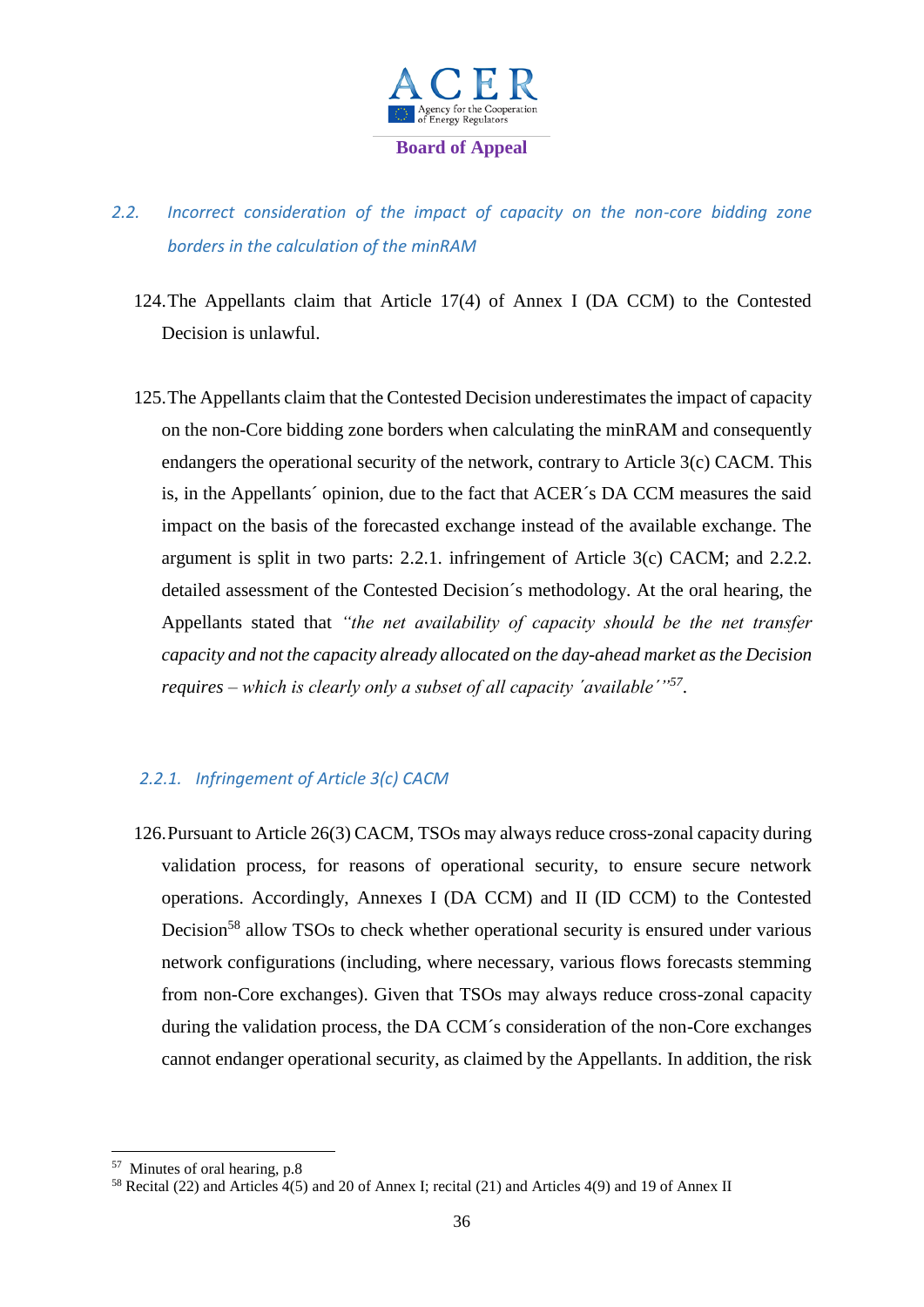

linked to erroneous forecast of exchanges outside the Core Region is covered by the reliability margin as foreseen by Article 8(1) of the Contested Decision.

127.Therefore, the Contested Decision does not infringe Article 3(c) CACM. ACER´s DA CCM correctly takes account of the impact on non-Core bidding zone borders and, in so doing, does not endanger operational security.

## *2.2.2. Detailed assessment of the present methodology*

- 128.The methodology foreseen by the Contested Decision by which the impact of non-Core cross-zonal capacities and exchanges is calculated is in accordance with Article 26(3) CACM<sup>59</sup> . *Ad arguendum*, and even if the Agency was not obliged to follow the Core TSOs´ Amended Proposals, the Agency did not materially alter the methodology of the Core TSOs´ Amended Proposals in this respect.
- 129.The Agency only added a possibility to split flows from internal and cross-zonal non-Core exchanges. For the rest, the Agency´s methodology is identical to the methodology foreseen by the Core TSOs Amended Proposals: flows are calculated on the basis of the forecast of exchanges, based on a common grid model, and exchange uncertainties are reflected in a reliability margin.
- 130.Similarly to the Core TSOs´ Amended Proposals, the Agency´s Decision uses a different calculation method for flows from cross-zonal Core exchanges (which do not need to be determined during the capacity calculation) and flows from cross-zonal non-Core exchanges (which, like internal exchanges, need to be determined during the capacity calculation but are based on forecasts given that they are not known at the time of the capacity calculation).

 59 Contested Decision, para 32.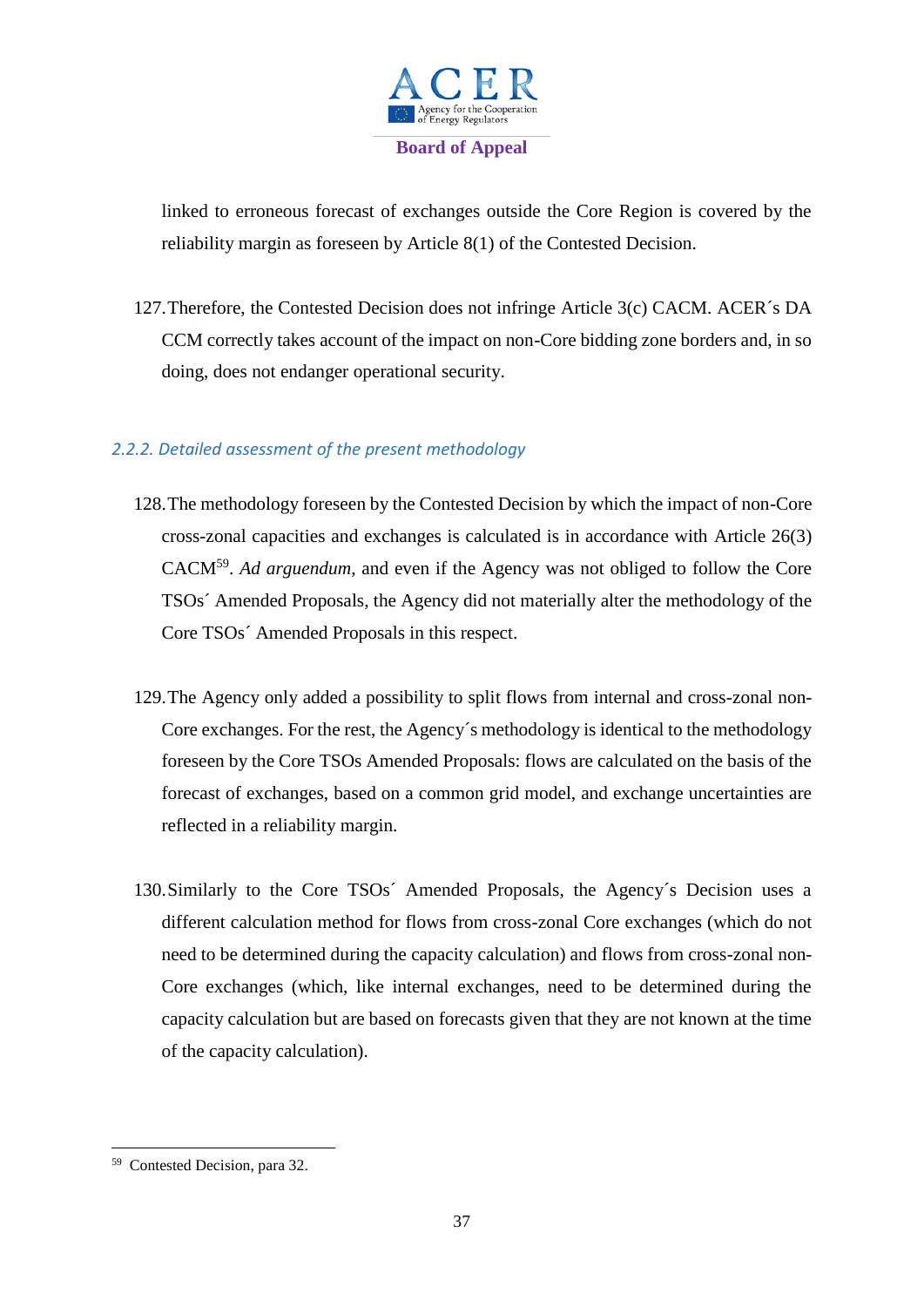

- 131. The methodology duly respects the requirements of Article 26(3) CACM,<sup>60</sup> because, during the validation process, TSOs retain the right to reduce the capacity for reasons of operational security. Operational security is defined via operational security limits, as defined in CACM, which are determined as fixed values of current, voltage, frequency etc. This has to be differentiated from uncertainties originating from consideration of flows from other CCRs which are covered by the flow reliability margin.
- 132.In other words, the right of TSOs to adjust cross-zonal capacity during the validation phase for reasons of operational security is unaltered by the Contested Decision. Indeed, after all other capacity calculation stages (cross-zonal capacity is calculated by a capacity calculator based on each TSO´s individual grid models containing their forecasts and available costly and non-costly remedial actions and the resulting capacities are offered on the market for trading by power exchanges), the TSOs analyse the market results from a perspective of operational security, i.e. the TSOs assess whether the market results are feasible and can be implemented or whether, if such is not the case, cross-zonal capacities need to be reduced.
- 133.*Ad arguendum*, the Appellants´ claims in this respect are contradictory. Given that they claimed that the Core TSOs´ Amended Proposals were lawful and should not have been amended (see above, Part 1 of the Second Plea), it is inconsistent that they oppose a methodology which is identical to the Proposals´ methodology. Furthermore, the Appellants do not propose any alternative methodology to take account of non-Core capacity.

*2.2.2.1. Consideration of the forecasted exchange instead of the available capacity*

 $60$  See also para 137 of this Decision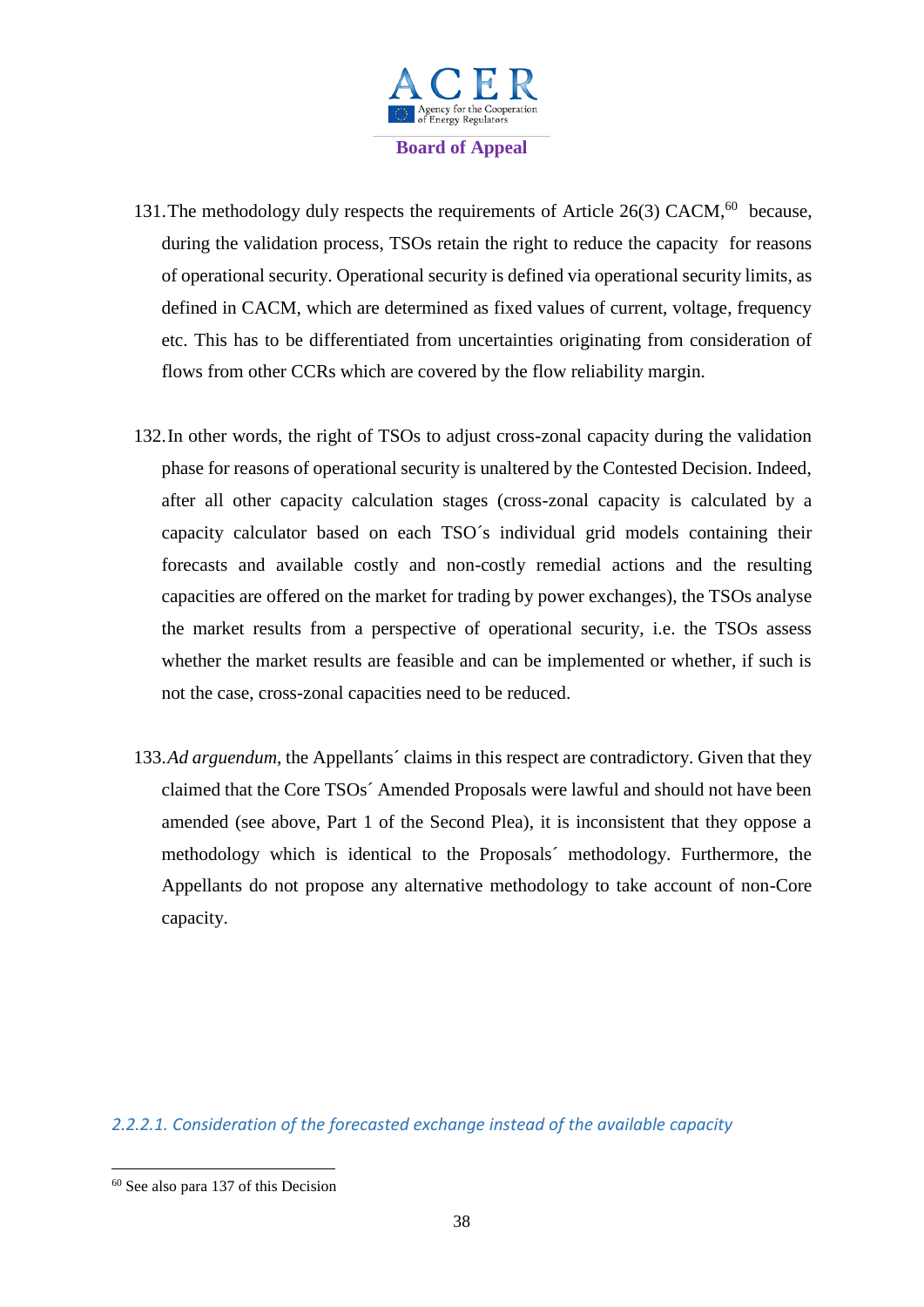

- 134.The Appellants claim that the measurement of the impact on non-Core bidding zone borders on the basis of forecasted exchange, as opposed to available exchange, leads to exchange levels that are lower than the real exchange levels.
- 135.In relying upon forecasted exchanges, the Agency fully respects Article 26(3) CACM, which does not impede the use of forecasted exchanges. During the validation process TSOs retain the right to reduce the capacity for reasons of operational security. Operational security is defined via operational security limits, as defined in CACM, which are determined as fixed values of current, voltage, frequency etc. This has to be differentiated from uncertainties originating from consideration of flows from other CCRs which are covered by the flow reliability margin.
- 136.The Board of Appeal observes that relying upon actual market forecasts in the capacity calculation is in line with the applicable regulatory framework and that congestions should not be addressed by capping the input of available capacity in the capacity calculation but by bidding zone reconfigurations or by network investments. TSOs need to balance their obligation to maximize capacity on the market with their duty to maintain operational security.
- 137.*Ad arguendum*, and even if the Agency was not obliged to follow the Core TSOs´ Amended Proposals, the Agency did not materially alter the methodology of the Core TSOs´ Amended Proposals in this respect.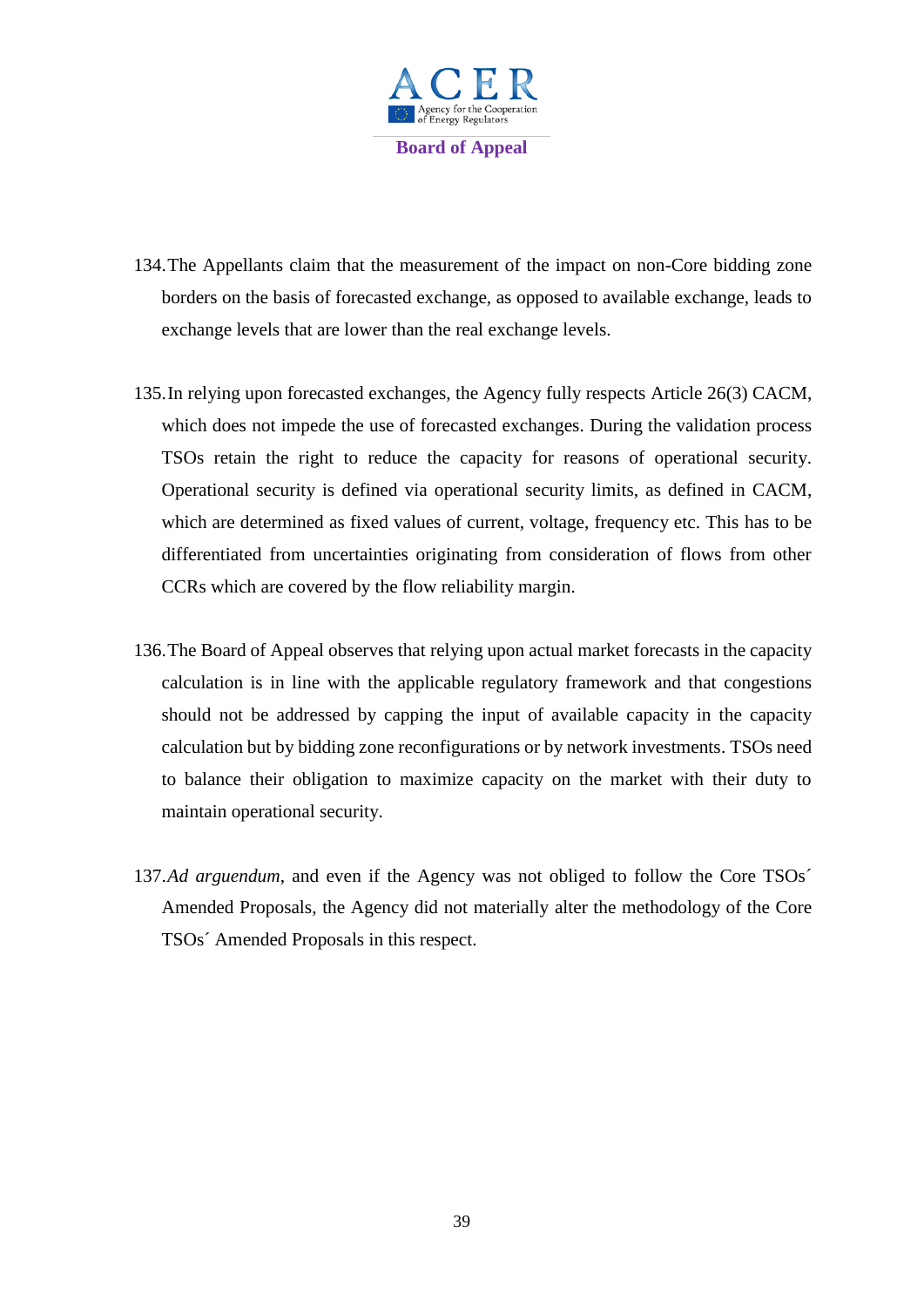

# *2.2.2.2. Dangers of changing the forecasted/expected market direction*

- 138.The Appellants claim that ACER´s DA CCM endangers operational security because the market direction of forecasted exchanges can change and turn the relieving effects of forecasted exchanges into burdening effects and vice-versa.
- 139.The methodology of the Contested Decision does not endanger operational security because forecasts of the flows from other CCRs are only one element of all the forecasts TSOs have to make for capacity calculation (e.g. Generation Shift Keys, generation from renewable energy sources, etc.).
- 140.Given that TSOs may always reduce cross-zonal capacity during the validation process, the DA CCM´s consideration of the non-Core exchanges cannot endanger operational security, as claimed by the Appellants. In addition, the risk linked to erroneous forecast of exchanges outside the Core Region is covered by the reliability margin as foreseen by Article 8§1 of the Contested Decision.
- 141.*Ad arguendum*, and even if the Agency was not obliged to follow the Core TSOs´ Amended Proposals, the Agency did not materially alter the methodology of the Core TSOs´ Amended Proposals as to the impact of relieving flows on the minRAM requirement.
- 142.It follows from the above that Part 2 of the Second Plea must be dismissed as unfounded.

## *3. Determination of Critical Network Elements and Contingencies ("CNECs")*

143.The Appellants argue that the mechanism established by the Contested Decision to select the Critical Network Elements and Contingencies ("CNECs") in Article 5 of its Annex I (DA CCM) is unlawful. In particular, the Appellants claim that sections (6), (7) and (8) of Article 5 (1) breach the CACM Regulation; (ii) introduce a mechanism of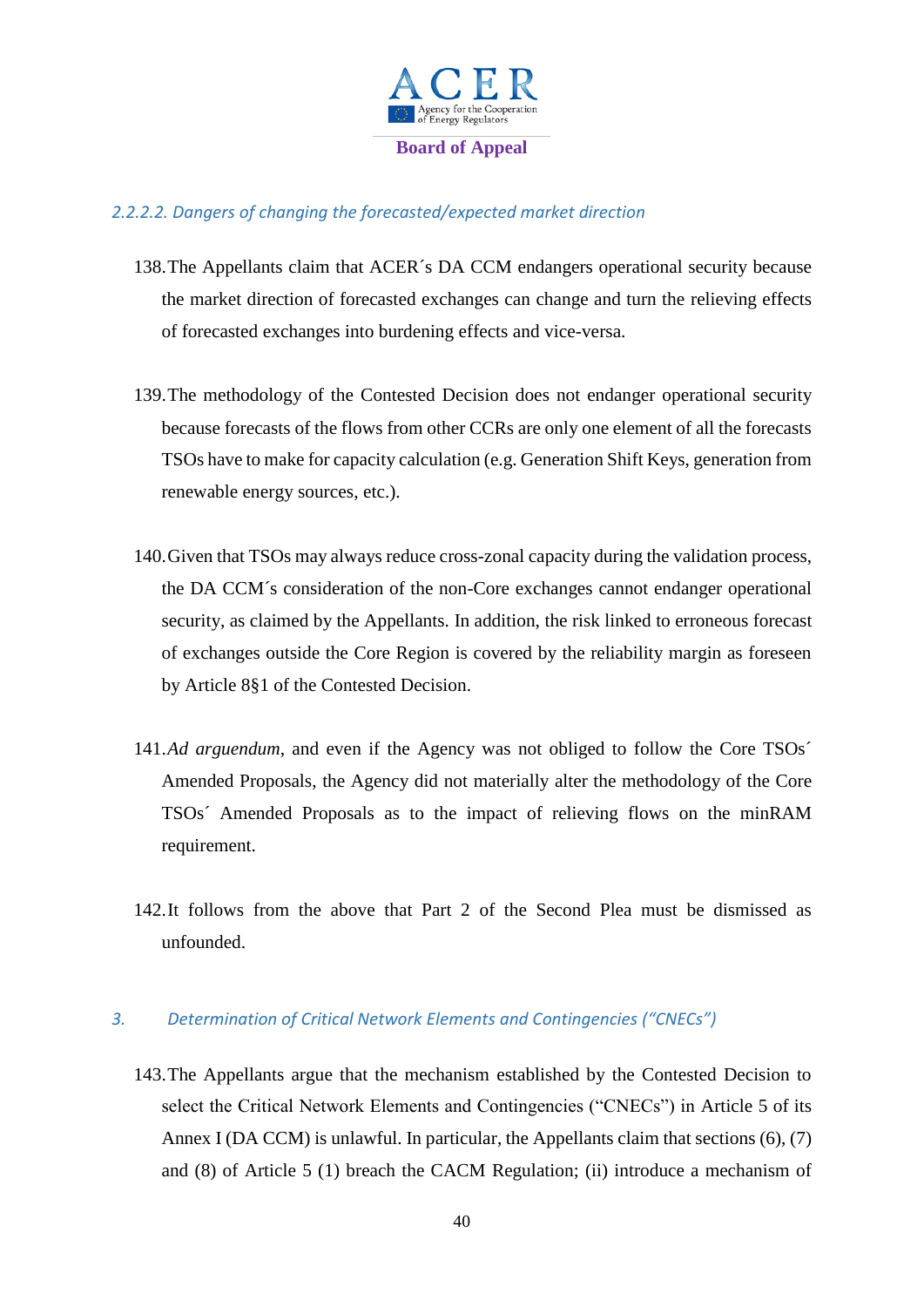

determination of CNECs that is unjustified by Point 1.7 of Annex I to Regulation (EC) 714/2009 and (iii) contravene the principle of proportionality.

# *3.1 Breach of the CACM Regulation*

144.The Appellants argue that the mechanism established by Article 5(6), (7) and (8) of Annex I (DA CCM) to the Contested Decision creates "*a rule-exception relationship with regard to the consideration of internal lines: internal lines do not in principle qualify as CNECs and can only -exceptionally- be considered as CNECs*" (Appeal, para 100). The Appellants claim that the mechanism foreseen in this Article infringes (i) Article 29(3)(b) CACM, (ii) Article 32 *et seq.* of the CACM and (iii) TYNDP and TEN-E-Regulation (paras. 102 to 121).

145.Articles 5(7) and 5(8) of Annex I of the Contested Decision establish the following:

*"(7) The proposed list of internal CNECs pursuant to paragraph 5 and 6 shall not include any internal network element with contingency with a maximum zone-tozone PTDF below 5%, calculated as the time-average over the last twelve months. (8) The proposal pursuant to paragraphs 5 and 6 shall include at least the following:*

*(a)a list of proposed internal CNECs with the associated maximum zone-to-zone PTDFs referred to in paragraph 7;*

*(b)an impact assessment of increasing the threshold of the maximum zone-to-zone PTDF for exclusion of internal CNECs referred to in paragraph 7 to 10% or higher; and*

*(c) for each proposed internal CNEC, an analysis demonstrating that including the concerned internal network element in capacity calculation is economically the most efficient solution to address the congestions on the concerned internal network element, considering, for example, the following alternatives:*

- *i. application of remedial actions;*
- *ii. reconfiguration of bidding zones;*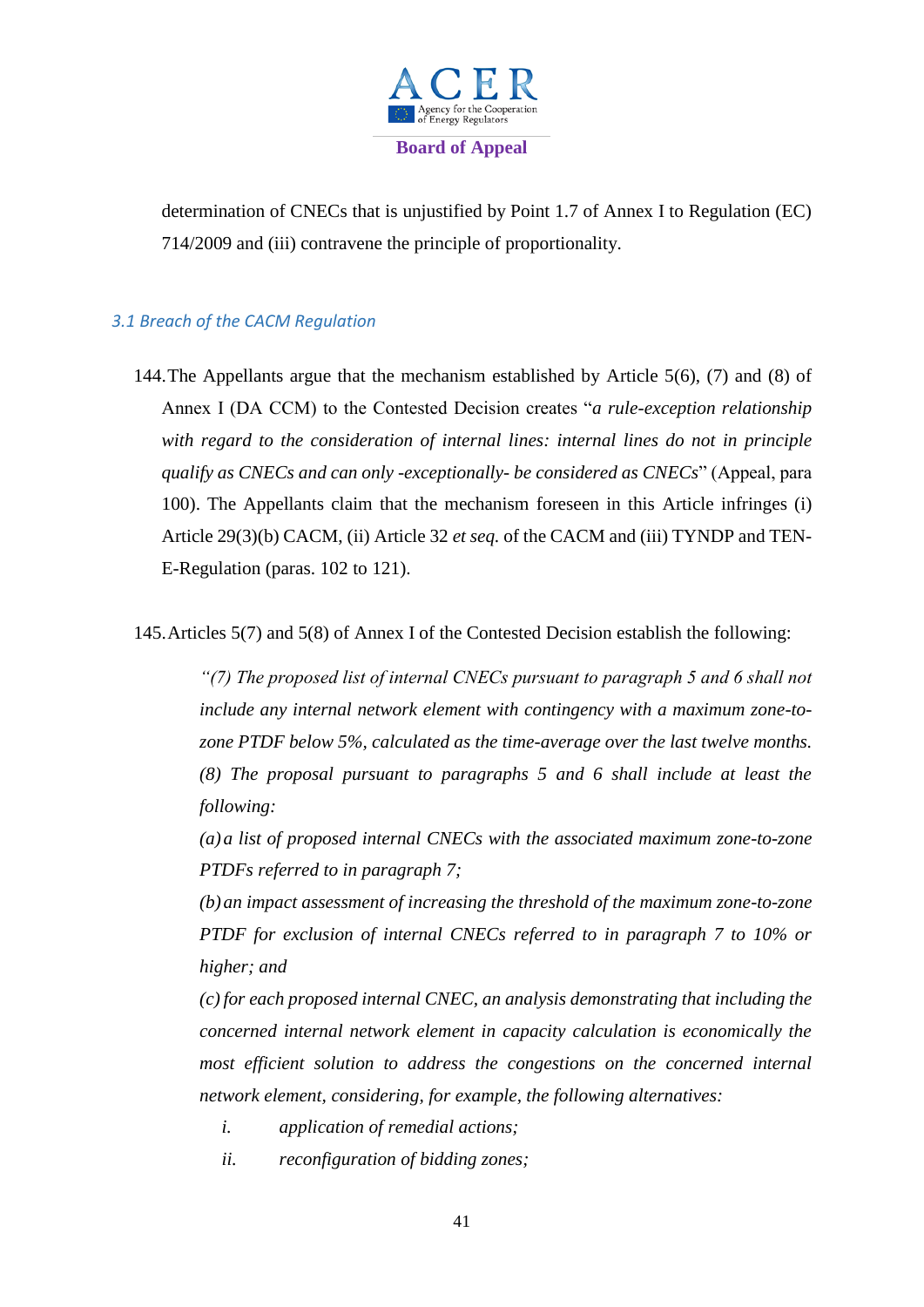

*iii. investments in network infrastructure combined with one or the two above; or*

*iv. a combination of the above.*

*Before performing the analysis pursuant to point (c), the Core TSOs shall jointly coordinate and consult with all Core regulatory authorities on the methodology, assumptions and criteria for this analysis."*

# *3.1.1. Breach of Article 29(3)(b) CACM*

- 146.First of all, the Board of Appeal highlights that the Appellants wrongly quote Article 29(3)(b) CACM. They pretend, in para 105 and 108 of the Appeal, that Article 29(3)(b) CACM excludes "*network elements"* from capacity calculation when they are not significantly influenced by a change in the bidding zone net positions.
- 147.However, the very wording of Article 29(3)(b) CACM reads that *"critical network elements"* are excluded from capacity calculation when they are not significantly influenced by a change in the bidding zone net positions. It is a two-step test: first determining which network elements are critical and, then - only after this step has been taken - determining which critical network elements are significantly influenced.
- 148.Secondly, the Appellants´ arguments rest upon the assumption that Article 29(3)(b), in conjunction with Article  $27(4)(d)$ , is the only legal basis for CNEC determination<sup>61</sup>.
- 149.This assumption is erroneous or, at least, incomplete, since the legal basis for the determination of CNECs is not limited to Article 29(3)(b) CACM, in conjunction with Article 27(4)(d), but involves many other provisions of the CACM and Regulation (EC) 714/2009, as set out above.
- 150.The determination of CNECs as capacity calculation inputs is governed by various provisions of the CACM Regulation. Although the CACM Regulation does not provide

<sup>61</sup> Appeals, para 103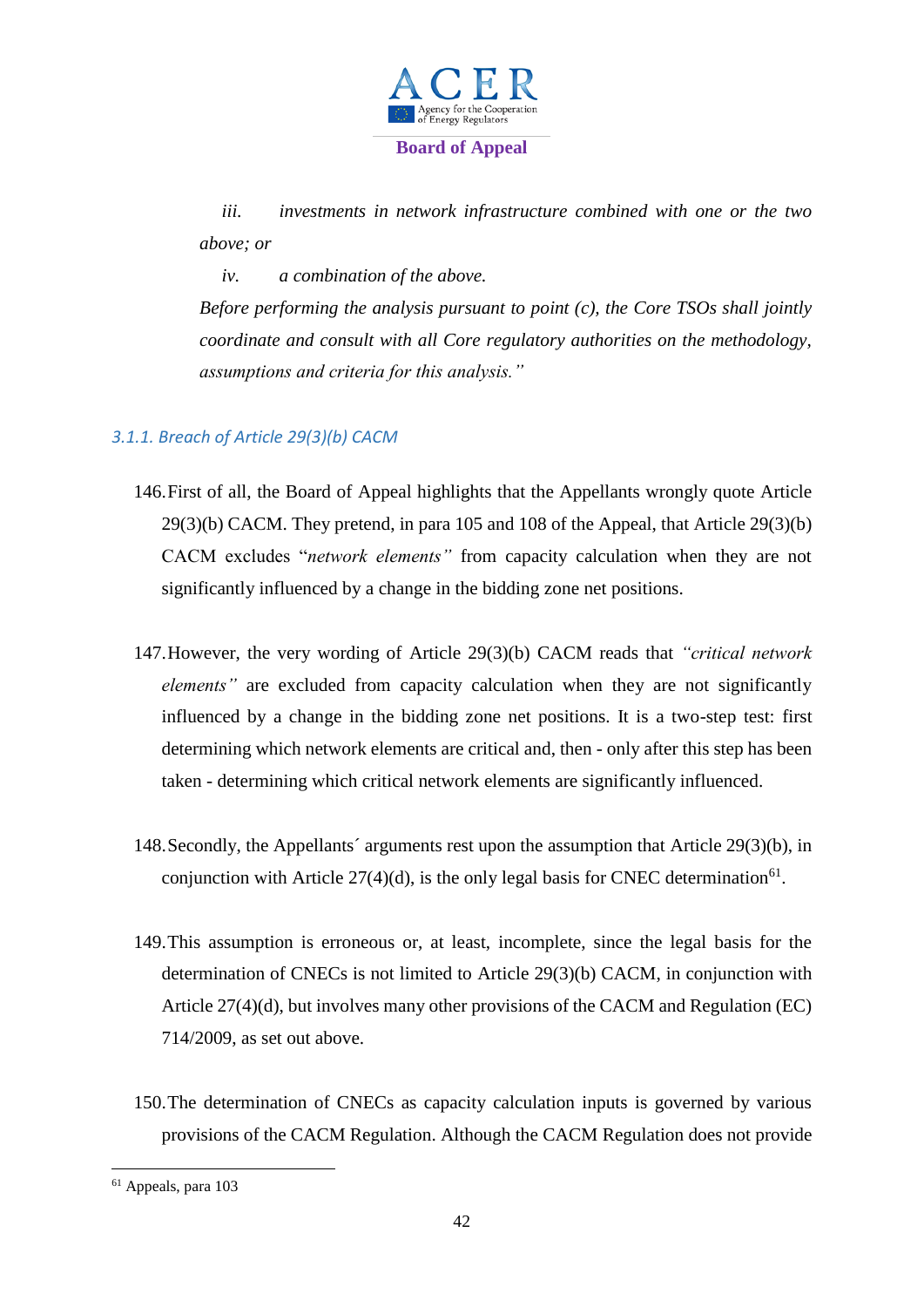

an exhaustive list of criteria for determining CNECs for the purpose of capacity calculation, it imposes various requirements with regard to the determination of the CNECs, e.g. (i) rules for avoiding undue discrimination between internal and crosszonal exchanges (Article 21(1)(b)(ii) CACM), (ii) exclusion of critical elements that are not significantly influenced by the changes in bidding zone net positions (Article  $29(3)(b)$ , and (iii) flow calculations on critical network elements and adjustments by assuming no cross-zonal power exchanges within the capacity calculation region, applying the rules for avoiding undue discrimination between internal and cross-zonal exchanges (Article 29(7)(d)).

- 151.Furthermore, the determination of CNECs as capacity calculation inputs is also governed by Regulation (EC) 714/2009, e.g. in its Article 16(1) ("*network congestion problems shall be addressed with non-discriminatory market-based solutions which give efficient economic signals to the market participants and transmission system operators involved*") and Point 1.7 of its Annex I, which imposes efficiency and operational security requirements ("*when defining appropriate network areas in and between which congestion management is to apply, TSOs shall be guided by the principles of costeffectiveness and minimisation of negative impacts on the internal markets in electricity*"). The latter requirements are expressly set out in para 112 of the Contested Decision.
- 152.Finally, the determination of CNECs must also be in accordance with the overarching objectives of Article 3 of the CACM Regulation (optimal use of transmission infrastructure, efficient long-term operation and development of transmission systems and non-discriminatory access to cross-zonal capacity).
- 153.Hence, the Core TSOs´ obligation to propose a list of internal CNECs, set out in Article 5(7) and 5(8) of Annex I (DA CCM), has a manifest legal basis in both the CACM (Articles 3, 21(1)(b)(ii), 29(3)(b), 27(4)(d) CACM) and in Regulation (EC) 714/2009 (Article 16(1) and Point 1.7 of its Annex). The Contested Decision is also in line with ACER´s Recommendation 02/2016, in which TSOs and NRAs are invited to follow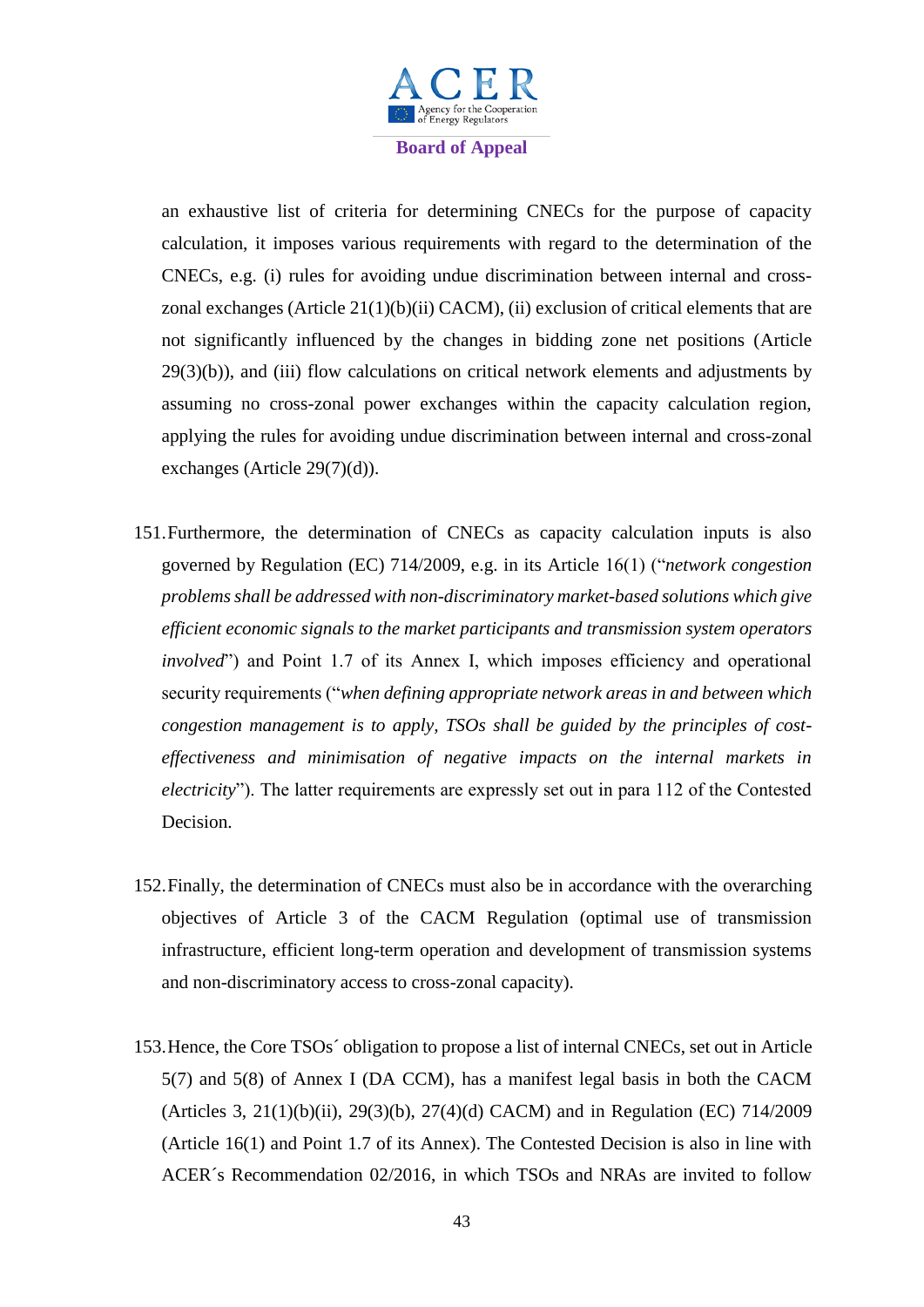

when developing, approving, implementing and monitoring congestion management measures. Hence, a systematic analysis of all requirements laid down by the CACM Regulation on CNEC selection evidences that the mechanism established in the Contested Decision to determine CNECs does not breach the CACM Regulation but has the CACM, among others, as its legal basis.

- 154.These legal requirements for CNEC determination establish that significance is not a sufficient criterion to comply with CACM and ensure an optimal use of the transmission infrastructure, an efficient long-term operation and development of the electricity transmission system, non-discriminatory access to cross-zonal capacity and an efficient solution of congestion problems. Other criteria need to be considered. As the Contested Decision expressly explains and justifies (paras 112-118), the Core TSOs´ Amended Proposals erroneously established the significance criterion as the only criterion to define CNECs without taking into account other elements as efficiency or operational security. This is contrary to the CACM Regulation and to Point 1.7 of Annex 1 to Regulation (EC) 714/2009. The rationale of the Core TSOs´ obligation to propose a list of internal CNECs is clearly set out in paras 114 and 115 of the Contested Decision: the "criticality" of internal network elements does not only depend on significance but also on economic efficiency and operational security.
- 155.Therefore, the "criticality" established by Article 29(3)(b) of the CACM Regulation, of internal network elements should not only be based on their physical significance, but also on the other elements foreseen in the regulation. However, it does not mean that the physical significant aspect referred to in Article 29(3)(b) does not play a relevant role. This exclusion criterion (elements *"not significantly influenced"* by the changes in bidding zones net position) operating on an already established list of CNECs is complemented by secondary exclusion criteria set out in Articles 5(7), (8)(a) and (8)(b) of Annex I of the Contested Decision.
- 156.Additionally, the Appellants allege that the focus on specific (cross-border) transmission lines for the purpose of capacity calculations in the Contested Decision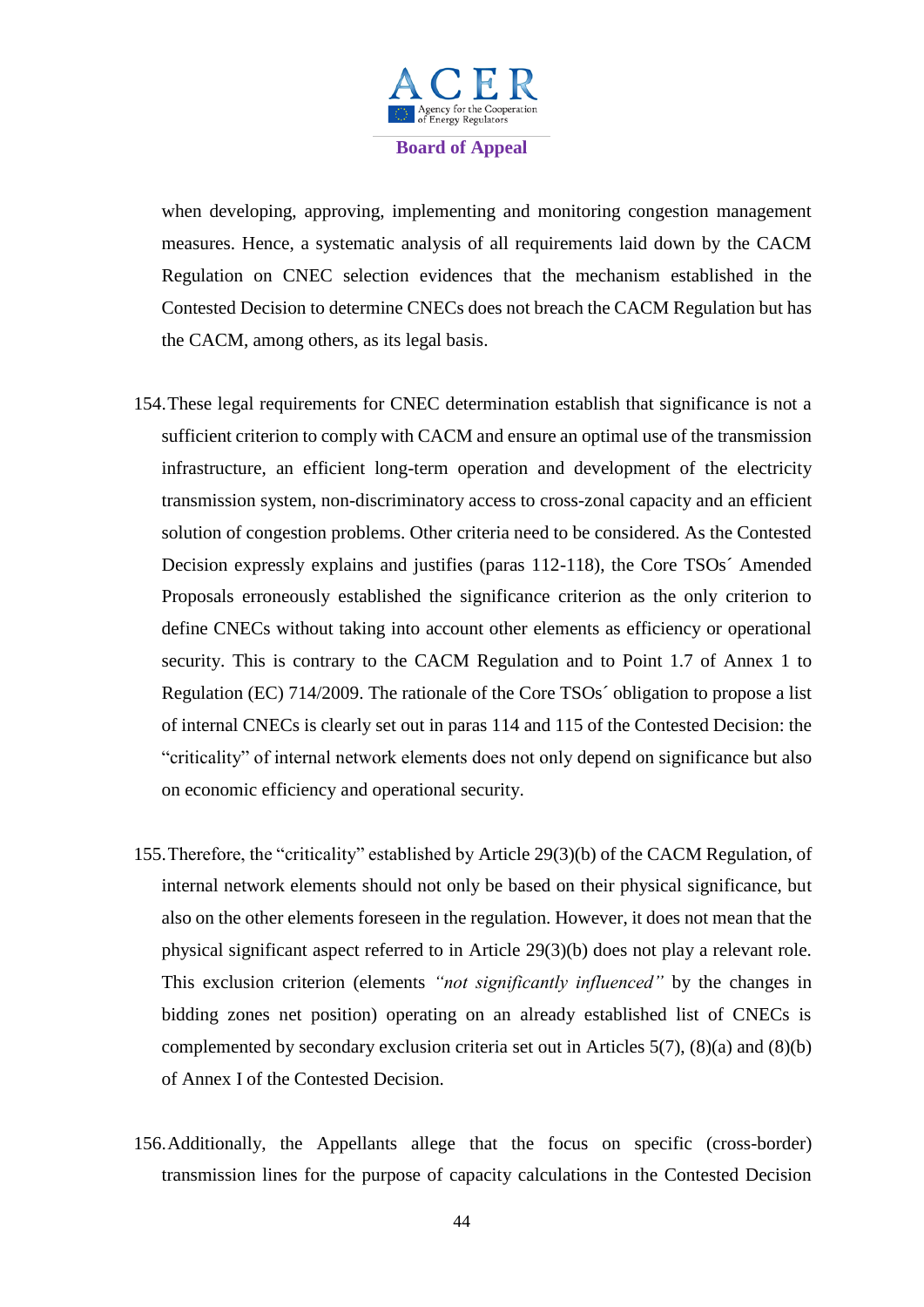

does not consider sufficiently the entire European transmission network and misconceives the technical relevance of internal network elements in a highly meshed overall system $^{62}$ .

- 157.The Appellants not only fail to specify to which extent ACER errs on the technical relevance of internal network elements, but most importantly fail to acknowledge that the Contested Decision is taken in the context of a zonal congestion management model aimed at creating an internal electricity market. Discrimination between internal and cross-zonal trade is inherent to zonal congestion management models: internal trade enjoys privileged access to the scarce capacity of the congested network elements compared to the cross-zonal trade. Hence, an equal treatment of all trade in the EU in a zonal model would require an EU-wide bidding zone. However, EU legislation has setup a zonal model as a means of congestion management. In this context, cross-zonal network elements are critical for the calculation of cross-zonal capacity by default. The inclusion of additional internal critical network elements would lower the level of crossborder trade and therefore needs to be approached in a restrictive manner. Therefore, the process for the selection of CNECs for the capacity calculation in the Contested Decision is precisely an instrument to avoid undue discrimination between internal trade and cross-zonal trade, in accordance with Point 1.7 of Annex 1 to Regulation (EC) 714/2009 (see also ACER´s Recommendation 02/2016). Indeed, pushing internal congestion to the border is contrary to the EU Treaty. This has been highlighted by the European Commission in COMP/AT 40.461- DE/DK-lnterconnector (Tennet).
- 158.Finally, the Appellants argue that the exclusion of internal network elements further implies enormous costs of redispatching (ultimately allocated via the network tariffs to the network user) and that these costs will be borne, in particular, by network users in Germany $63$ .

1

<sup>62</sup> Appeals, para 113

 $63$  Ibid. paras 114 and 115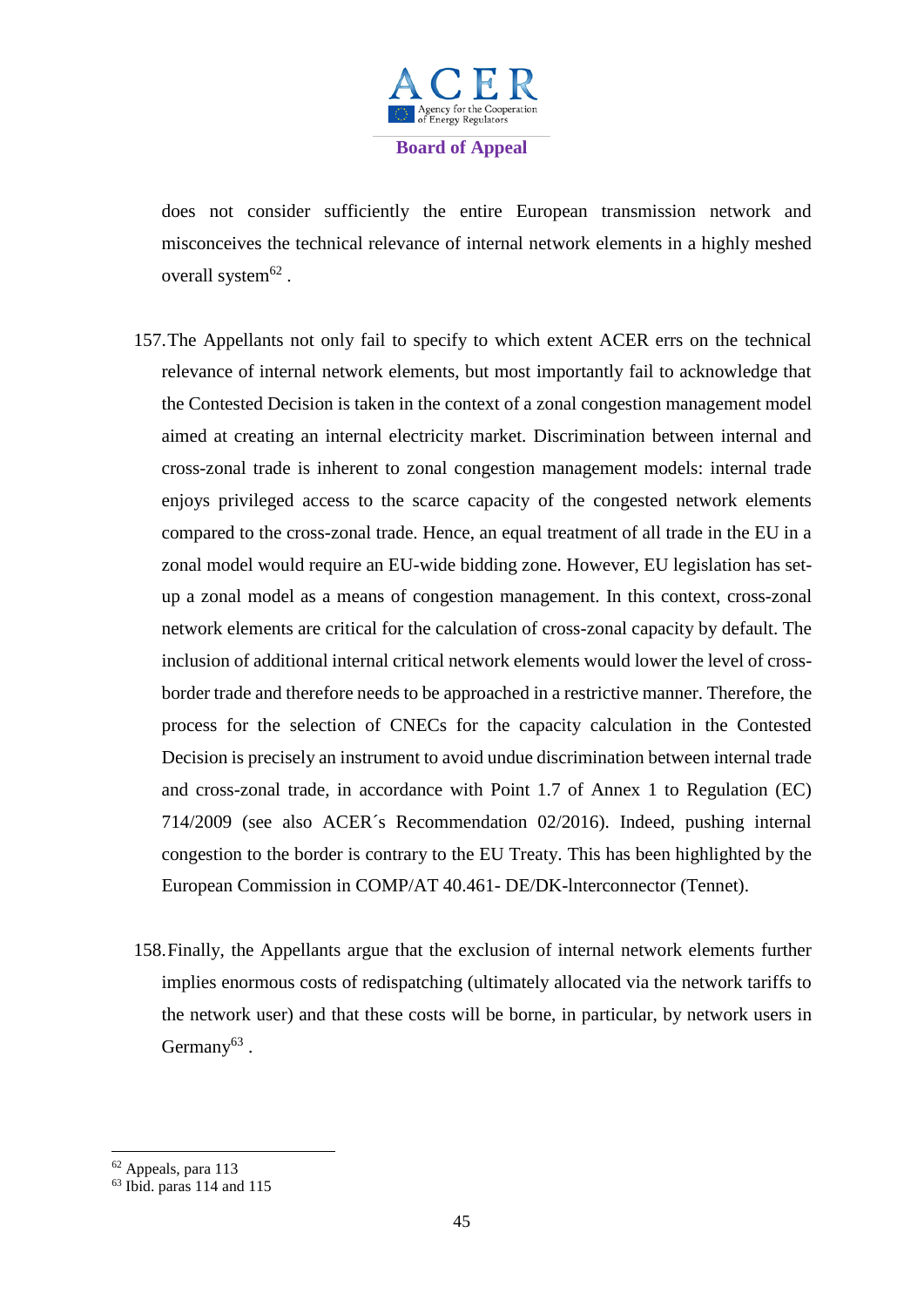

- 159.As stated in Recital 27 of the CACM Regulation, the objective of establishing single day-ahead and intraday coupling cannot be successfully achieved without a certain set of harmonised rules for capacity calculation, congestion management and trading of electricity. Therefore, the contested provisions harmonise requirements that apply in all Member States of the Core Region. The Appellants ignore the fact that consumers and grid users from other Member States in the Core Region are subject to the same financial burden, as the same requirement applies equally there. In the case at hand, it is not under discussion that the Contested Decision applies to all TSOs of the Core Region equally. Therefore, Article 5 of Annex I to the Contested Decision does not discriminate (because the treatment is the same) against consumers, grid users and other market participants in Germany compared to consumers, grid users and other market participants in other Member States of the Core Region. Trades within the German bidding zone differently are not treated differently from trades within other bidding zones in the Core Region, and cross-zonal trades involving the German bidding zone are not treated differently from other cross-zonal trades within the Core Region.
- 160.The Appellants narrowly focuses on an alleged negative impact of the Contested Decision on the German consumers without taking account of the significantly adverse impact that the existing internal congestions within Germany currently have on the consumers outside Germany. However, the selection of CNECs needs to be assessed at regional or European level, and not just at national level.
- 161.The Contested Decision has to be interpreted in its context, i.e. an EU market shaped in different regions, and will have a positive impact on the entire Core Region, which includes Germany. The Contested Decision only deals with capacity calculation, which is a congestion management method aimed at maximising cross-border trade while recognising current congestion and respecting operational security, irrespective of other solution in the long run, e.g. a more efficient bidding zone configuration or faster investments in network infrastructure in Germany.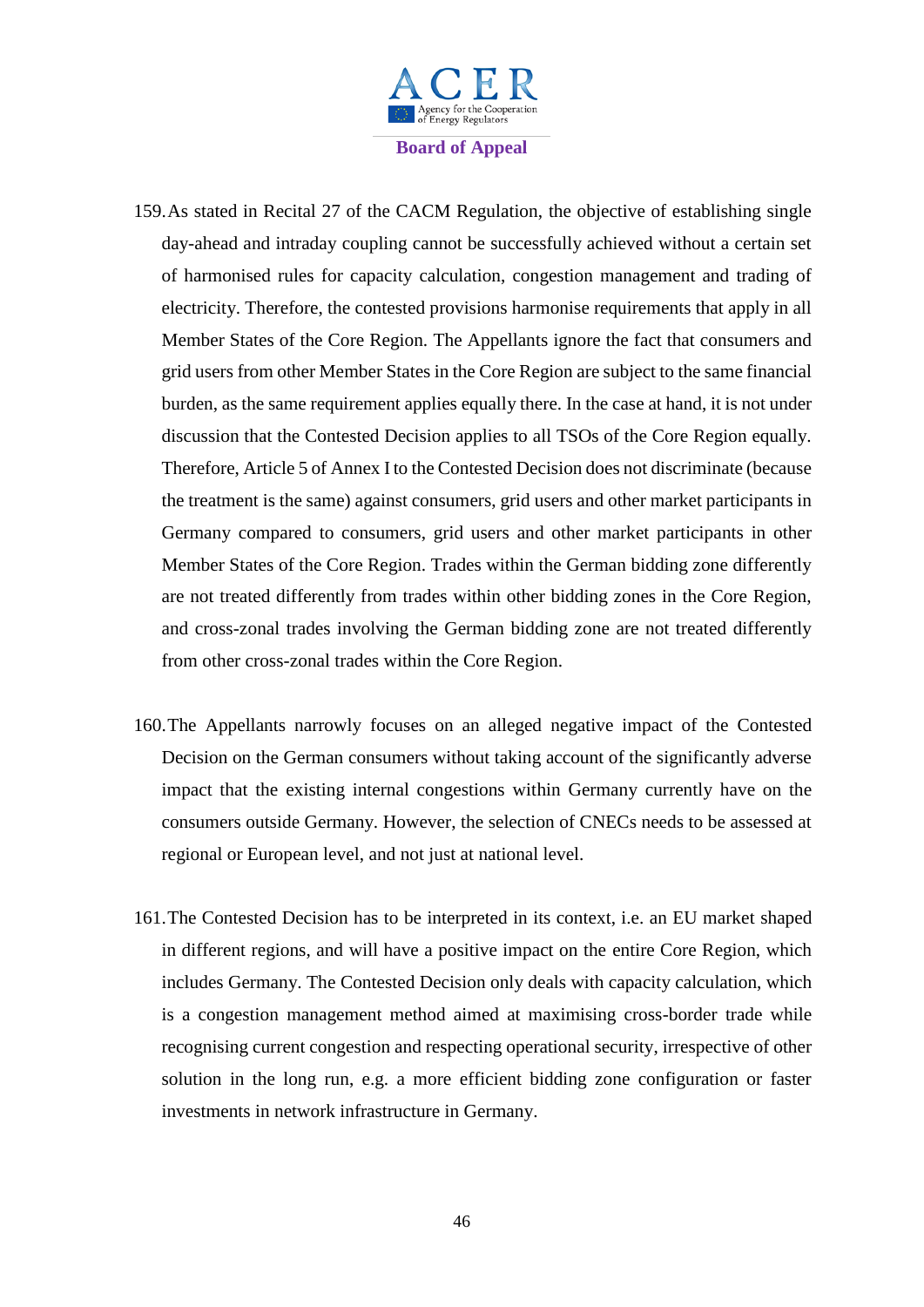

# *3.1.2. Breach of Article 32 et seq CACM*

- 162.The Appellants further argue, regarding the breach of Article 32 *et seq.* of the CACM Regulation, that Article 5(8)(c) of Annex I to the Contested Decision takes into account the reconfiguration of bidding zones and, therefore, "*ACER introduces "through the back door" a procedure which circumvents the conditions set out by the CACM Regulation*" 64 . The Appellants added at the Oral Hearing that *the reconfiguration of bidding zones cannot, therefore, be factored into the capacity allocation and congestion management because neither the TSOs nor the Defendants have the power to require such actions."*<sup>65</sup>
- 163.This argument rest on an erroneous assumption. A mechanism which requires an efficiency assessment taking into account, among others, the possibility of a reconfiguration of bidding zones in order to assess the inclusion of an internal network element as a CNEC, cannot be considered, under any circumstance, as a mechanism that introduces "*through the back door*" a reconfiguration of the bidding zones.
- 164.As stressed in ACER´s Defence, capacity calculation and allocation is one of the many congestion management solutions that are available to the TSOs. CCMs are tools to maximise cross-border trade in the event of congestions on the grid until the enduring solutions are implemented: they ensure economically efficient DA capacity calculation to maximise cross-border trade in line with operational security and guarantee that the internal electricity market functions efficiently. In so doing, they prevent the on-going situation where the internal electricity market and cross-border trade suffer from severe capacity limitations due to delayed (or failed) implementation of the medium or longterm solutions to address congestion. Congestions in electricity networks are very unstable and often frequently moving between different network elements, making it not

1

<sup>64</sup> Ibid. para 116

 $65$  Minutes of oral hearing, p.5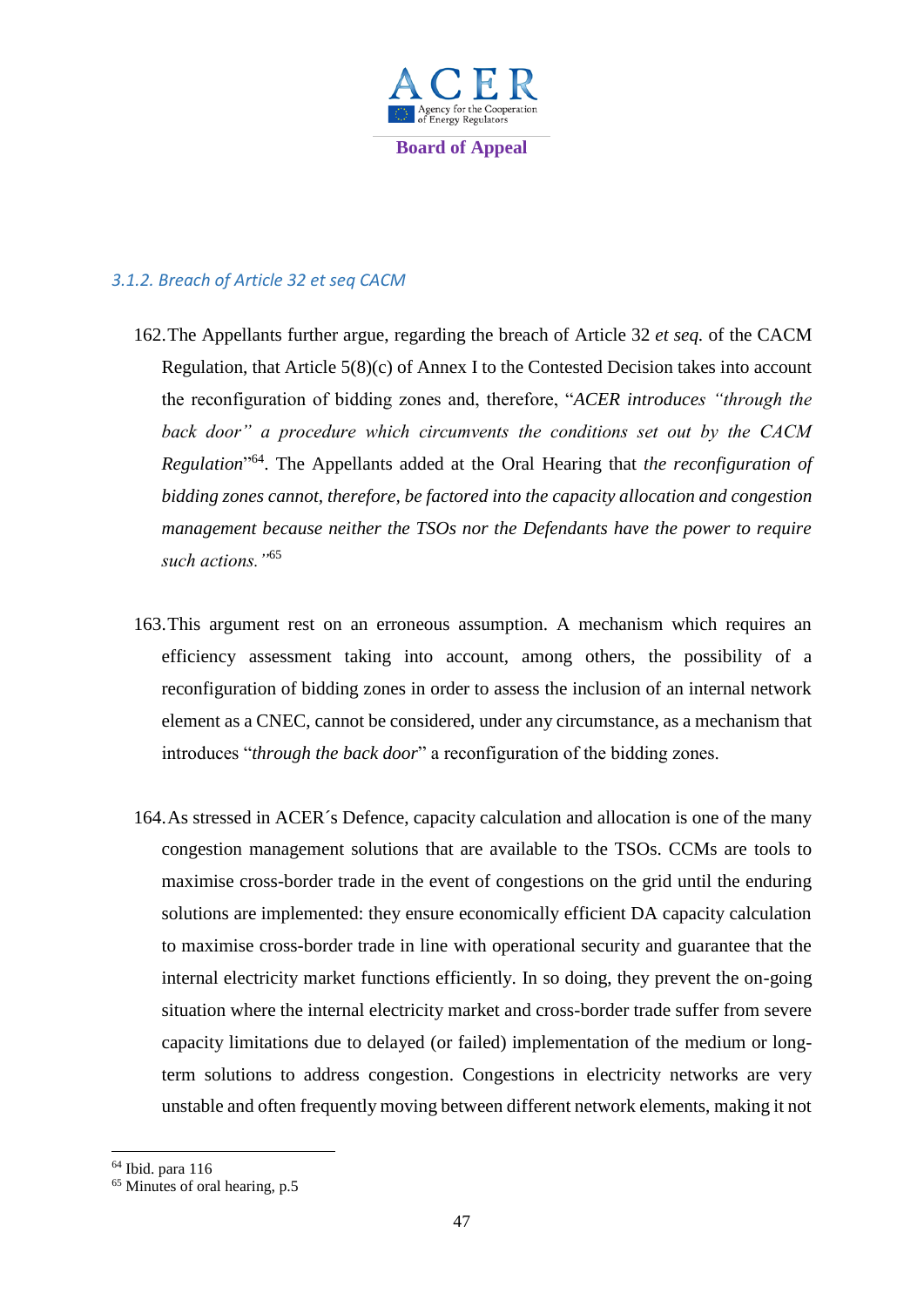

always possible to design bidding zones such that internal congestions will never occur. In its Recommendation 02/2016, ACER clearly states that *"the implementation of the short-run solutions serves as a back-up option and ensures that the functioning of the internal electricity market is not significantly hampered"<sup>66</sup>* . They function as a *"safety net in cases where the market situation calls for a new enduring solution, which requires significant implementation time"* (idem). In other words, capacity calculations are shortterm solutions to remedy congestion (whilst avoiding that congestion unduly discriminates between internal and cross-border exchanges), whereas the reconfiguration of bidding zones is an alternative solution on the longer run (such as investments in the network infrastructure). When a proposal of internal CNECs is made in the context of a capacity calculation, it should therefore be assessed whether the inclusion of a CNEC in this calculation is the most efficient solution to remedy to congestion or whether alternative solutions are more adequate.

165.In addition, the requirement to provide NRAs with a robust assessment including cost considerations on an issue which has a direct impact on the development of cross-border trade is an obligation that derives directly from Article 36 of Directive 2009/72/EC. This states that NRAs are required to "*take all reasonable measures in pursuit of the following objectives... (a)… ensuring appropriate conditions for the effective and reliable operation of electricity networks, taking into account long-term objectives; (b) developing competitive and properly functioning regional markets within the Community in view of the achievement of the objectives referred to in point (a); (c) eliminating restrictions on trade in electricity between Member States, including developing appropriate cross-border transmission capacities to meet demand and enhancing the integration of national markets which may facilitate electricity flows across the Community; (d) helping to achieve, in the most cost-effective way, the development of secure, reliable and efficient non-discriminatory systems that are consumer oriented…*" The importance of cost considerations and an assessment of

<sup>&</sup>lt;sup>66</sup> Point 3.5 thereof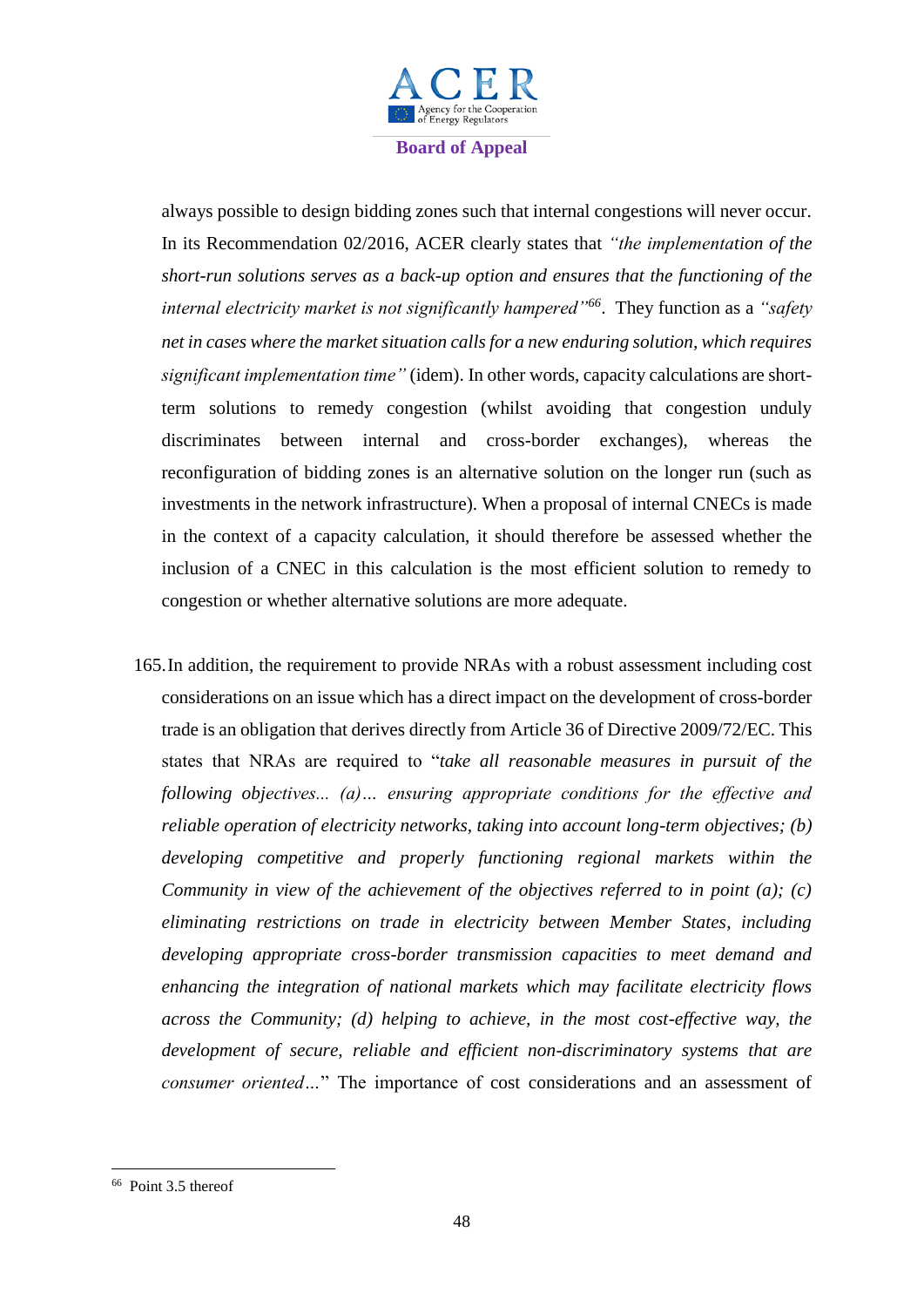

alternatives in the selection process of CNECs is therefore fully in line with the applicable legislation.

- 166.Furthermore, in line with what ACER argues in its Defence, an analysis of whether a bidding zone review would be a more efficient alternative than capacity calculation does not amount to a decision on whether and how to implement such review. The bidding zone review process is governed by Article 32 *et seq.* CACM and the Contested Decision does not interfere with this process. Even if the outcome of the analysis is that the inclusion of a CNEC is not the most efficient alternative, this does not have the consequence of imposing a change to the bidding zone configuration.
- 167.As stated before, it is irrelevant for the purpose of this Appeal to rule on the compatibility of the methodology to select CNECs of the Contested Decision with Recast Regulation (EC) 714/2009 (Regulation (EU) 2019/943)
- 168.It follows from all the above that Article 5 of Annex I (DA CCM) to the Contested Decision does not infringe Article 32 *et seq.* CACM.

## *3.1.3. Breach of TYNDP and TEN-E-Regulation*

.

169. The Appellants claim that Article  $5(8)(c)(iii)$  of Annex I to the Contested Decision which considers network infrastructure investments in combination with remedial actions or reconfiguration of bidding zones as an alternative with to capacity calculation - contravenes the provisions for the creation of the Ten-Year Network Development Plan ("TYNDP") and Regulation (EU) 347/2103 on guidelines for trans-European energy infrastructure ("TEN-E-Regulation"), because it circumvents both European requirements for TYNDP and PCl-planning in accordance with the TEN-E-Regulation,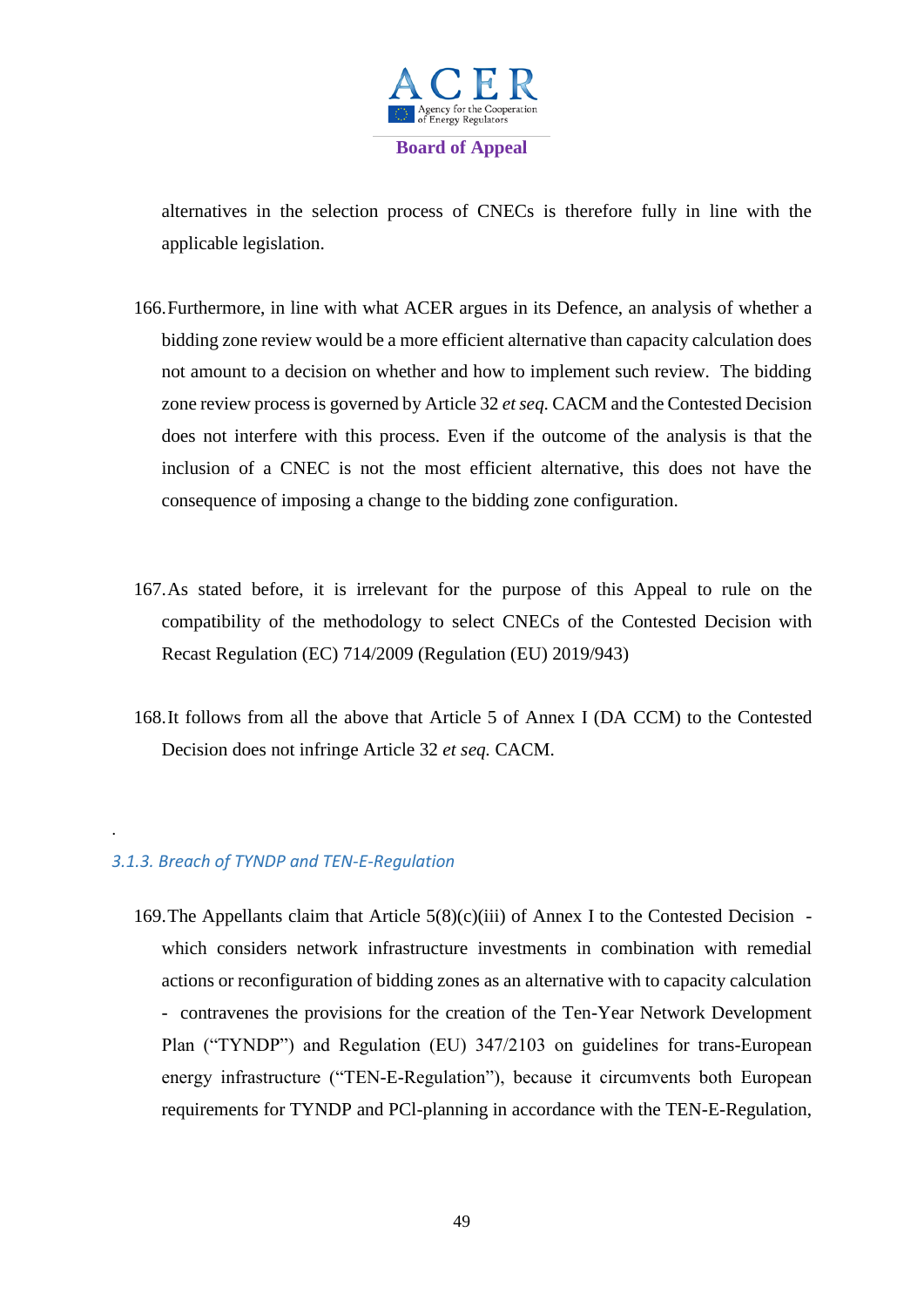

which determine the requisite procedures for strategic network development for the purpose of the completion of a functioning internal energy market<sup>67</sup>.

- 170.Again, this argument rests on an erroneous assumption. A mechanism which requires an efficiency assessment taking into account various solutions - among others, the possibility of network infrastructure investments - in order to assess the inclusion of an internal network element as a CNEC in a capacity calculation, cannot be considered, under any circumstance, as a mechanism that *de facto* implies a network infrastructure investment.
- 171.It is crucial to place Article  $5(8)(c)(iii)$  of Annex I to the Contested Decision in its context, i.e. the determination of CNECs for capacity calculations in the Core Region. This has nothing to do with EU-wide measures to facilitate network investments such as TYNDP and PCI.
- 172. Article  $5(8)(c)(iii)$  of Annex I to the Contested Decision only establishes that network infrastructures investments have to be taken into account as an alternative congestion management measure to capacity calculation.
- 173.As stressed in ACER´s Defence, capacity calculation and allocation is one of the many congestion management solutions that are available to the TSOs. CCMs are transitional measures until the enduring solutions are implemented: they ensure economically efficient DA capacity calculation to maximise cross-border trade in line with operational security and guarantee that the internal electricity market functions efficiently during transition phases. In so doing, they prevent the on-going situation where the internal electricity market and cross-border trade suffer from severe capacity limitations due to delayed (or failed) implementation of the enduring solutions. Congestions in electricity networks are very unstable and often frequently moving between different network elements, making it not always possible to design bidding zones such that internal

**<sup>.</sup>** <sup>67</sup> Appeals, paras. 120 and 121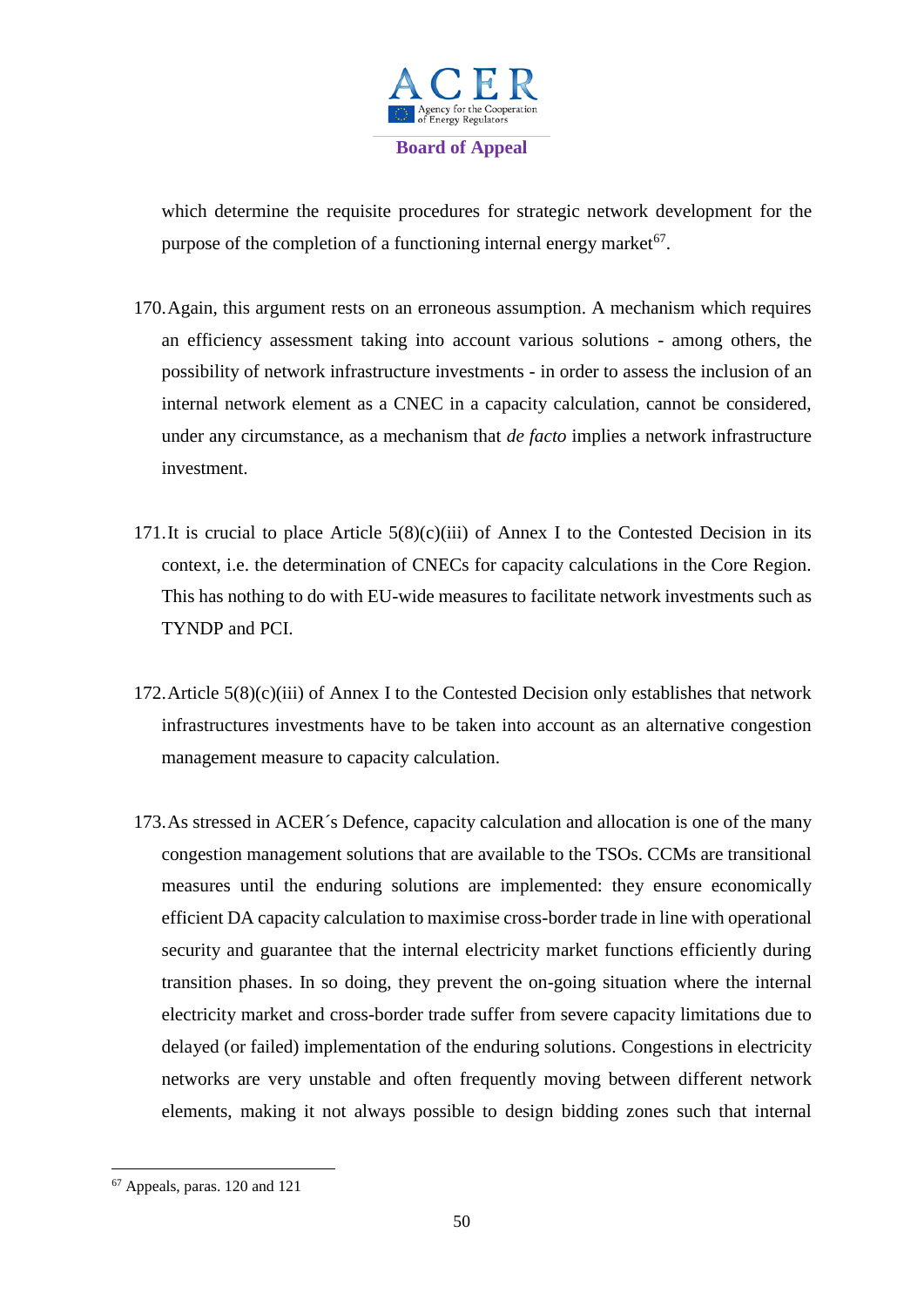

congestions will never occur. In its Recommendation 02/2016, ACER clearly states that *"the implementation of the short-run solutions serves as a back-up option and ensures that the functioning of the internal electricity market is not significantly hampered"*. They function as a *"safety net in cases where the market situation calls for a new enduring solution, which requires significant implementation time"* (idem). In other words, capacity calculations are short-term solutions to remedy congestion (whilst avoiding that congestion unduly discriminates between internal and cross-border exchanges), whereas the reconfiguration of bidding zones is an alternative solution on the longer run (such as investments in the network infrastructure). When a proposal of internal CNECs is made in the context of capacity calculation, it should therefore be assessed whether the inclusion of a CNEC in this calculation is the most efficient solution to remedy to congestion or whether alternative solutions are more adequate.

- 174.In line with what ACER argues in its Defence, an analysis of whether a network infrastructure investment would be a more efficient alternative than capacity calculation does not amount to a decision on whether and how to implement such investment. However, if a TSO were to assess that a network infrastructure investment is indeed a more efficient alternative than capacity calculation to remedy congestions, it can submit these investments for inclusion in TYNDP or TEN-E-frameworks, if they are not already included.
- 175.It follows from all the above that Article 5 of Annex I (DA CCM) to the Contested Decision neither breaches TYNDP nor infringes the TEN-E-Regulation.

# *3.2. Point 1.7 of Annex I Cross-Border Regulation does not exclude internal CNECs in general.*

176.The Appellants argues that, contrary to what the Contested Decision expressed, the Agency does not act in accordance with Point 1.7 of Annex I to Regulation (EC)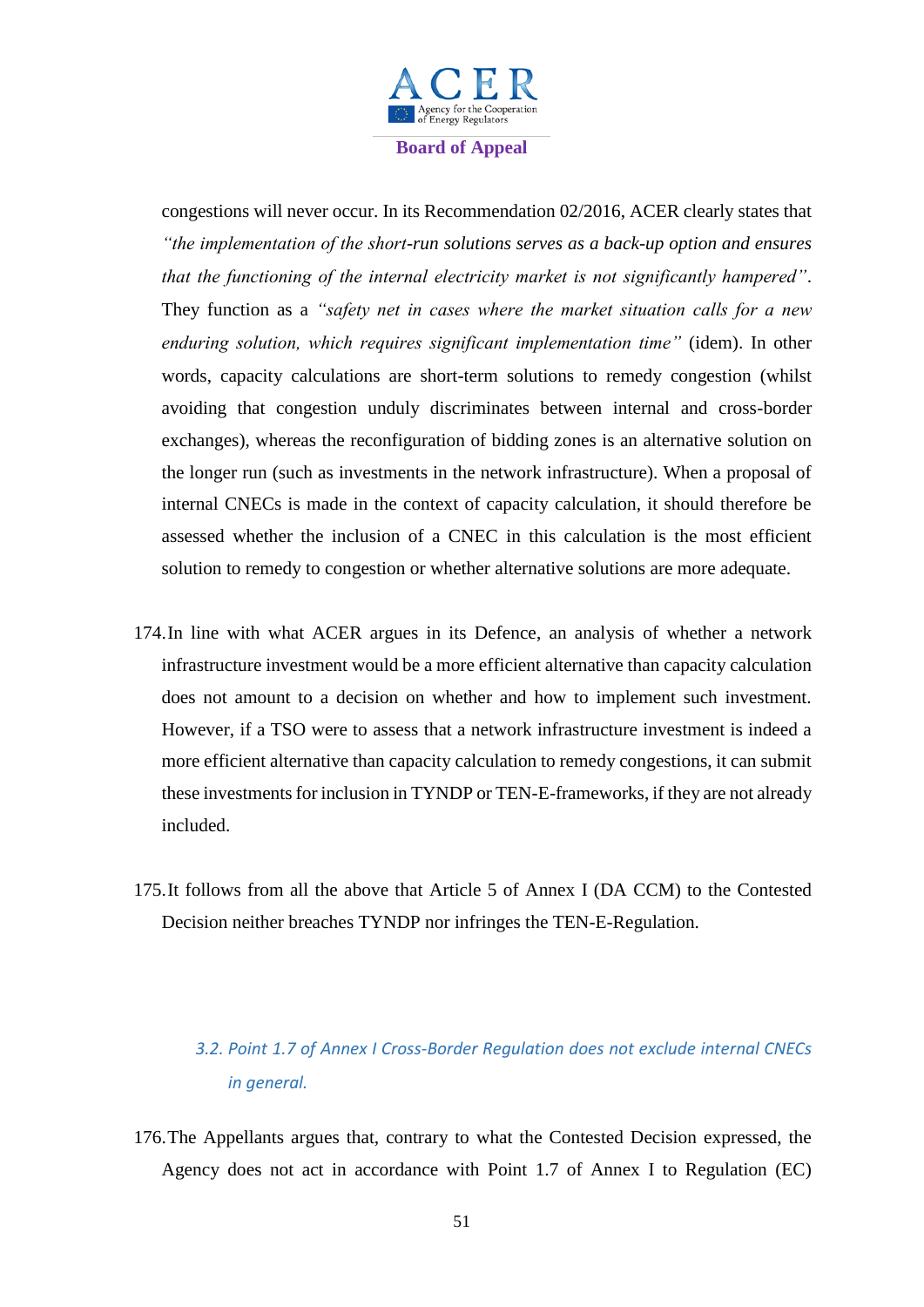

714/2009, which establishes that internal network elements can only be exceptionally classified as CNECs<sup>68</sup>.

- 177.Point 1.7 establishes that *"when defining appropriate network areas in and between which congestion management is to apply, TSOs shall be guided by the principles of cost-effectiveness and minimisation of negative impacts on the internal market in electricity. Specially, TSOs shall not limit interconnection capacity in order to solve congestion inside their own area, save for the abovementioned reasons and reasons of operational security. (…)"*. This paragraph must be understood as follows: critical network elements (CNEs) limit cross-zonal capacity whereas Point 1.7 does not allow for a limitation of cross-border capacity because of internal congestions except for reasons of economic efficiency and of operational security. The Contested Decision is, hence, justified in the sense that internal network elements do not limit interconnection capacity and cannot be defined as CNEs as a general rule.
- 178.The Appellants add that the proposed threshold of 5% in Article 5(7) of the Annex I (DA CCM) to the Contested Decision would have been sufficient to comply with Point 1.7 of Annex I to Regulation (EC) 714/2009. Hence, according to the Appellants, the Contested Decision should not have modified this 5% threshold.
- 179.Firstly, the Appellants do not justify or produce any evidence explaining why the 5% threshold would have been sufficient to comply with Point 1.7 of Annex I to Regulation (EC) 714/2009.
- 180.Secondly, as has been set out above, the Contested Decision clearly explains in its para 112 that the significance threshold of 5% applicable for internal network elements should not be the only criterion for CNEC selection because it is unable to address undue discrimination as required by the CACM Regulation. That is precisely why Point

<sup>&</sup>lt;sup>68</sup> Appeals, paras 120 to 125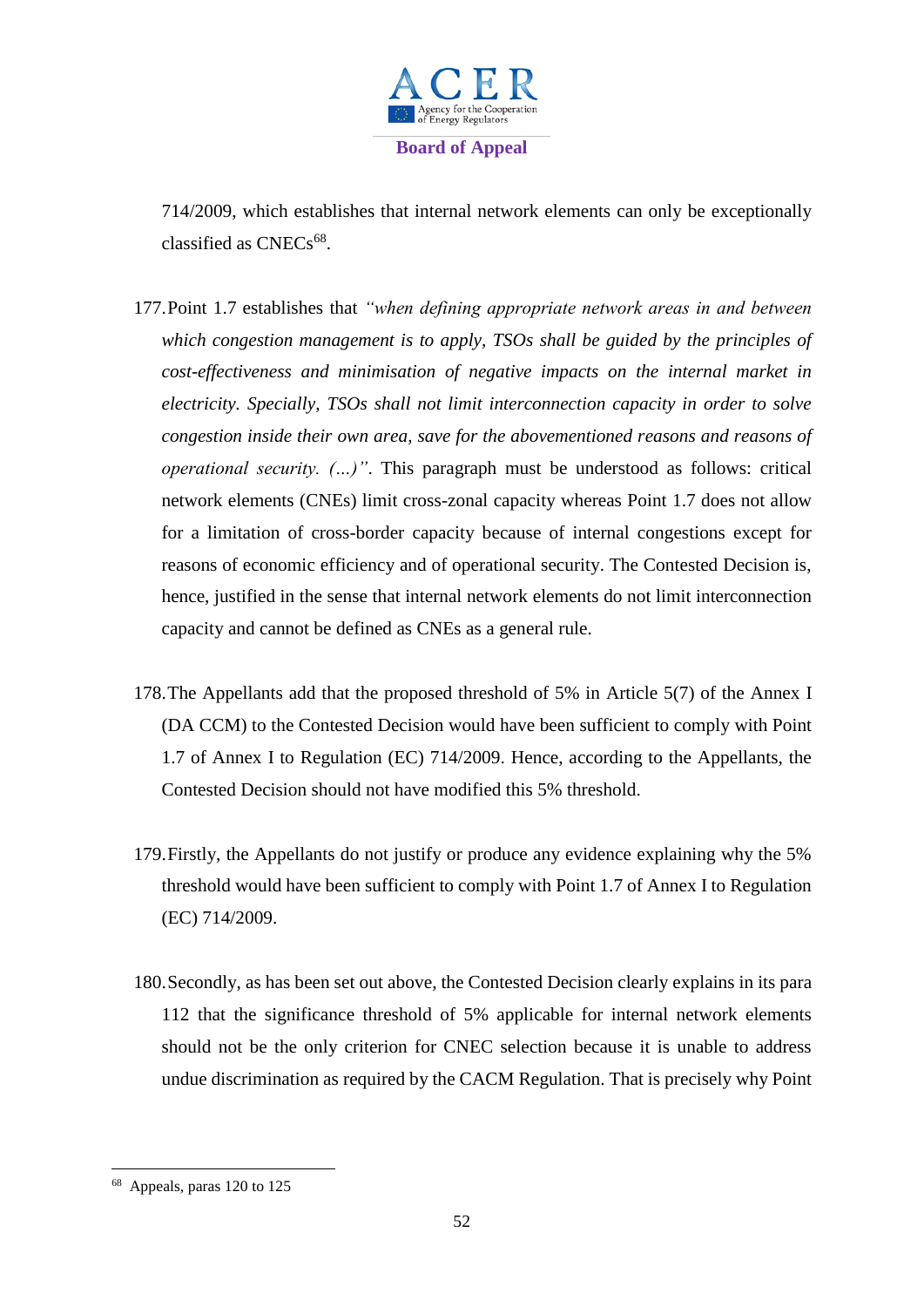

1.7 of Annex I to Regulation (EC) No 714/2009 requires economic efficiency and operational security as criteria for internal congestions to limit cross-zonal capacities.

- 181.The Board of Appeal observes that, even though the Agency is not bound by the NRAs´ Non-Paper of 18 September 2018, this Paper indicated that some NRAs also questioned the applicability of the 5% threshold.
- 182.Finally, the threshold is not rigid. Article 5(8)(b) of Annex I (DA CCM) to the Contested Decision requires TSOs to perform an impact assessment for increasing this threshold for internal critical network elements from 5% to 10% or higher.
- 183.In light of the above, the Board of Appeal considers that the Contested Decision is in accordance with Point 1.7 of Annex 1 to Regulation (EC) 714/2009. What is more, the Contested Decision is legally based, *inter alia,* on Point 1.7 of Annex 1 to Regulation (EC) 714/2009.

# *3.3. Disproportionality*

184.The Appellants claims that the strict requirements for the exceptional inclusion of internal network elements in Article  $5(6)$ , (7) and (8) of Annex I (DA CCM) to the Contested Decision contravene the principle of proportionality on the grounds that they are not necessary, excessive and will lead to disproportionate costs of re-dispatching<sup>69</sup>.

## *3.3.1. Necessity*

# *3.3.1.1. The provisions of the amended proposal constitute a less restrictive means*

185.The Appellants allege that there was no need for ACER to modify the Core TSOs´ Amended Proposals because these Proposals provided for a less restrictive means that was sufficient to comply with the CACM Regulation.

**<sup>.</sup>** <sup>69</sup> Appeals paras 126 to 152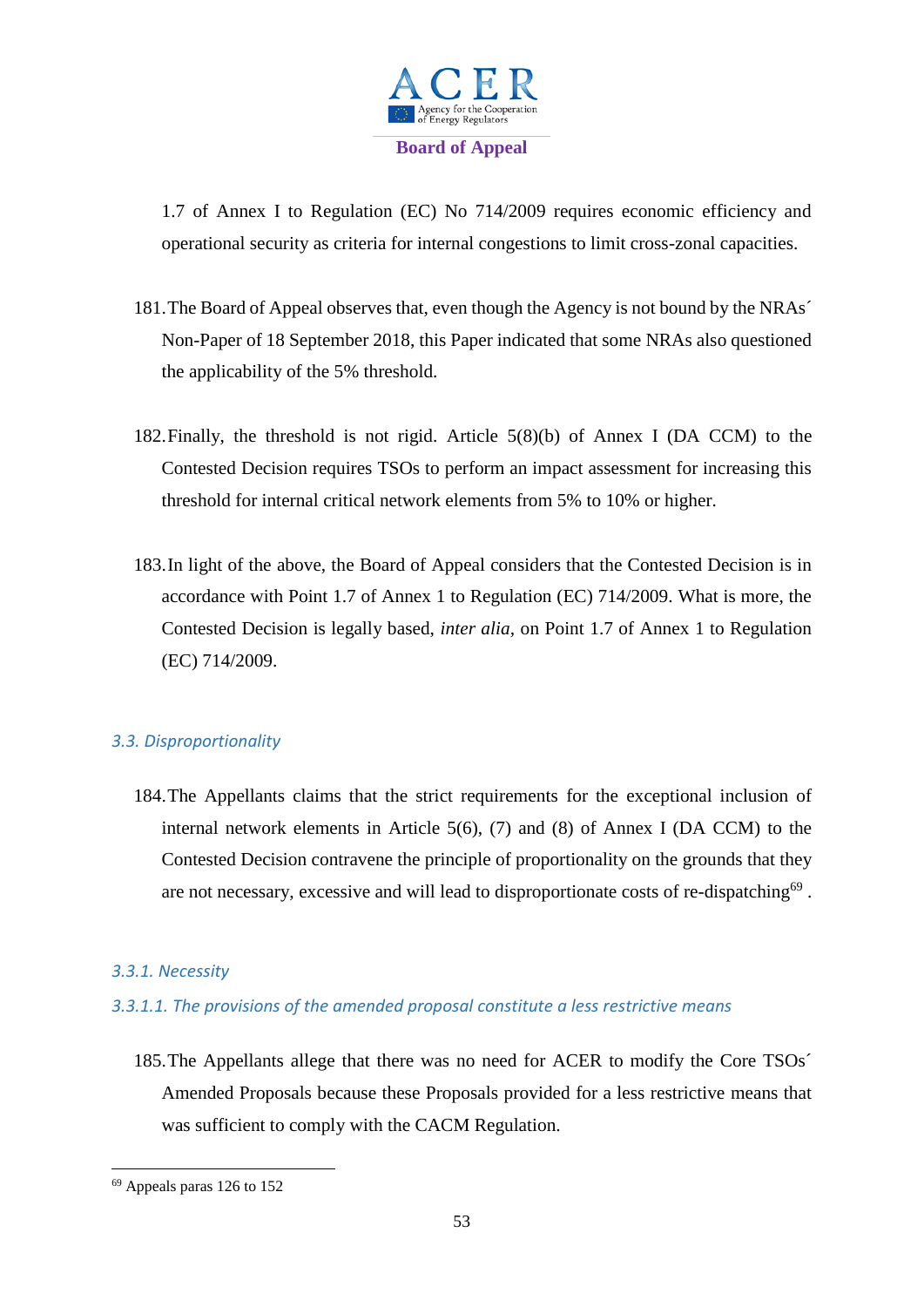

- 186.As set out above, the Board of Appeal fully supports the Contested Decision. The amendments introduced by the Agency to the Core TSOs´ Amended Proposals were necessary to ensure compliance with the CACM and Regulation (EC) 714/2009, i.e. to achieve a CNEC selection that ensures non-discrimination between internal exchanges and cross-zonal exchanges on CNECs, economic efficiency and operational security.
- 187.The Appellants invoke the fact that a 5% threshold had been approved by the CWE NRAs in 2015, i.e. prior to the creation of the Core Region (which was precisely carried out at remedying congestion). However, even though the Agency is not bound by the NRAs´ Non-Paper of 18 September 2018, this Paper indicated a disagreement on the 5% threshold and hence, a patent need for the Agency to intervene (notwithstanding the fact that the Agency's intervention was based on the failure to reach an agreement, as outlined above).
- 188.The Appellants also claim that the exclusion of internal network elements from the capacity calculation affects operational security, challenge the suitability of redispatch measure to remedy the overload of internal network elements and allege that the Contested Decision does not trigger a fair and orderly price formation.<sup>70</sup>
- 189.The Appellants´ reasoning is that the Contested Decision excludes internal network elements from capacity calculation, which will lead to more cross-zonal capacity, more remedial actions and possible operational security violations. Once again, the Appellants fail to acknowledge that discrimination between internal and cross-zonal trade is inherent to zonal congestion management. Zonal models prioritize internal trade per definition. That is why the applicable regulation states that it aims to avoid "undue" discrimination. Taking account of the *de facto* discrimination in favour of internal trade in zonal models, it aims at reaching an acceptable or optimal level of discrimination in

<sup>70</sup> Appeal paras 130 to 133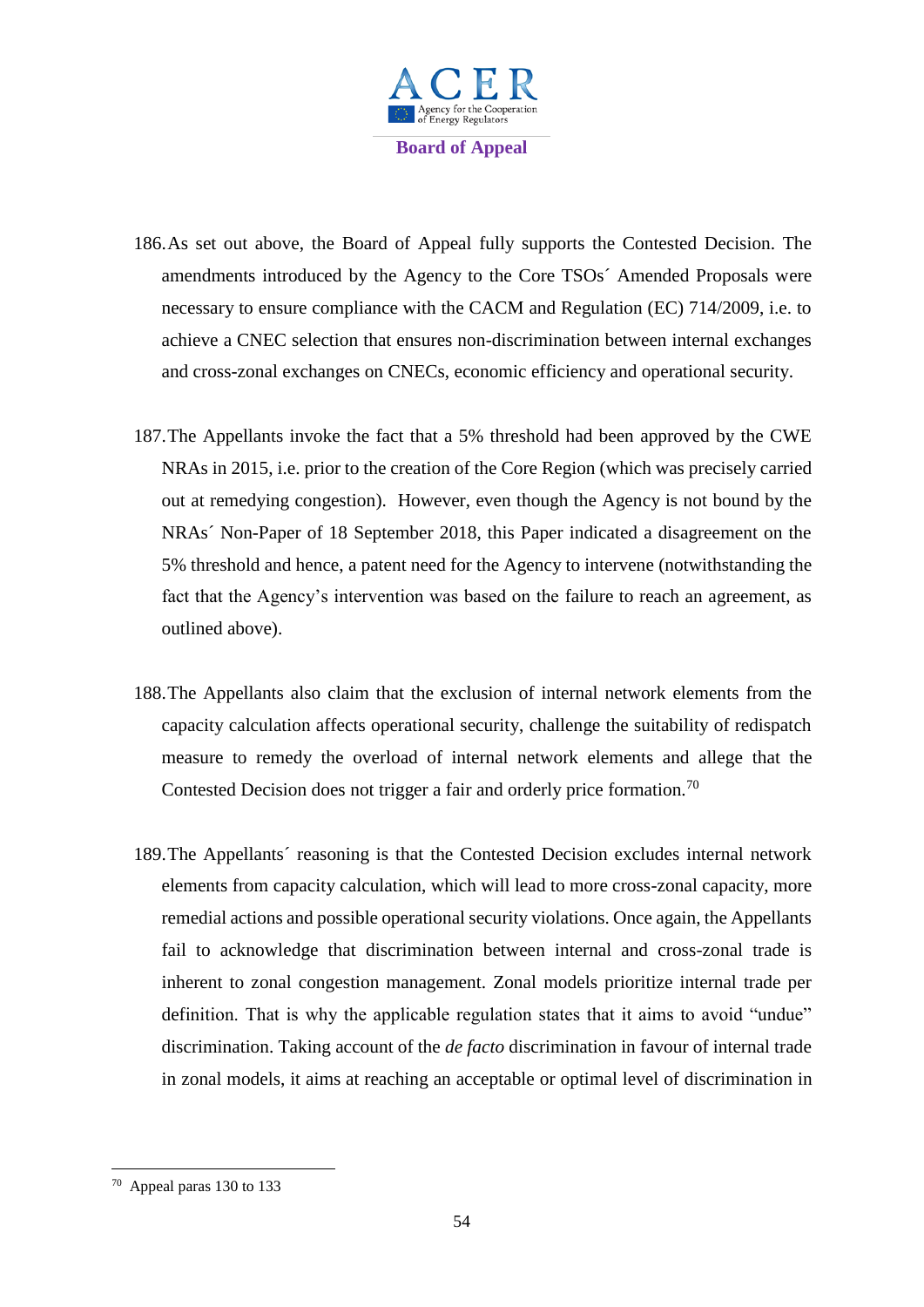

order to promote the internal market, even though discrimination cannot be totally eradicated.

- 190.It also fails, once again, to place capacity calculation in a wider congestion management context. As said above, capacity calculation is one of the various available tools to maximise cross-border trade in the event of congestions on the grid, whilst ensuring operational security. Other means are remedial actions (short-term), reconfiguration of bidding zones (medium to long-term) and network infrastructure (long-term). Capacity calculation is aimed at finding an optimal balance between cross-border trade and operational security in the context of existing congestions. Therefore, the decision as to whether congestions on network elements will be managed by capacity calculation or other measures needs to be done prior to the capacity calculation. In other terms, the biannual selection process of CNECs taken for the purpose of capacity calculation– i.e. a short-term decision whether internal network elements can limit cross-zonal trade needs to take account of all available congestion management measures.
- 191.The necessity and proportionality of the definition of CNECs cannot be assessed outside of the wider regulatory context, which is aimed at gradually creating an internal electricity market, balancing the short-term advantages and disadvantages of some measures with the long-term advantages and disadvantages of other measures. In the absence of Article 5 of Annex I (DA CCM) and Article 5 of Annex II (ID CCM) to the Contested Decision, the zonal model would imply that priority access to the scarce capacity of internal network elements (implied by the congestion on those elements) would be given to internal trade and cross-zonal trade would be limited, contrary to the maximisation principle in Article 16(3) of Regulation (EC) 714/2009.
- 192. The Appellants fail to grasp the essence of capacity management: where capacity calculation would not prove to be the economically most efficient means to address congestion, the TSOs have alternative measures to ensure operational security. As to the costs of redispatching measures, they are part of the efficiency analysis that the TSOs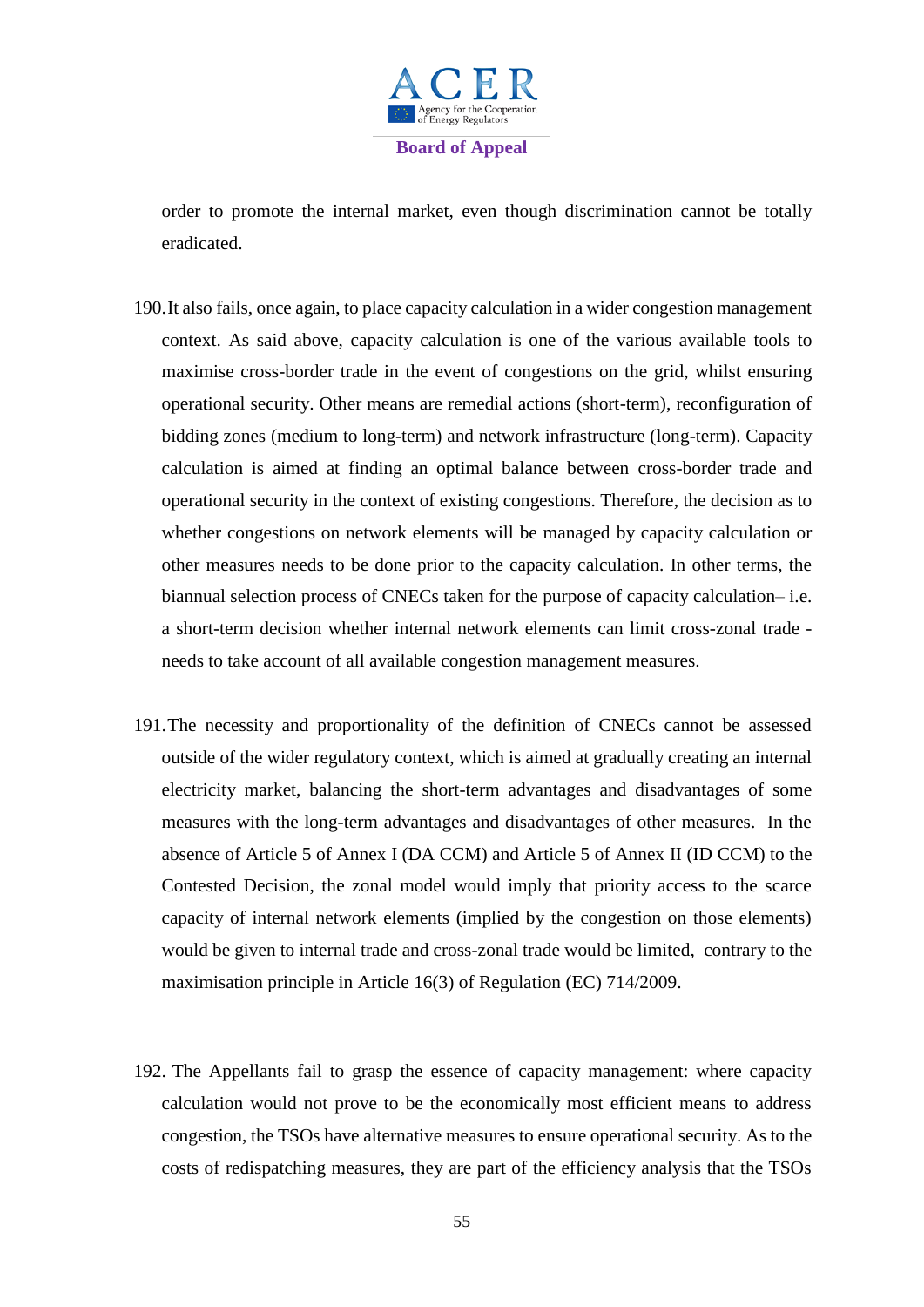

carry out in accordance with the Annexes to the Contested Decision. The Agency´s methodology only excludes internal network elements when this is, according to the TSO, the most efficient solution.

- 193.Excluding CNECs when they are only marginally affected by cross-border flows in order to reduce undue discrimination of cross-border flows does not relieve the TSOs from the responsibility of assessing operational security and, if necessary, taking whatever remedial action is necessary to assure the secure operation. Furthermore, it has to be noted that the TSO should not allow the connection of any additional generation unit if such connection is likely to endanger the operational security of the network or could result in undue discrimination of cross-border flows.
- 194.Finally, the Appellants allege that the exclusion of internal network elements from the capacity calculation will generate additional costs for German consumers.
- 195.The Appellants´ reasoning is that the exclusion of internal network elements from the capacity calculation and corollary increase of remedial actions will particularly affect Germany and that the bulk of the costs of the remedial actions will be borne by German consumers. Once again, the Appellants fail to take account of the wider congestion management policy aimed at creating an internal electricity market. According to this regulatory policy, German consumers belong to a Core Region which, in turn, is a part of the EU internal electricity market. The compliance of the selection of CNECs needs to be assessed at regional or European level and not just at national level. The Appellants narrowly focus on an alleged negative impact of the Contested Decision on German consumers without taking account of the significantly adverse impact that the existing internal congestions within Germany currently have on the consumers outside Germany. The Contested Decision has to be interpreted in its context, i.e. an EU market shaped in different regions, and will have a positive impact on the entire Core Region, which includes Germany. The Contested Decision only deals with capacity calculation, which, as set out above, is a short-term solution to remedy German internal congestion issues,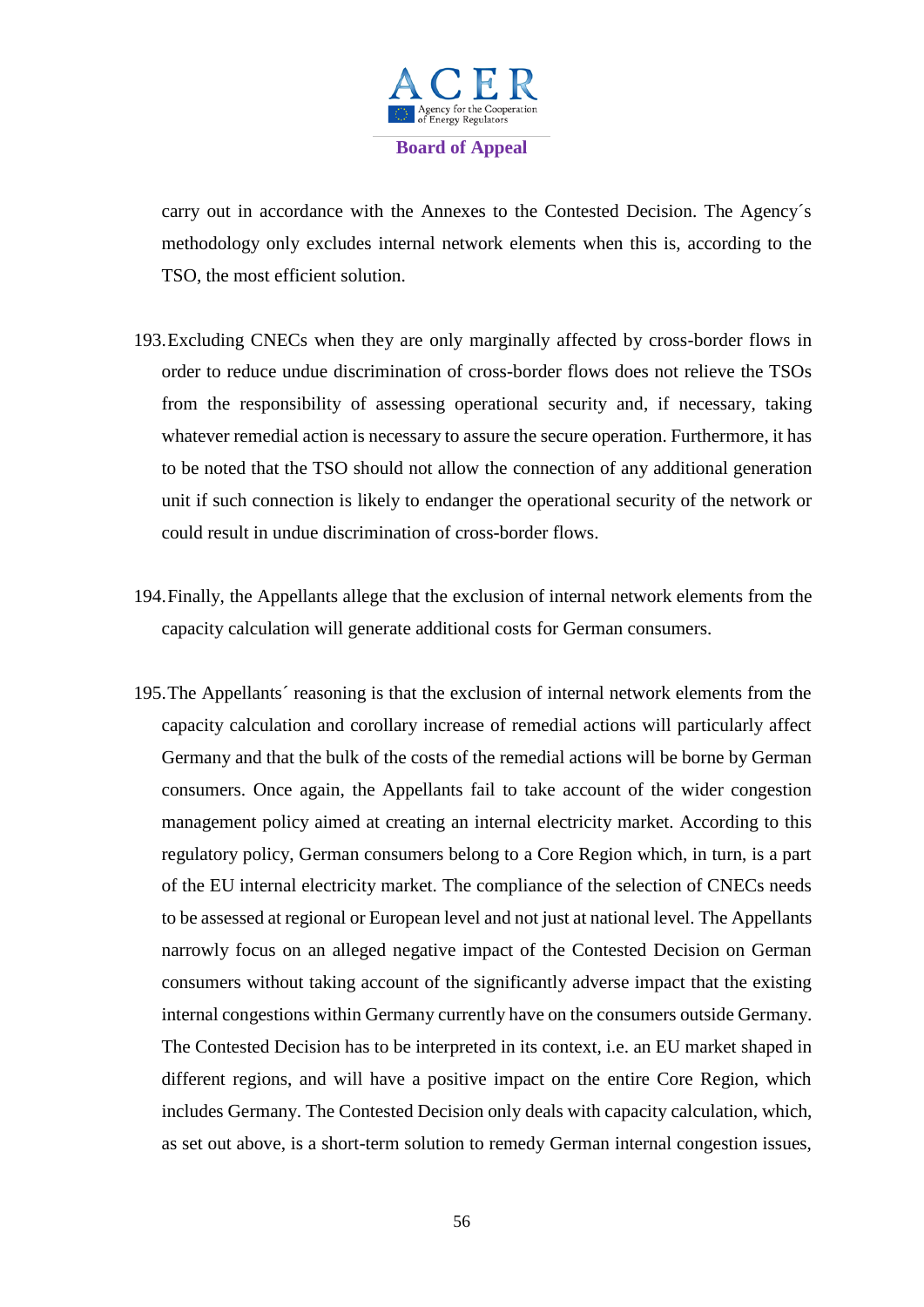

irrespective of other solutions in the long run, e.g. a more efficient bidding zone configuration or faster investments in network infrastructure in Germany.

# *3.3.1.2. No risk of further discrimination*

- 196.The Appellants allege that the requirements of Article 5 of Annex I (DA CCM) to the Contested Decision are not necessary to avoid undue discrimination between internal trade and cross-zonal trade on CNECs because this is already avoided by the minRAM threshold (even if it amounts to  $20\%$ )<sup>71</sup>.
- 197.As has been set out in detail in Part 2 of the Second Plea above, it is not only true that a minRAM threshold is not sufficient to avoid undue discrimination between internal trade and cross-zonal trade on CNECs, but also that a minRAM threshold of 20% is not sufficient to attain this goal.

# *3.3.2. Excessive requirement for the verification of the significance of internal network elements*

198.The Appellants allege that the requirements contained in Article 5(8)(c) of Annex I (DA CCM) to the Contested Decision are excessive and inadequate because the required analysis is too extensive to be performed with the resources available to the TSOs, whereas simplifications would produce erroneous results. According to the Appellants, the analysis of the TSOs for the biannual CNEC selection is practically unfeasible or implies unacceptable efforts (in particular, the assessment of the reconfiguration of bidding zones given that the behaviour of market participants is difficult to predict). As a result, the goal of avoiding undue discrimination between internal and cross-zonal trade on CNECs does not justify the excessive collection, processing and evaluation of data in order to exceptionally define internal network elements as  $CNECs^{72}$ . The

1

 $71$  Appeals, para 135<br> $72$  Ibid. paras 137 to 151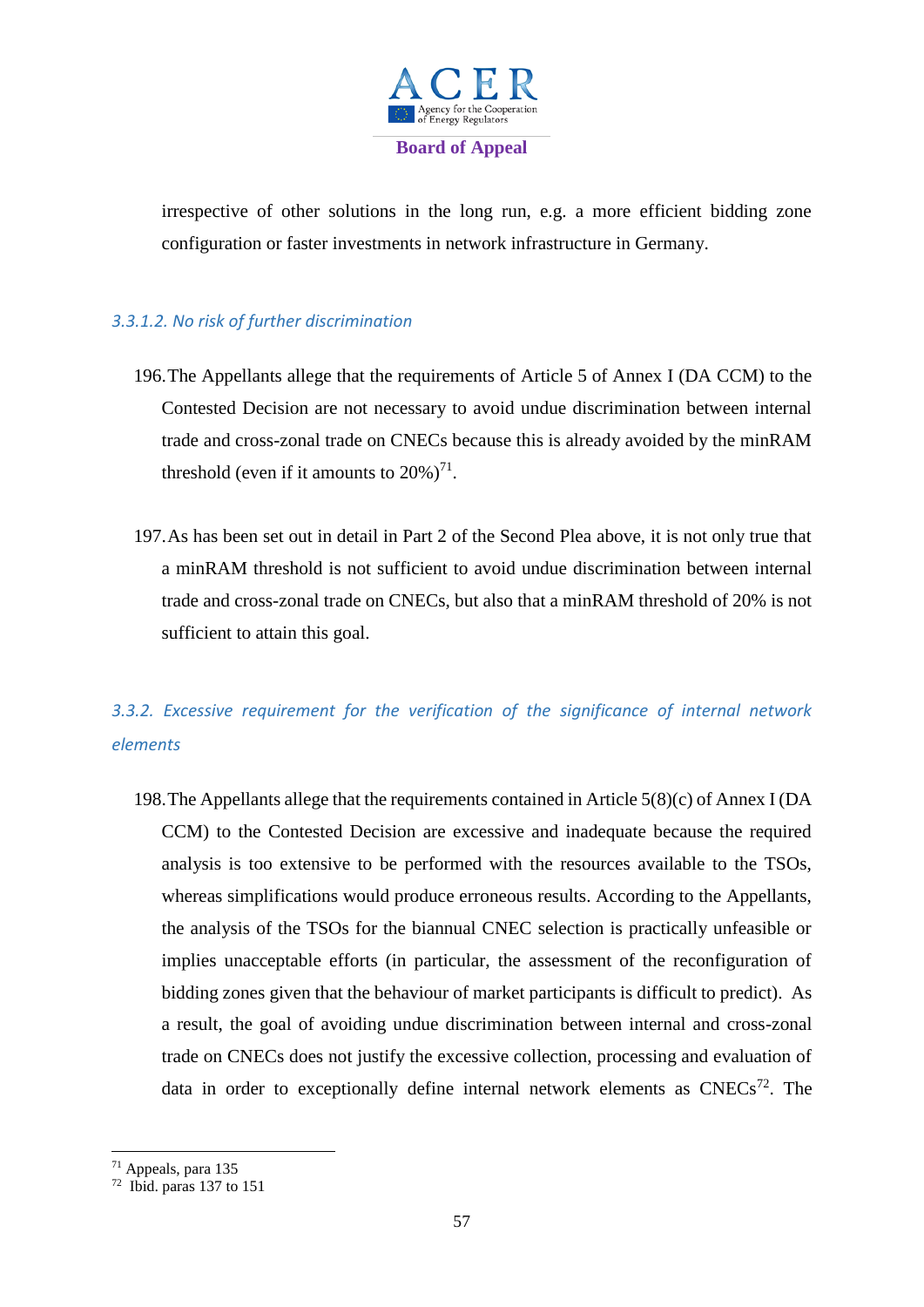

Appellants reiterated at the Oral Hearing that *"to conduct such analysis, however, is something of an exercise in hypotheticals when one needs to factor in the possible configurations resulting from an as yet unconducted bidding zone review; it is unclear*  how this could be done and indeed whether it is even feasible to do so at all<sup>173</sup>.

- 199.The analysis that is imposed upon the Core TSOs is not rigid and allows Core TSOs and NRAs sufficient leeway to determine how to carry out this analysis. Article 5(8)(c) reads as follows: *"Before performing the analysis pursuant to point (c), the Core TSOs shall jointly coordinate and consult with all Core regulatory authorities on the methodology assumptions and criteria for this analysis".* The Core TSOs therefore enjoy sufficient flexibility to ensure that the analysis is shaped in such a manner that it does not engender excessive efforts.
- 200.Moreover, in carrying out their analysis, the Contested Decision compels the TSOs to take account of alternative measures to capacity calculation but it does not specify which alternatives should be considered. The decision to assess and implement alternative measures remains a choice to be made by the TSOs. The CCM provides a list of examples of alternative measures that could be considered but it is not an exhaustive list. The Contested Decision does not state that TSOs are obliged to consider every example. It is therefore erroneous to argue that the CCM obliges TSOs to carry out a detailed analysis of a bidding zone review and therefore requires excessive effort.
- 201.The Board of Appeal notes that the future electricity system will generally be characterised by an increase in computing efforts, data retention, hourly weather and market forecasts and outcomes, quarterly reporting on cross-zonal capacity reductions, etc. (partly due to shorter-term markets with significantly increased penetration of renewables and regional capacity calculation).

 $73$  Minutes of the oral hearing, p.6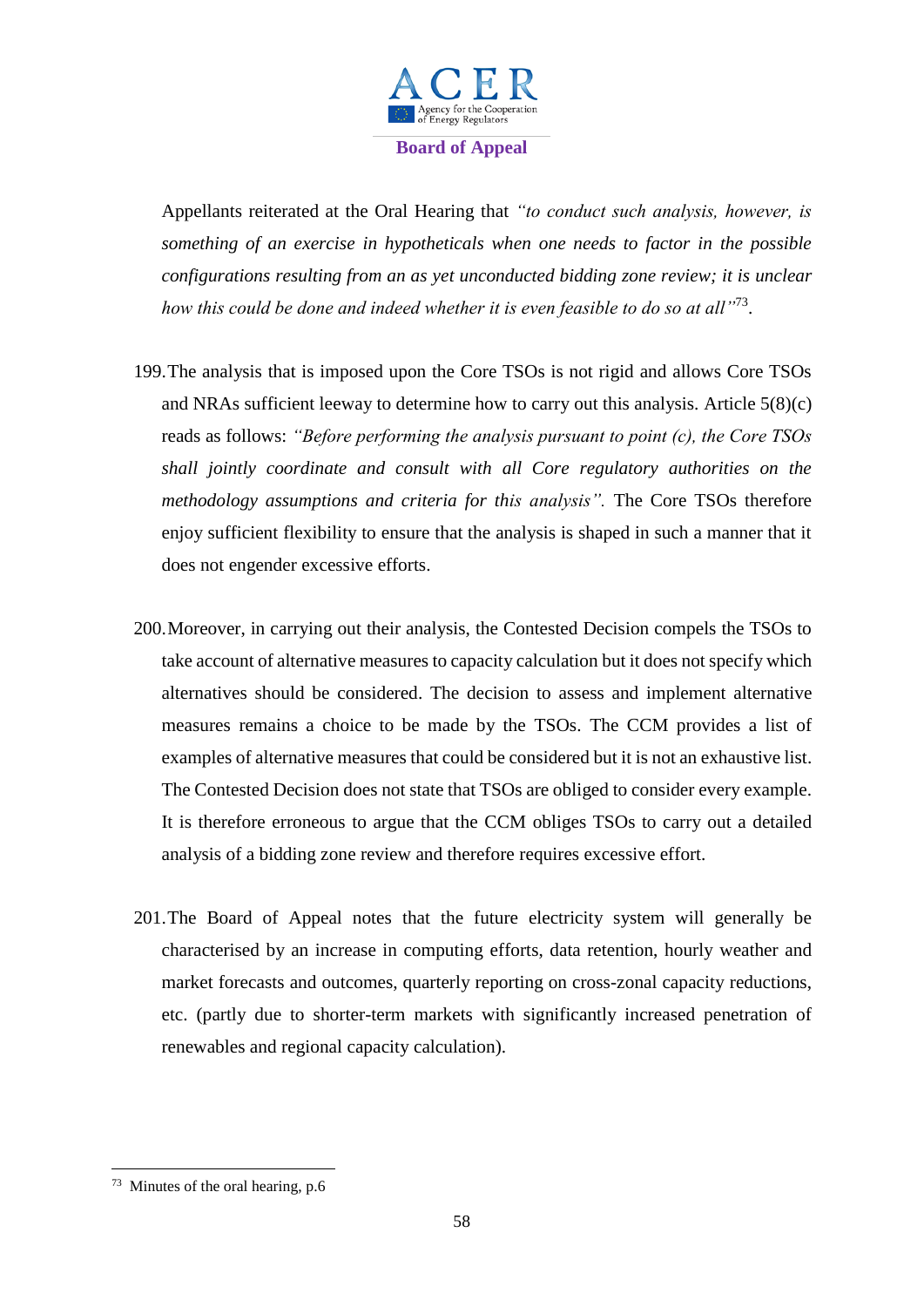

- 202.Since the TSOs are the appropriate as well as the designated operators to propose the methodology, and thus can determine the complexity and effort required, it will be to a large degree their responsibility to propose methodologies and approaches that reflect the state of the art without requiring excessive resources.
- 203.The Board of Appeal also notes that, given that the capacity calculation methodology is proposed by the TSOs, TSOs can propose modifications to the methodology if they consider the methodology as inadequate.

## *3.3.3. Disproportionate costs*

- 204.The Appellants claim that the general exclusion of internal network elements in the long run is liable to lead to disproportionate costs of redispatching<sup>74</sup>.
- 205.Firstly, as set out above, the Appellants fail to consider the context of congestion management and fail to consider that there are other options available to TSOs, allowing them to manage congestions in such a way that the associated costs would remain at economically efficient level. Remedial actions (and their costs) will be a part of the analysis that the TSOs will have to carry out. This analysis will also take account of alternative measures to capacity calculation. However, the decision to implement such alternative measures remains a choice to be made by the TSOs.
- 206.Secondly, the costs associated with remedial actions need to be balanced against the costs of including internal network elements in capacity calculation.
- 207.Thirdly, the Board of Appeal does not consider re-dispatching costs in the range of <10% of renewable costs as disproportionate, especially since these costs are only relevant until other, long-term measures are taken (e.g. network investments). The extent of remedial actions is largely dependent on the configuration of the bidding zones

<sup>74</sup> Appeals, paras 152-154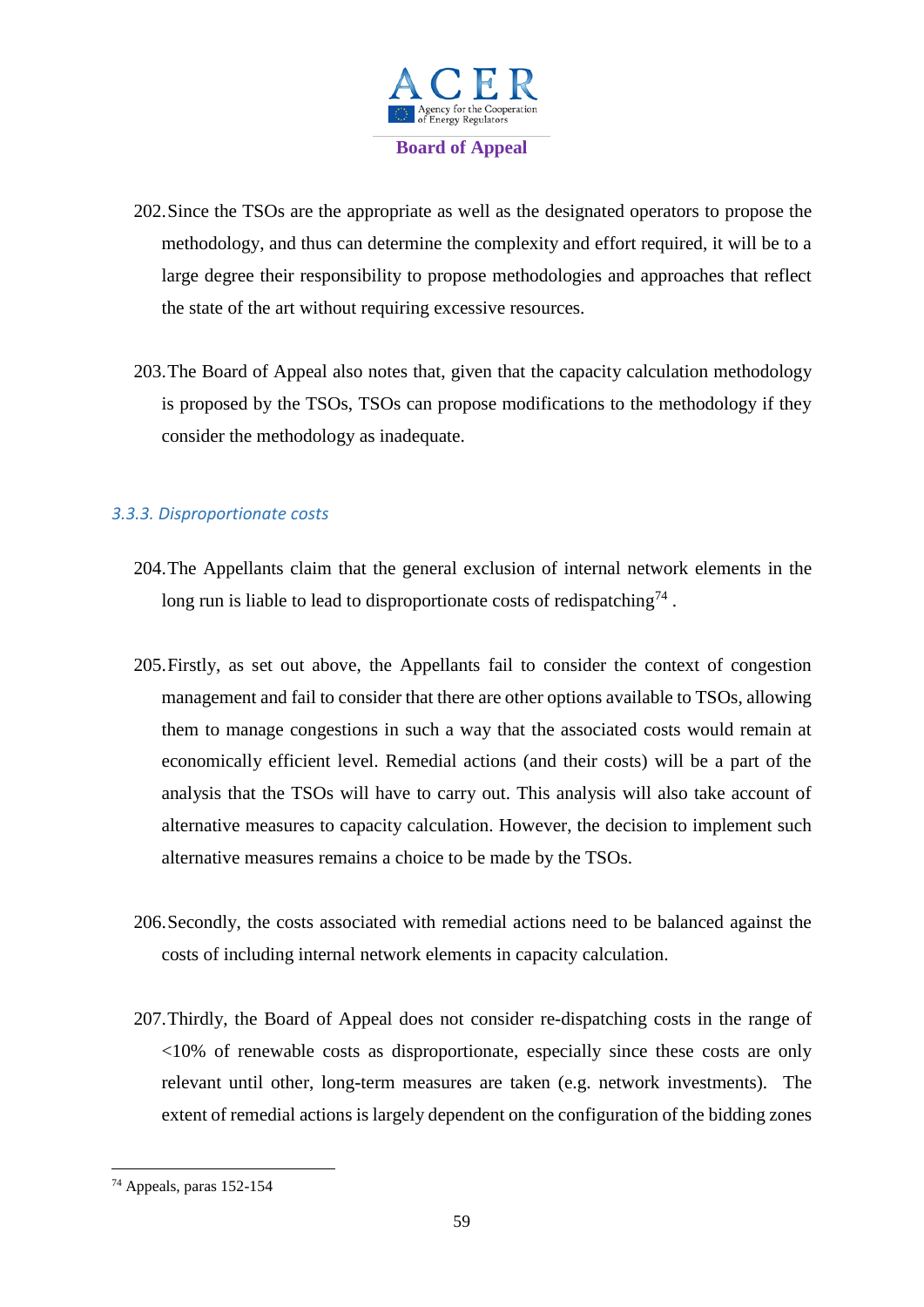

and whether the neighbouring zones suffer from an inefficient configuration. The cost of remedial actions can therefore be significantly reduced by a reconfiguration of bidding zones or speeding-up of network investments. In the event of a non-optimal configuration of the bidding zones, the extra costs need to be paid by the regional system operators responsible for these inefficiencies, in order to avoid undue discrimination between internal and cross-border flows.

- 208.Finally, one has to bear in mind that re-dispatching costs are temporary. The necessity for larger and frequent re-dispatching measures usually arises when generation development and network expansion are not properly coordinated. However, this is a temporal phenomenon as TSOs are generally obliged to expand the network to meet demand. Hence, significant re-dispatching measures only occur until the network capacity is expanded. Since the coordination of connecting generation and expanding networks is a responsibility of TSOs (in conjunction with NRAs and Governments), temporary re-dispatching costs are to large degree determined by the TSOs´ actions or failure to implement timely network investments.
- 209.It follows from the above that Part 3 of the Second Plea must be dismissed as unfounded.

#### *4. Unlawful limitation of loop flows*

- 210.The Appellants allege that Recital (19) of the Contested Decision, as well as Articles  $10(5)$  and  $16(3)(d)(vii)$  of Annex I (DA CCM) to the Contested Decision imply an unlawful limitation of loop flows and an unlawful reliance upon ACER´s Recommendation 02/2016.
- 211.As noted above in the Second Plea 2.1, the determination of a minRAM threshold of 70% is not only lawful but also necessary to avoid undue discrimination between internal and cross-zonal exchanges and enhance the integration of the internal electricity market and, given that the CNECs´ capacity is a limited resource, it unavoidably implies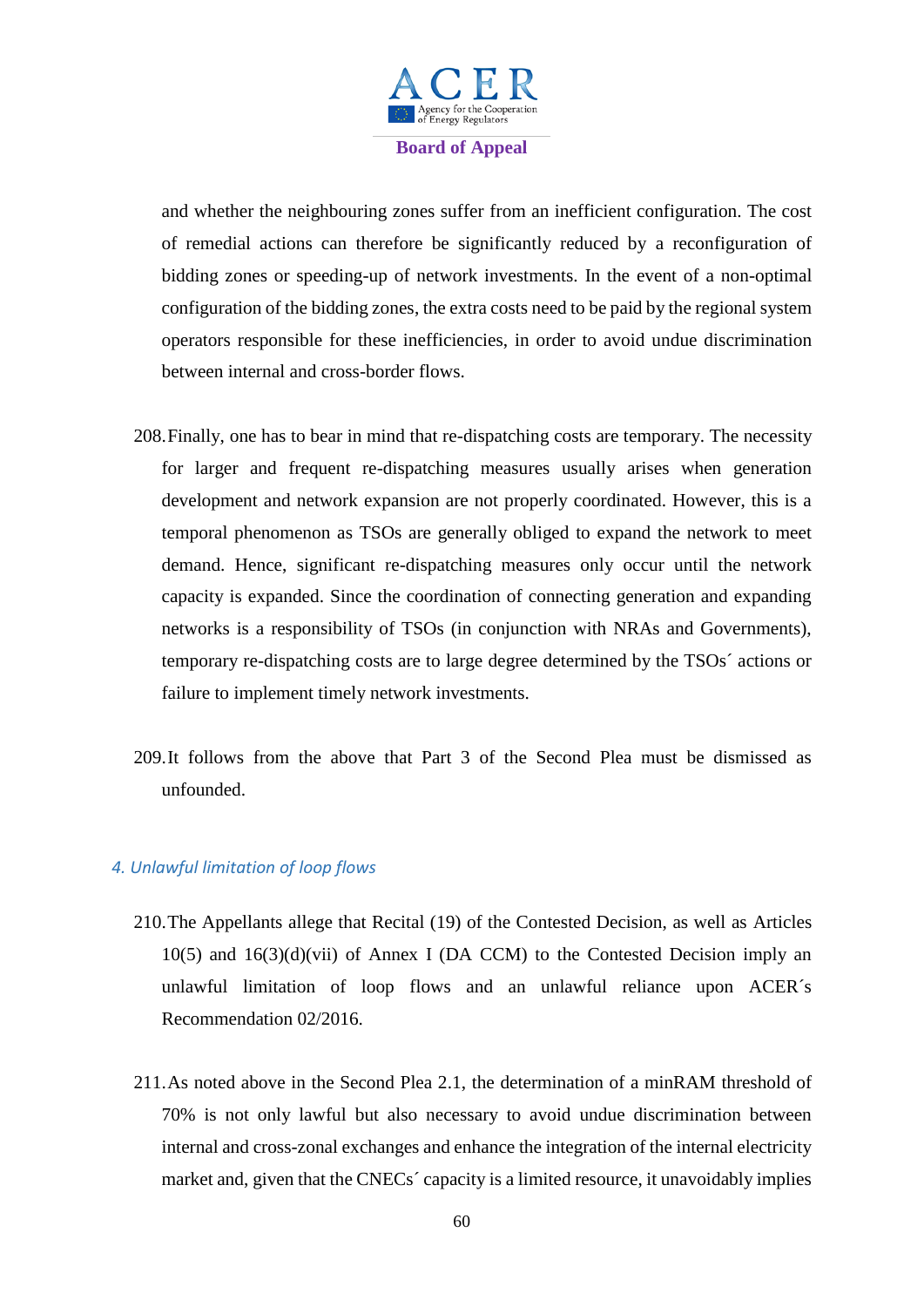

a corollary maximum availability of 30% for the rest of the capacity (internal flows, loop flows and reliability margin).

212.Regarding Recommendation 02/2016, the Board of Appeal refers to what was stated above in Part 2(a) of the Second Plea in relation to the minRAM.

## *4.1. Decision-making powers*

- 213.The Appellants allege that the Core TSOs´ Amended DA Proposals do not contain any explicit provisions on loop flow limitations and claim that the NRA´s Non-Paper only addresses loop flows to the extent that it relates to undue discrimination between internal and cross-zonal exchanges.
- 214.Firstly, as a general remark, the Appellants´ reasoning is flawed. The Appellants overlook that the setting of a minRAM threshold for cross-zonal trade on a CNEC with limited capacity automatically involves a corollary limitation of available capacity for the rest on that CNEC (internal flows, loop flows, reliability margin).
- 215.Secondly, the limitation of loop flows has a legal basis in Article 21(1)(b)(ii) CACM and Point 1.7 Annex I to Regulation (EC) 714/2009.
- 216.Thirdly, as set out in the First Plea, the adoption of the Contested Decision fell upon the Agency, not because the relevant NRAs requested it, but because, within the two months deadline, they were unable to reach an agreement on the Core TSOs´ Amended Proposals, or even to agree on whether to request the Agency to adopt this decision. Moreover, even if the Agency were bound by the Core NRA´s request to adopt a decision, such request simply did not exist. Hence, even if, *ad arguendum*, the Board of Appeal were to agree with the Appellants' position that, in theory, a request for the Agency to act under Article 9(12) CACM could limit the Agency's powers to the scope of the issues on which the NRAs had disagreed, this would still not imply that the Agency did not have the power to decide on the limitation of loop flows because: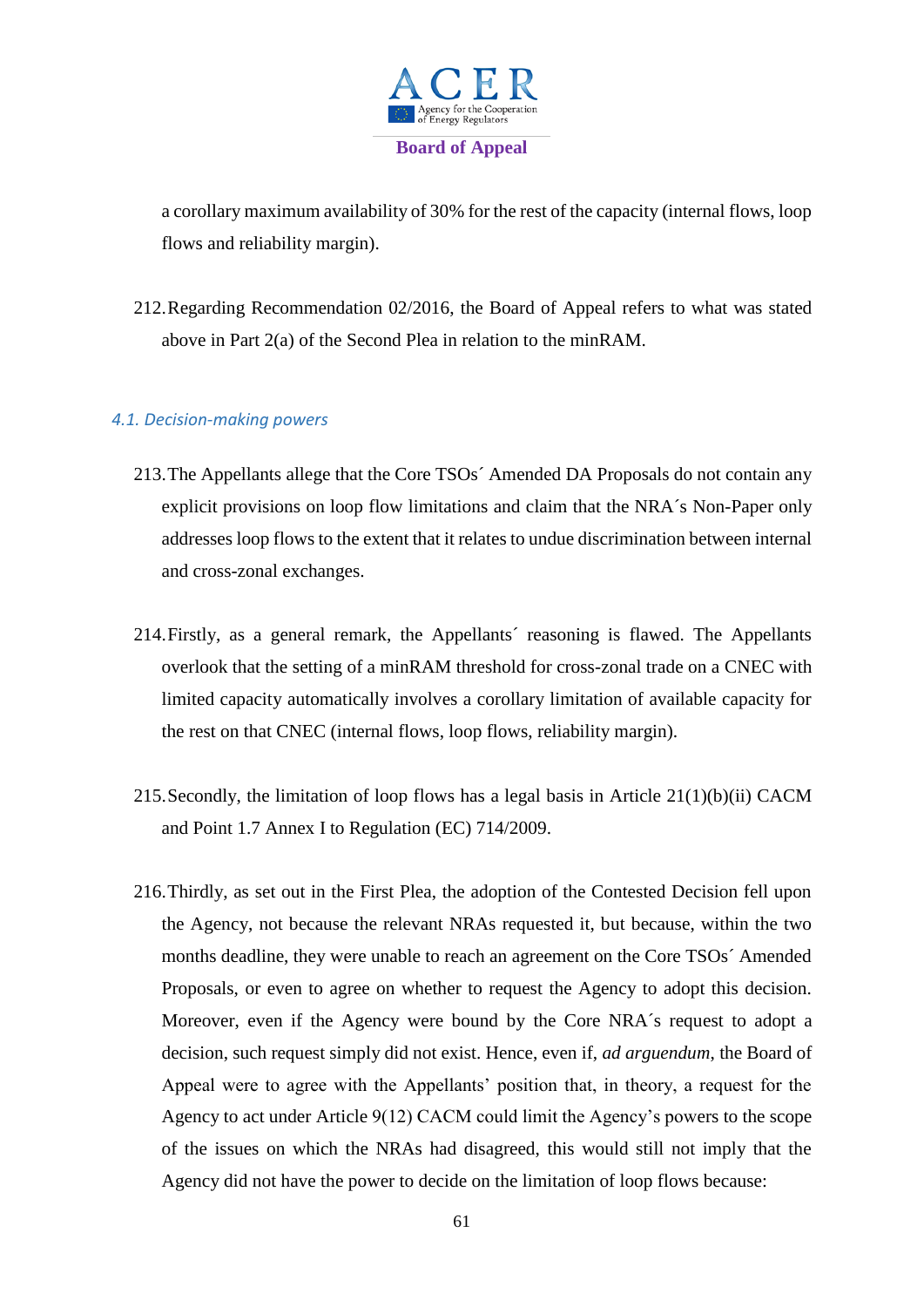

(i) the Core NRA´s letter of 21 August 2018, evidences a debate on the limitation of loop flows as it held that there were *"different understandings between some Core NRAs on how to avoid undue discrimination between internal and cross-zonal exchanges in accordance with Article 21(1)(b)(ii) of the CACM Regulation"* as well as different understandings on the necessary *"minimum Remaining Available Margin (...) to avoid undue discrimination"* (see para 38 above); this letter added that some Core NRAs held that certain minRAM threshold levels did *"not prevent loop flows from severely limiting cross-border flows and internal lines from pushing congestion to the border. In addition, having loop flows and internal flows in the base case leads to discrimination between internal and cross-border flows, since flows in the base case get unjustified priority"*; and

(ii) the Core NRA´s Non-paper of 18 September 2018 expressly referred to the limitation of loop flows, albeit with a different terminology, namely the *"reduction of the use of cross-zonal transmission lines for domestic trade before capacity calculation in the called base case (i.e. loop flows)"* (p. 9).

217.Consequently, in line with the First Plea, the Agency did not act *ultra vires*.

# *4.2. Breach of the CACM rules*

218.Even though the Appellants acknowledge that loop flows partially amount to remedial action due to their relieving effects, they allege that the Contested Decision breaches the CACM, which regulates remedial action but does not regulate loop flows in the CCM. The Appellants invoke a breach of Articles 3(d), 3(d),  $21(1)(b)(iv)$ ,  $25(2)$  and  $25(5)$ CACM. They hold that Articles 10(5) and 16(3) (d)(vii) of Annex I (DA CCM) to the Contested Decision create a rigid CCM and remedial action method, whereas the CACM is more flexible in that it requires a mere description of the capacity calculation approach and allows TSOs to individually determine remedial action to be used in capacity calculation in line with its objectives.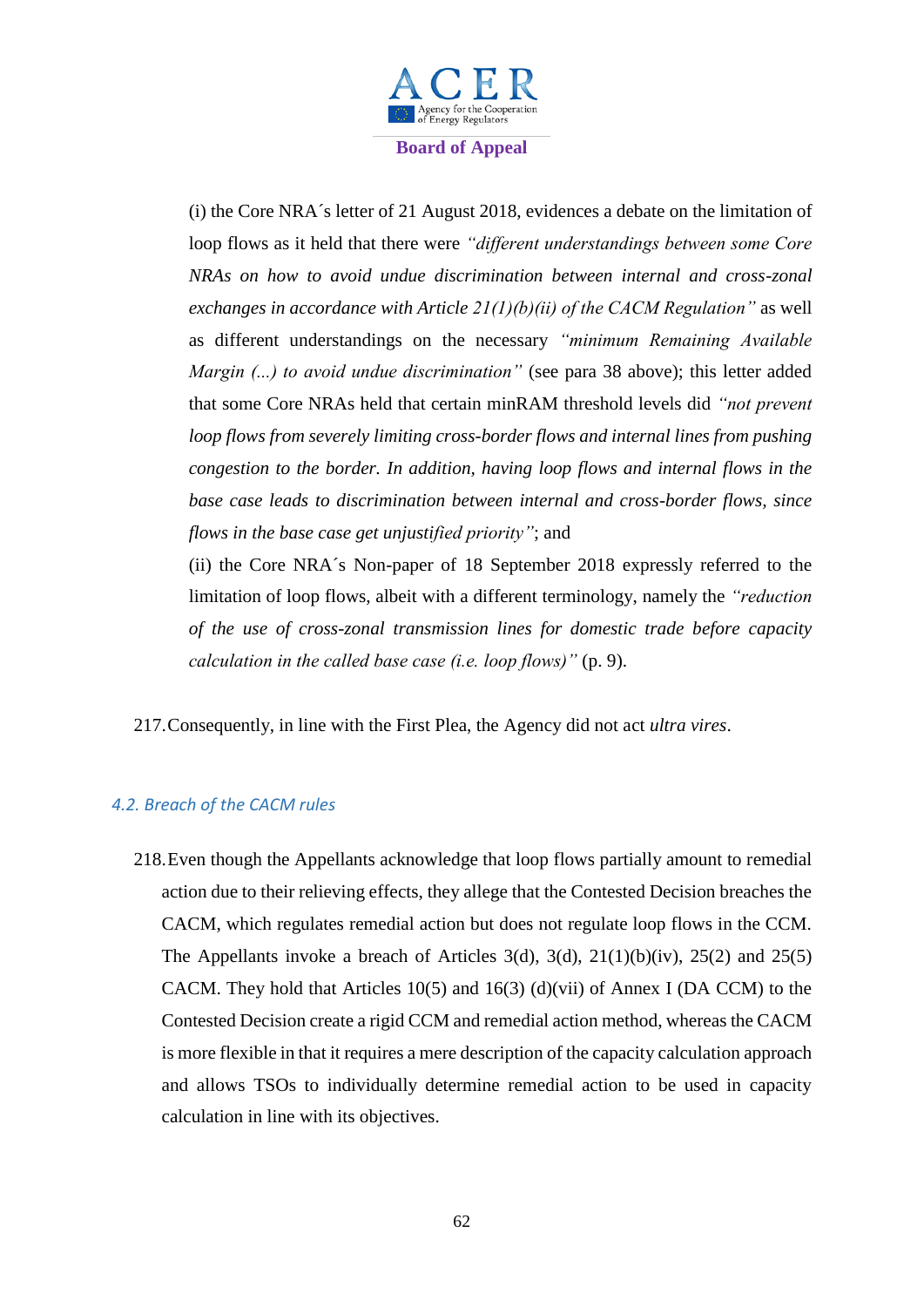

- 219.The CACM provisions that, in the opinion of the Appellants, have been breached, do not refer to the limitation of loop flows.
- 220.The limitation of loop lows in the Contested Decision has, as a legal basis, Article  $21(1)(b)(ii)$  CACM read in conjunction with Point 1.7 of Annex I to Regulation (EC) 714/2009, which expressly mandates the avoidance of undue discrimination between internal and cross-zonal exchanges<sup>75</sup>. The CACM provisions invoked by the Appellants - with no explicit or implicit reference to loop flow limitations - are not capable of limiting CACM provisions with an explicit or implicit reference to loop flow limitations (Article  $21(1)(b)(ii)$  CACM, read in conjunction with Point 1.7 of Annex I to Regulation (EC) 714/2009).
- 221.By limiting loop flows, the Contested Decision duly complies with Article 21(1)(b)(ii) CACM and Point 1.7 of Annex I to Regulation (EC) 714/2009, which expressly mandate the avoidance of undue discrimination between internal and cross-zonal exchanges. In this respect, the Contested Decision corrected the Core TSOs´ Amended Proposals, whose methodology to coordinate remedial actions (Article 15 DA CCM and Article 14 ID CCM), albeit economically efficient, was not capable of fully removing potential undue discrimination<sup>76</sup>.
- 222.Indeed, the methodology to coordinate remedial actions proposed by the Core TSOs in Articles 15 (DA CCM) and 14 (ID CCM) of their Amended Proposals is aimed at: (i) increasing RAM on network elements with lower RAM values prior to the coordination of remedial actions; and (ii) reducing RAM on network elements with higher RAM values prior to the coordination of remedial actions. This methodology is economically efficient, but it is not capable of avoiding undue discrimination between internal exchanges and cross-zonal exchanges. This is because internal CNECs in a congested bidding zone usually have very low RAM values, because a high proportion of capacity on these CNECs is reserved for internal flows (the Agency´s Defence, para 127, which

1

<sup>75</sup> Contested Decision, para 121

<sup>76</sup> Ibid., paras 145-147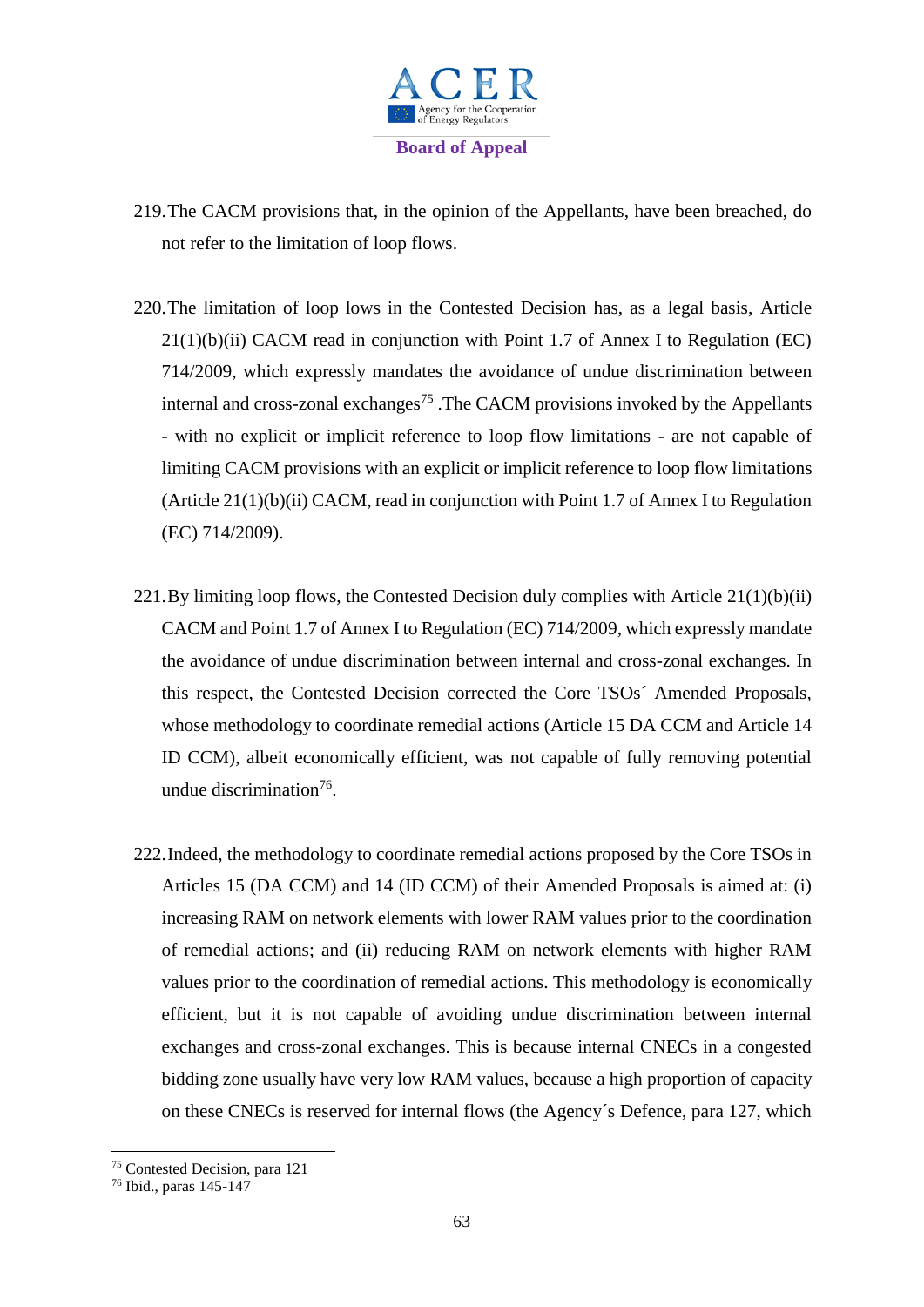

illustrates this with histograms of RAM values of internal and cross-zonal CNECs in the CWE region). In order to increase RAM values on internal CNECs, the Core TSOs´ methodology reduces internal flows on those CNECs and redirects them to cross-zonal CNECs where these flows are considered as loop flows and consequently reduce crosszonal capacity. This creates undue discrimination between internal exchanges and crossborder exchanges, contrary to Article 21(1)(b)(ii) CACM and Point 1.7 of Annex I to Regulation (EC) 714/2009. Indeed, the Core TSOs solve the problem of internal congestion in a bidding zone by reducing cross-zonal capacity between bidding zones.

- 223.To avoid these situations of undue discrimination between internal exchanges and cross-zonal exchanges, the Agency´s methodology sets a cap on loop flows resulting from remedial actions to ensure that cross-zonal capacity is not reduced in an attempt to solve internal congestion. In order to do so, the Contested Decision is twofold: (i) Article 10 of its Annex I (DA CCM) and Article 10 of its Annex II (ID CCM) establish a methodology to determine remedial actions that allows TSOs to determine the initial settings of remedial actions in such a way that the initial level can be reduced below the allowed level; and (ii) Article 16 of its Annex I (DA CCM) and Article 17 of its Annex II (ID CCM) establish rules on adjustments of power flows that prohibit to increase loop flows beyond the allowed level or that prohibit any loop flow increase in case the initial loop flows already exceed the allowed levels.
- 224.The Appellants add that, by limiting the loop flows in the CNECs, these provisions undermine the optimisation sought by the Non-costly Remedial Action Optimisation ("NRAO"), given that they prohibit remedial actions increasing loop flows, except for Monitored Network Elements with a Contingency (Article 16(3)(d)(vi) Annex I to the Contested Decision (DA CCM)). The Appellants allege that this is in breach of Articles 3(d) and 25(5) CACM.
- 225.The Contested Decision duly takes account of remedial actions without cost in Article 16(3)(d)(vii) of its Annex I (DA CCM), as mandated by Article 25(5) CACM. However, in so doing, loop flows are limited in order to avoid undue discrimination between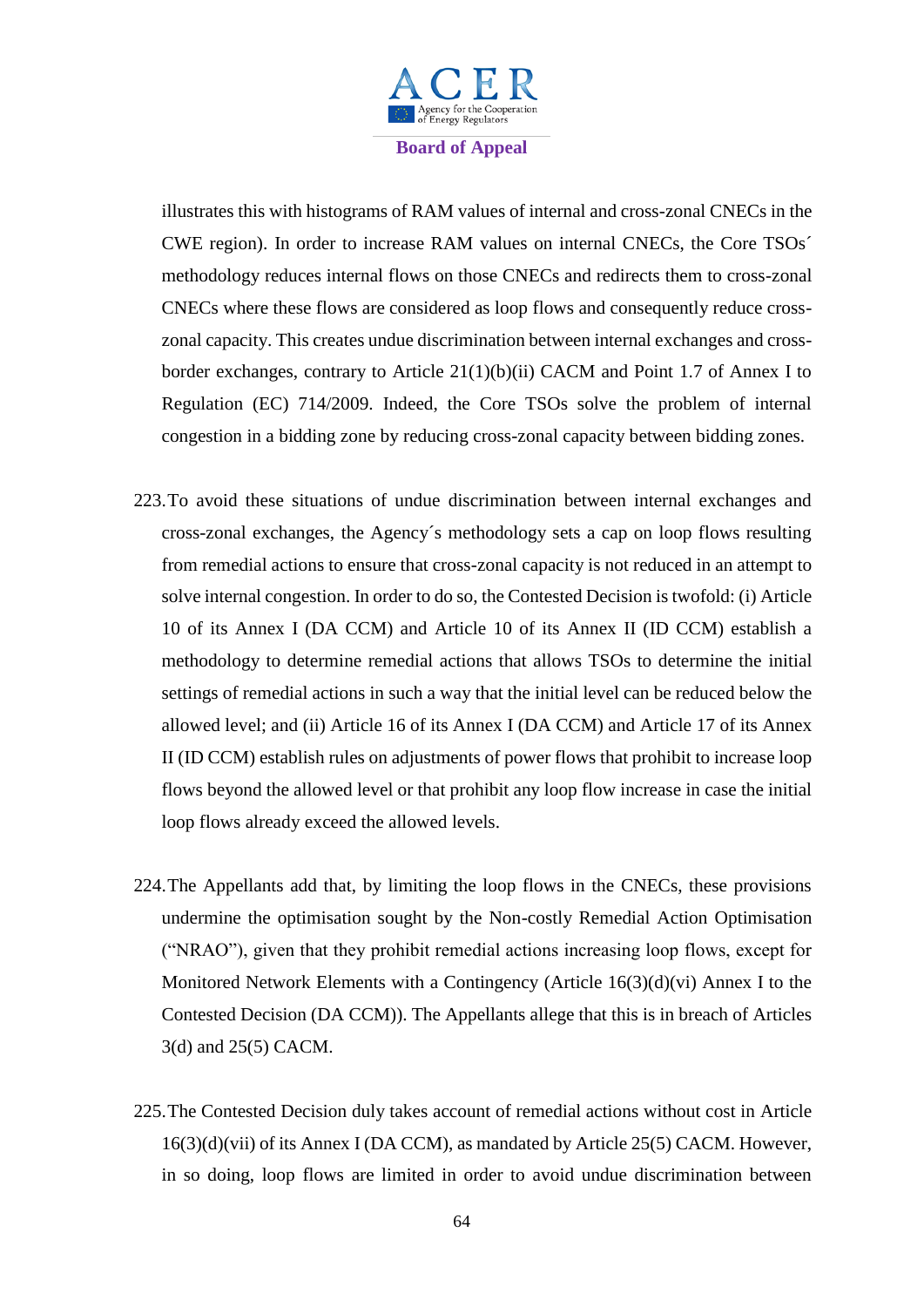

internal and cross-zonal exchanges. Article 25(5) CACM by no means states that loop flows should not be limited when taking account of remedial actions without cost. It merely states that *"*[e]*ach SO shall take into account remedial actions without costs in capacity calculation"*.

- 226.The general objective set out in Article 3(d) CACM *"optimising the calculation and allocation of cross-zonal capacity"* - should, furthermore, be interpreted in conjunction with the specific requirement of Article  $21(1)(b)(ii)$  CACM, which requires that the capacity calculation methodology should contain rules to avoid undue discrimination between internal and cross-zonal exchanges to ensure compliance with Point 1.7 Annex I to Regulation (EC) 714/2009. However, if the limitation of loop flows in order to avoid undue discrimination (Article 16(3)(d)(vii) Annex I to the Contested Decision (DA CCM)) were somehow to interfere with the optimisation of remedial actions without cost, this would in any case be mitigated by the minRAM threshold (Article 10(5) Annex I to the Contested Decision (DA CCM)).
- 227.The limitation of loop flows in ACER´s DA CCM aims to prevent that the optimisation of remedial actions without cost shifts internal congestion into cross-border congestion. Indeed, this shift would imply that TSOs which are not responsible for the initial internal congestion would need to bear the costs of actions to remedy congestion that would have shifted from internal trade to cross-zonal trade. This would unduly discriminate between internal and cross-zonal exchanges and violate Article 21(1)(b)(ii) CACM and Point 1.7 of Annex I to Regulation (EC) 714/2009. The Contested Decision avoids this undue discrimination and violation of the CAMC and Regulation (EC) 714/2009 by limiting loop flows when coordinating remedial actions.

## *4.3. No legal basis to limit loop flows arising from Art. 24 Cross-Border Regulation*

228.The Appellants allege that Article 24 of Regulation (EC) 714/2009 does not constitute a legal basis to limit loop flows, and that the recommendation to limit loop flows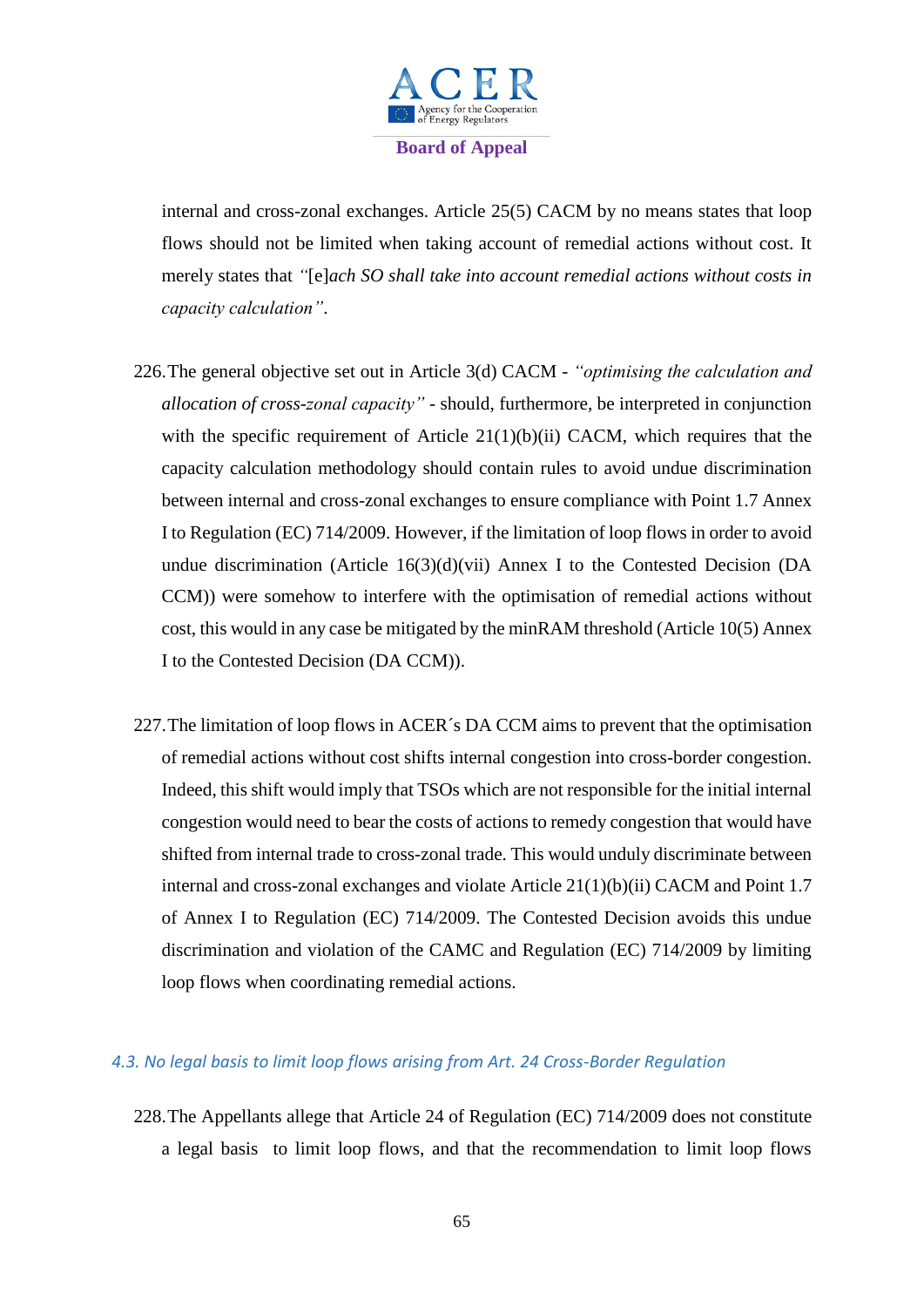

contained in Recommendation 02/2016 does not exempt the Agency from having to rely upon a legal basis when limiting loop flows in its Decision.

- 229.Firstly, the Agency does not invoke Article 24 of Regulation (EC) 714/2009 as a legal basis to limit loop flows its Decision. Article 21(1)(b)(ii) CACM and Point 1.7 Annex I to Regulation (EC) 714/2009 provide a sufficient legal basis<sup>77</sup>.
- 230.Secondly, ACER´s Recommendation 02/2016 is a lawful piece of soft law which, although non-binding upon TSOs and NRAs, requires ACER to adopt a consistent approach in its decision-making.

# *4.4. Illegal anticipation of the requirements of the Clean Energy Package*

- 231.As set out above in Part 2.1 of the Second Plea, the Agency did not rely upon the Clean Energy Package as a legal basis for its Decision. The references to the Clean Energy Package merely seek to highlight that the Agency´s Decision is not only in line with the currently applicable legal framework, but also with the Clean Energy Package´s objectives. Given that the Point 1.7 Annex I to Regulation (EC) 714/2009, read in conjunction with Article 21(1)(b)(ii) CACM, is the legal basis for the limitation of loop flows in the Contested Decision, ACER prudently also tested its Decision against the proposed Recast Regulation (EC) 714/2009 of the Clean Energy Package.
- 232.The Board of Appeal notes that the European Commission carried out an elaborate Impact Assessment in the context of the Clean Energy Package<sup>78</sup>, in which it highlights the importance of avoiding undue discrimination between internal exchanges and crosszonal exchanges, which is the rationale for the limitation of loop flows. The Impact Assessment establishes:

 $\overline{\phantom{a}}$ 

<sup>77</sup> see Second Plea 4(b)

<sup>78</sup>

[https://ec.europa.eu/energy/sites/ener/files/documents/mdi\\_impact\\_assessment\\_main\\_report\\_for\\_publication.pdf](https://ec.europa.eu/energy/sites/ener/files/documents/mdi_impact_assessment_main_report_for_publication.pdf)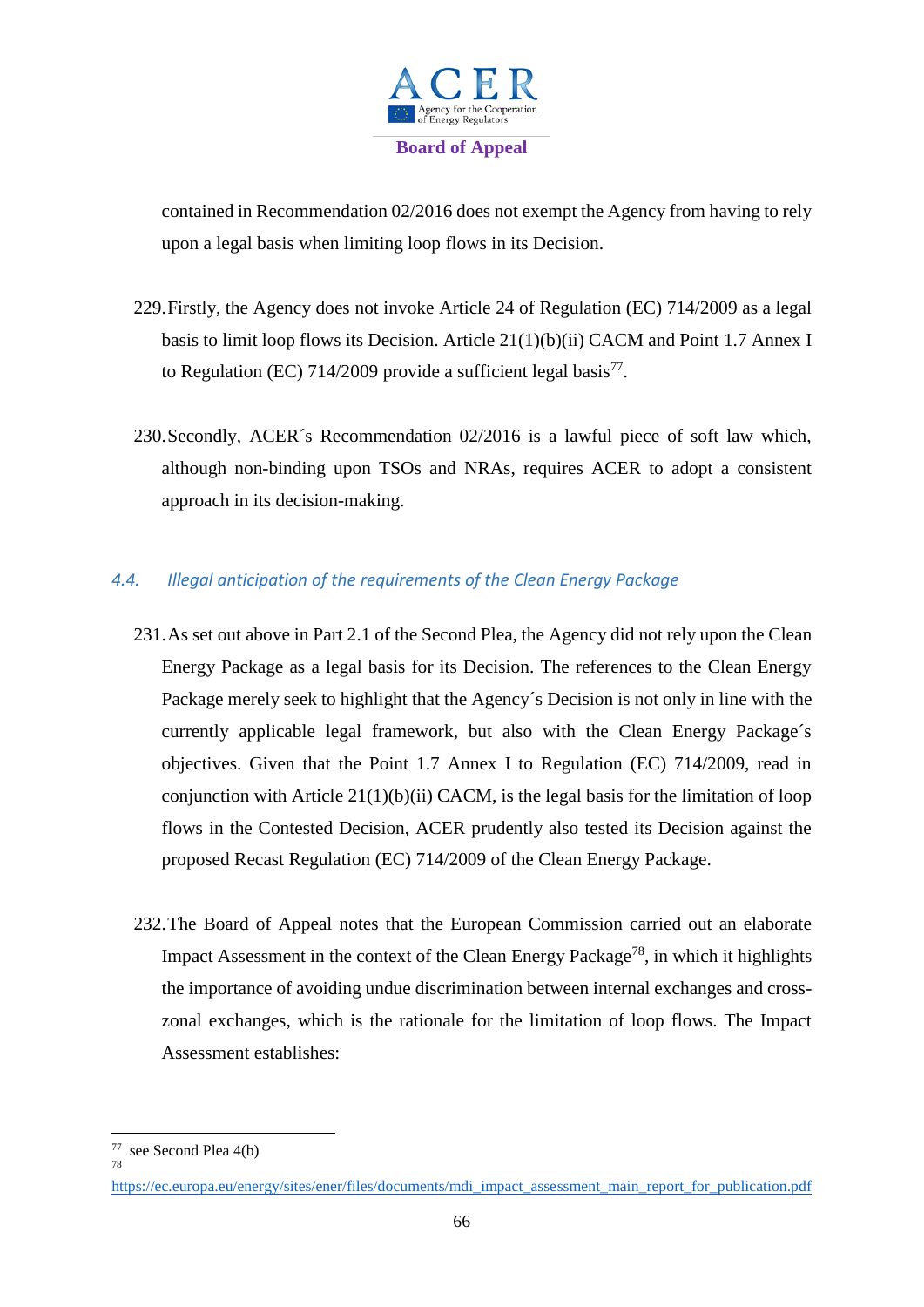

*"In an increasingly inter-connected electricity market, the lack of common approach and coordination can seriously imperil security of supply across borders and dangerously undermine the functioning of the internal electricity market. In addition, missing opportunities to exchange energy with neighbours remains a key obstacle to the internal energy market. Even where interconnectors are in place, they often remain unused due to a lack of coordination between Member States. Rules are therefore needed that ensure that the use of interconnection is not unduly limited by national interventions. Based on the above-mentioned shortcomings and underlying drivers, the present impact assessment has identified four key problem areas that are addressed in the proposed initiative: i) the current market design is not fit for integrating an increasing share of variable, decentralised generation and for reaping the potential of technological developments; ii) uncertainty about sufficient future generation investments and uncoordinated capacity mechanisms; iii) Member States do not take sufficient account of what happens across their borders when preparing for and managing electricity crisis situations; and iv) as regards retail markets, there is a slow deployment and low levels of services and poor market performance are widespread in the EU"*<sup>79</sup> .

## *4.5. Disproportionality of the limitation*

- 233.The Appellants allege that the loop flow limitation contained in Articles 10(5) and  $16(3)(d)(vii)$  of Annex I to the Contested Decision (DA CCM) is not necessary to achieve the objective of avoiding undue discrimination between internal and cross-zonal exchanges, and that a reservation of a minRAM threshold for cross-zonal exchanges would have been sufficient.
- 234.As set out above, this reasoning is flawed given that the reservation of a minimum RAM for cross-zonal exchanges on a CNEC with limited capacity automatically caps the remaining capacity on the same CNEC available for other exchanges, including loop

<sup>79</sup> Impact Assessment, p. 6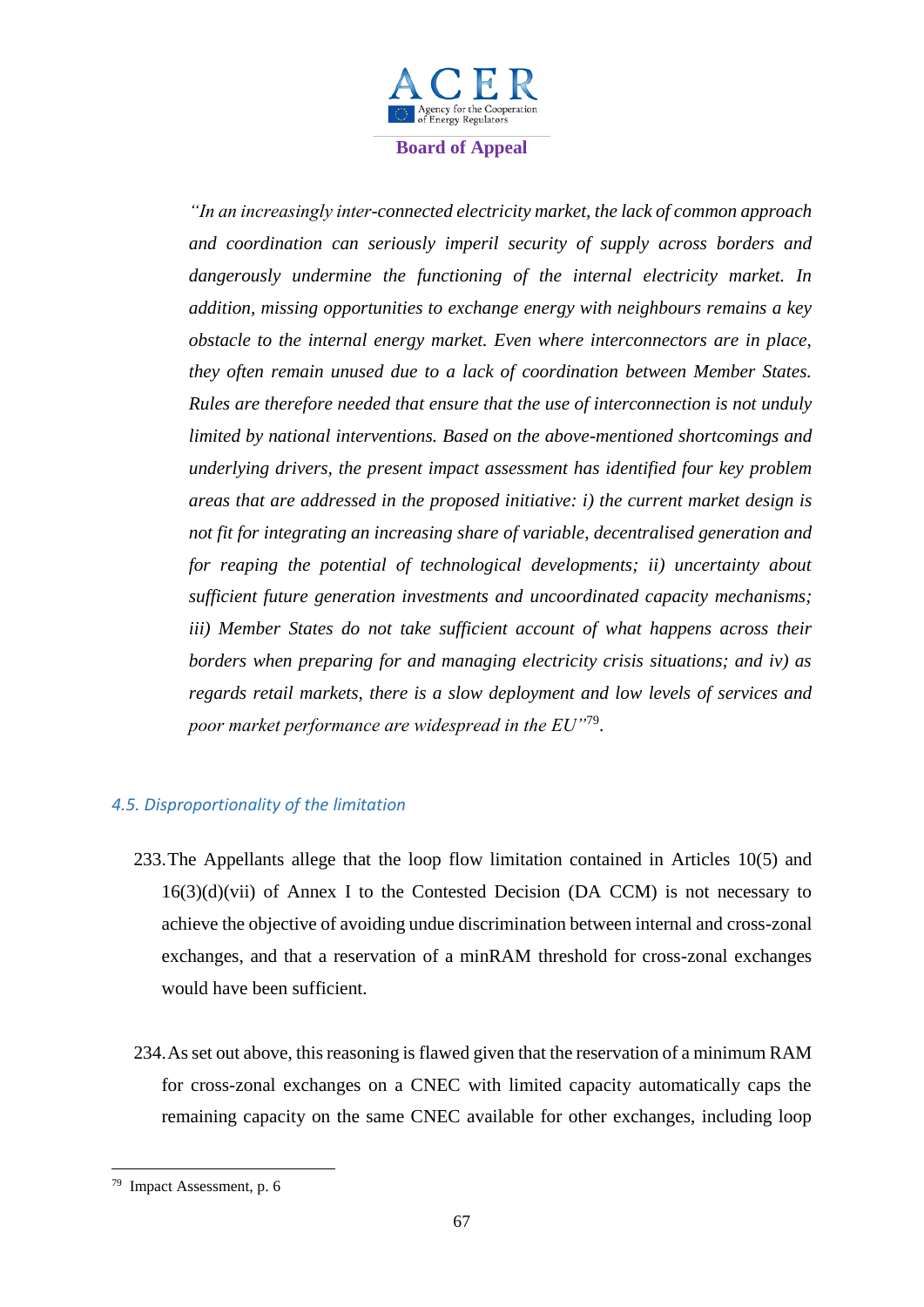

flows. Both a minRAM threshold and a loop flow limitation are necessary and proportionate to attain the pursued objective, i.e. avoiding undue discrimination between internal exchanges and cross-zonal exchanges. Such discrimination is prohibited by Article 21(1)(b)(ii) CACM and Point 1.7 Annex I to Regulation (EC) 714/2009.

- 235.As set out in Part 4(b) of the Second Plea, a minRAM threshold alone is not sufficient to avoid undue discrimination because the optimisation of remedial actions without cost could shift internal congestion into cross-border congestion and put an undue burden on TSOs that are not responsible for the initial internal congestion, by compelling them to take costly actions to remedy the shifted congestion.
- 236.Furthermore, as explained above in the Part 4.2 of the Second Plea, the loop flow limitations introduced by the Agency in the Core TSOs´ methodology to coordinate remedial actions are also necessary and proportionate to attain the pursued objective (avoiding undue discrimination), because the Core TSOs´ methodology is economically efficient but not capable of avoiding such discrimination.
- 237.Finally, the Board of Appeal wishes to stress that Article 10(5) of Annex I to the Contested Decision (DA CCM) contains an option, and not an obligation for the TSOs: *"In accordance with Article 25(4) of the CACM Regulation, a TSO may withhold only those remedial actions, which are needed to ensure operational security in real-time operation and for which no other (costly) remedial actions are available, or those offered to the day-ahead capacity calculation in other CCRs in which the concerned TSO also participates. The CCC shall monitor and report in the annual report on systematic withholdings, which were not essential to ensure operational security in realtime operation."*
- 238.Consequently, the Contested Decision is necessary and proportionate to attain the objective of avoiding undue discrimination between internal trade and cross-zonal trade, which would be contrary to the CAMC and Regulation (EC) 714/2009.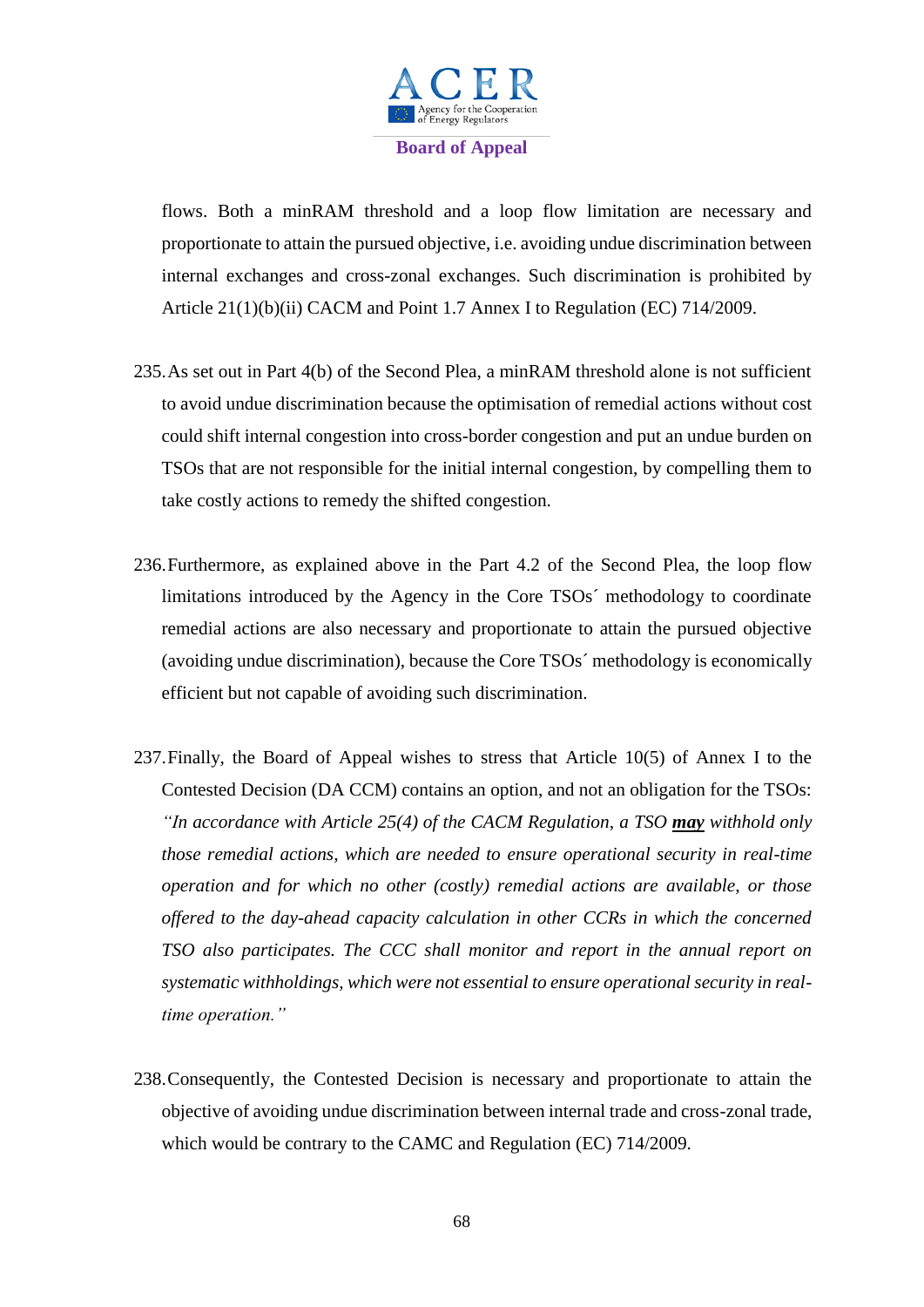

239.It follows from the above that Part 4 of the Second Plea must be dismissed as unfounded.

## *Third Plea: Material unlawfulness of the ACER-Decision regarding the ID CCM*

## *1. Unlawfulness according to DA CC*

## *1.1. Effect of the minRAM specification in the DA CCM on the Intraday Frame*

- 240.The Appellants allege that, given the fact that the 70% minRAM threshold is unlawful, the ensuing release in the ID timeframe (i.e. for use until shortly before real time) of these large amounts of DA leftover cross-zonal capacity based on an unlawful 70% minRAM is also unlawful. The Appellants therefore claim that Article 11 in conjunction with Article 4(2)(a) ID CCM are unlawful. At the Oral Hearing, the Appellants stated that *"leftover DA capacities cause a risk: providing unsafe ID capacity to the market is a huge risk for the TSOs, as told, this capacity can be traded up to 15 minutes close to real time. These 15 minutes are not enough to implement any remedial action"*<sup>80</sup> . The Appellants add that the high level (70%) of reservation of capacity on CNECs for crosszonal exchanges in DA CCM implies a high probability of large amounts of remaining capacity from these 70% (DA leftover capacity) being offered subsequently as ID capacity.
- 241.First of all, as has been set out in detail in Part 2 of the Second Plea, the 70% minRAM threshold has its legal basis in Article  $21(1)(b)(ii)$  CACM and Point 1.7 of Annex I to Regulation (EC) 714/2009 and is, hence, lawful.
- 242.Secondly, irrespective of the fact that the Appellants´ statements of the DA leftover cross-zonal capacity release for ID use is not fully accurate (see para 178 ACER´s Defence), the Appellants' concern on the short timeframe to activate remedial actions

<sup>80</sup> Minutes of the oral hearing, p.12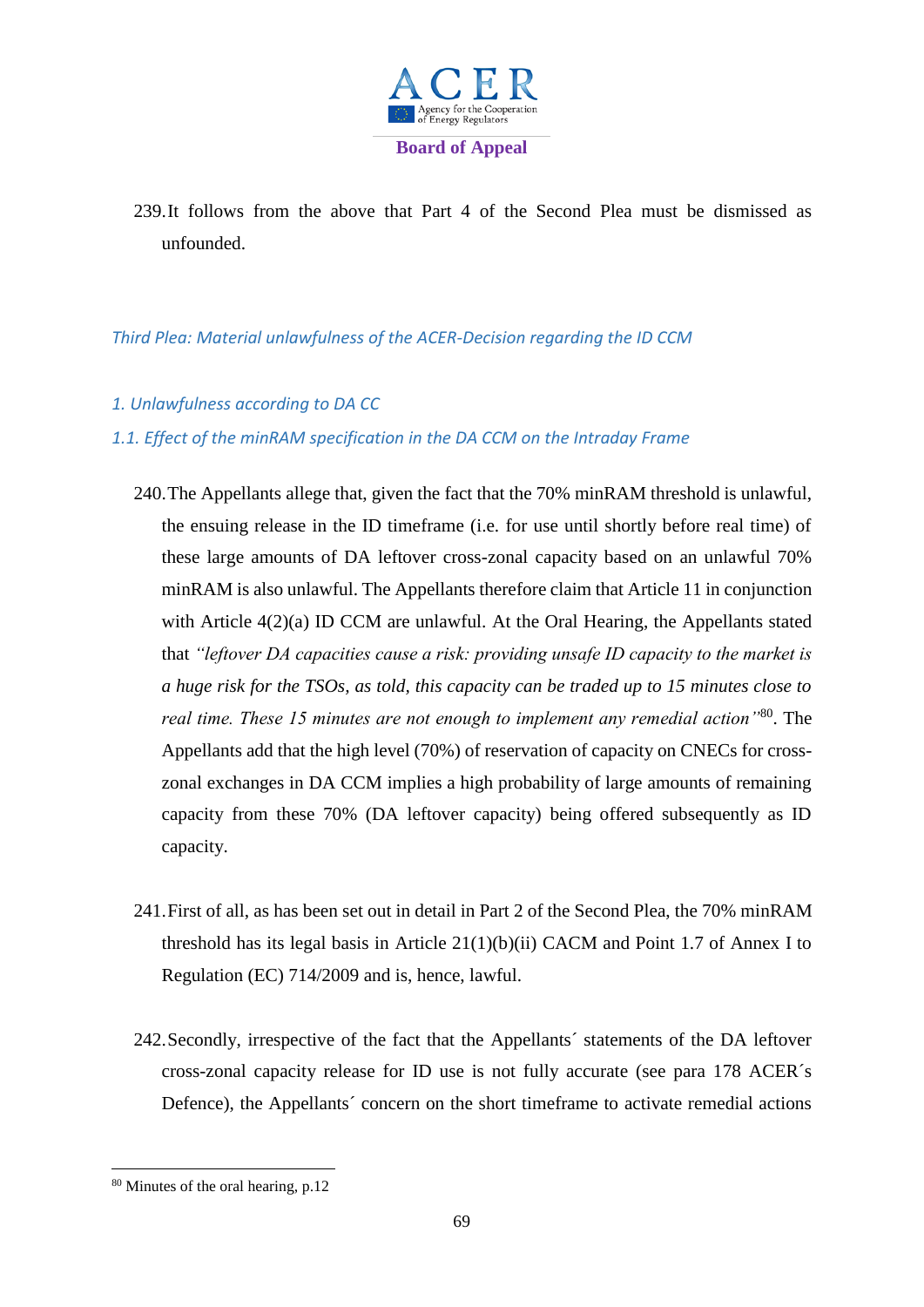

in the ID timeframe fails to correctly consider Article 11(2) of Annex II to the Contested Decision (ID CCM). This Article allows TSOs to offer only the leftover DA cross-zonal capacity in the ID timeframe that is not artificially increased and can be allocated to market participants without the need to activate remedial actions: *"For each CNEC, each TSO may reduce RAM<sup>f</sup> to exclude the component AMRDA and LTAmargin DA as calculated pursuant to the day-ahead capacity allocation methodology such that the reduced RAMf is between the day-ahead RAMf calculated pursuant to Equation 3 and the same RAM<sub>f</sub> decreased by*  $AMR<sub>DA</sub>$  *and*  $LTA<sub>margin DA</sub>$ *.* This possibility to reduce the offer of leftover DA cross-zonal capacity in the ID timeframe ensures operational security and, hence, avoids emergency measures**.**

## *1.2. Determination of CNECs*

- 243.The Appellants claim that Article 5 of Annex II to the Contested Decision (ID CCM) is unlawful, in the same fashion as Article 5 of Annex I to the Contested Decision (DA CCM).
- 244.As has been set out in detail in Part 3 of the Second Plea, the determination of CNECs in the Contested Decision has its legal basis in both the CACM (Articles 3, 21(1)(b)(ii), 29(3)(b), 27(4)(d) CACM) and Regulation (EC) 714/2009 (Article 16(1) and Point 1.7 of its Annex) and is, hence, lawful.

## *1.3. Loop flows*

245.The Appellants claim that Article 17 of Annex II to the Contested Decision (ID CCM) is unlawful, in the same fashion as Article 16 of Annex I to the Contested Decision (DA CCM).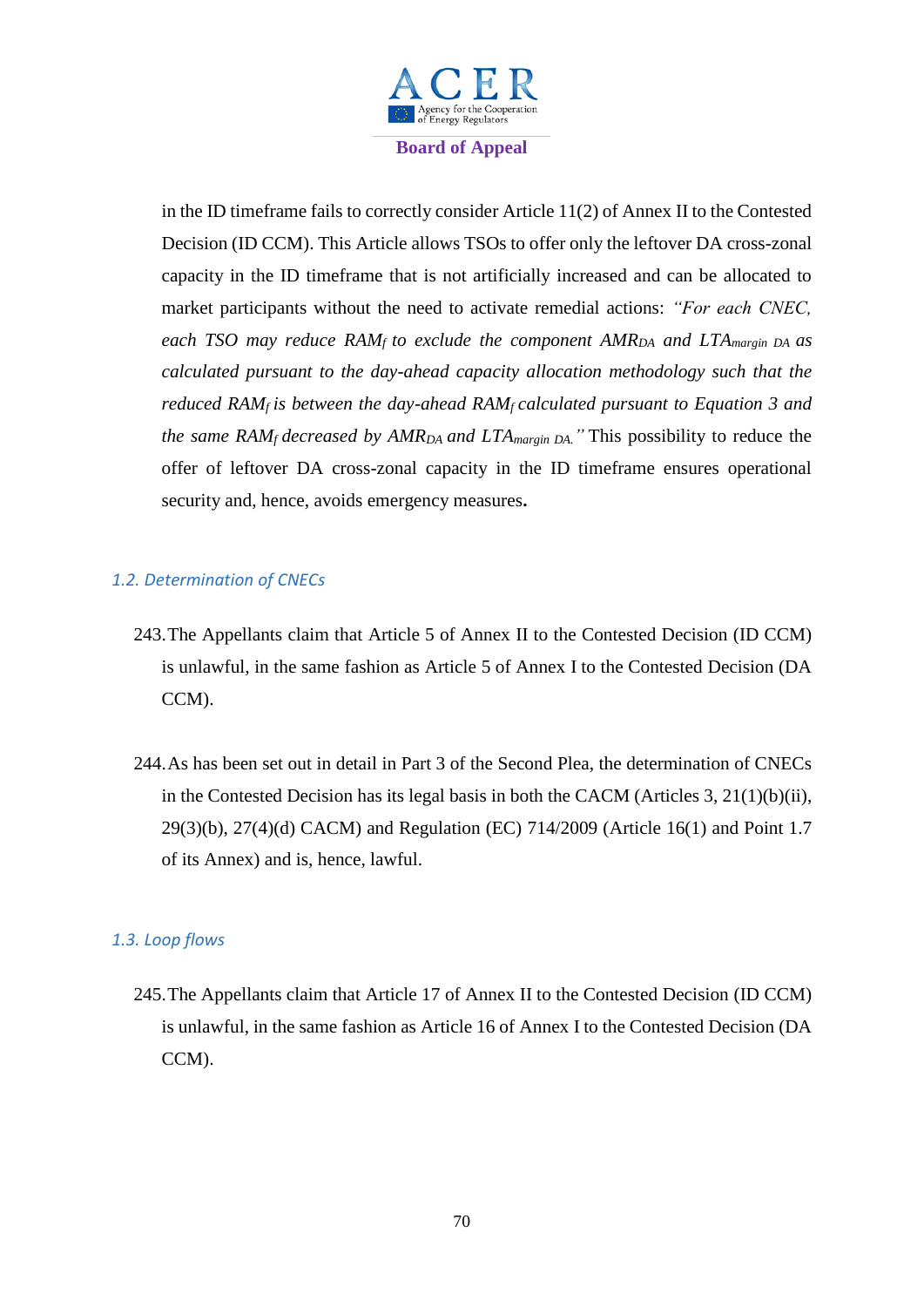

- 246.As has been set out in detail in Part 4 of the Second Plea, loop flow limitations have their legal basis in Article 21(1)(b)(ii) CACM and Point 1.7 of Annex I to Regulation (EC) 714/2009 and are, hence, lawful.
- 247.It follows from the above that Part 1 of the Third Plea is unfounded and must be dismissed.

## 2. *Threat to network security*

- 248.The Appellants claim that Article 17 of Annex II to the Contested Decision (ID CCM) constitutes a threat to grid operation security, contrary to Article 3(c) CACM. The Appellants claim that the short reaction time for TSOs to use DA leftover capacity in the ID timeframe is restrictive and that such restriction should be an exception, used in emergency situations (when remedial action is not possible anymore). They allege that, by contrast, this short reaction time is the rule in Annex II to the Contested Decision (ID CCM), causing trading uncertainties for market participants and TSOs.
- 249.As set out above in Part 1(b) of the Third Plea 1(b), the possibility to reduce the offer of leftover DA cross-zonal capacity in the ID timeframe provided by Article 11(2) of Annex II to the Contested Decision (ID CCM) ensures operational security and, hence, avoids emergency measures.
- 250.TSOs have the possibility to stop the ID market if they are convinced that ID trading would endanger operational security. TSOs have sufficient instruments available to manage network problems. Furthermore, DA CCM leftover capacity does not generally apply to all network elements, but only to CNECs, i.e. critical network elements (defined on the basis of transparent and non-discriminatory efficiency considerations).
- 251.Finally, the ID CCM annexed to the Contested Decision is by its very nature a shortterm solution to combat congestion, as opposed to mid-term solutions such as the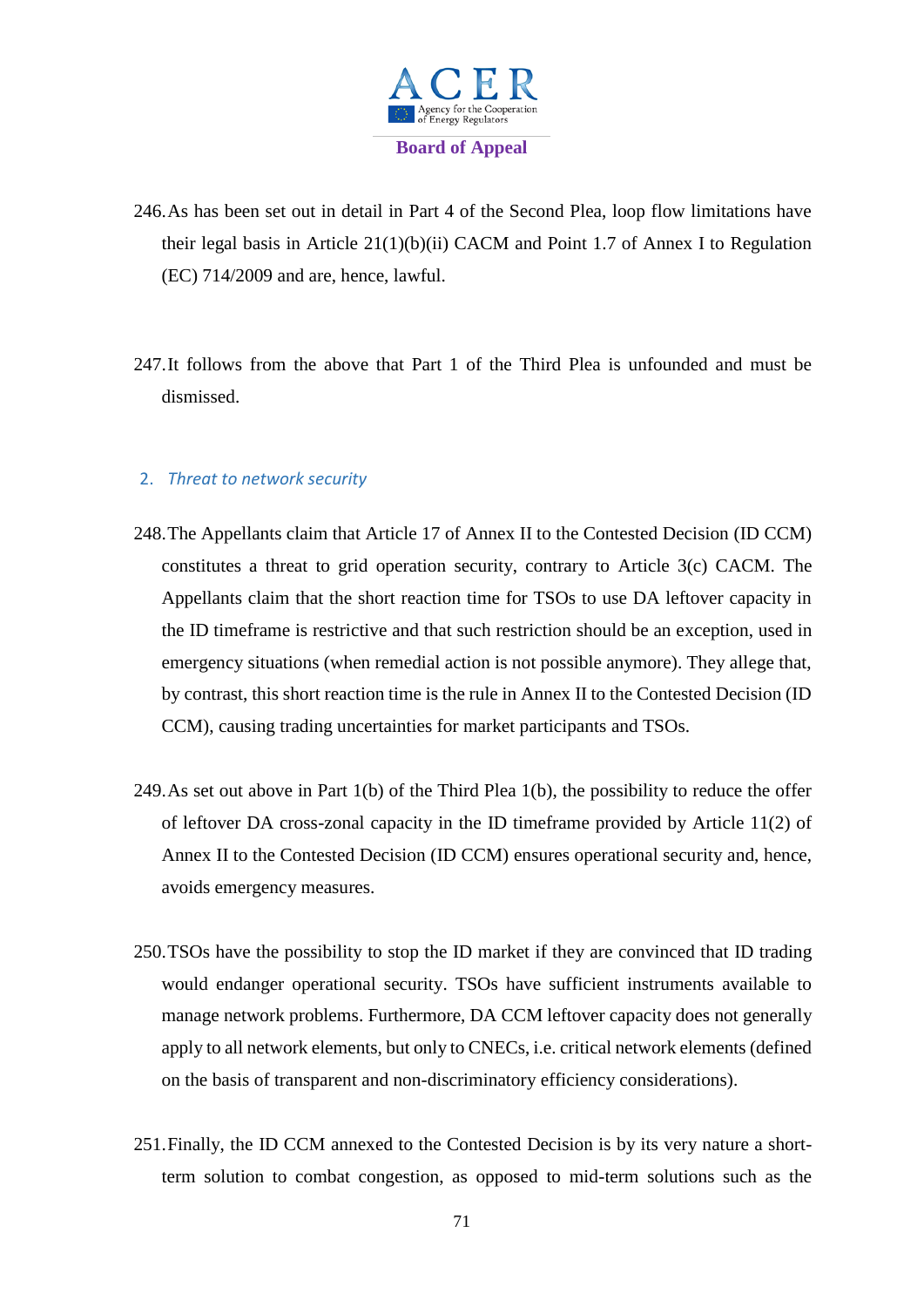

reconfiguration of bidding zones and long-term solutions such as network investments. As stressed in ACER´s Defence, capacity calculation and allocation is one of the several congestion management solutions that are available to the  $TSOs<sup>81</sup>$ . CCMs are transitional measures until the enduring solutions are implemented: they ensure economically efficient DA capacity calculation to maximise cross-border trade in line with operational security and guarantee that the internal electricity market functions efficiently during transition phases. In so doing, they prevent the on-going situation where the internal electricity market and cross-border trade suffer from severe capacity limitations due to delayed (or failed) implementation of the enduring solutions. As correctly set out in ACER´s Defence, congestions in electricity networks are very unstable and often frequently moving between different network elements, making it not always possible to design bidding zones such that internal congestions will never occur<sup>82</sup> . In its Recommendation 02/2016, ACER clearly states that *"the implementation of the short-run solutions serves as a back-up option and ensures that the functioning of the internal electricity market is not significantly hampered"* (Point 3.5). They function as a *"safety net in cases where the market situation calls for a new enduring solution, which requires significant implementation time"* (idem).

252.It follows from the above that Part 2 of the Third Plea is unfounded and must be dismissed.

1

<sup>81</sup> Defence, para 11

<sup>82</sup> Ibid, para 13